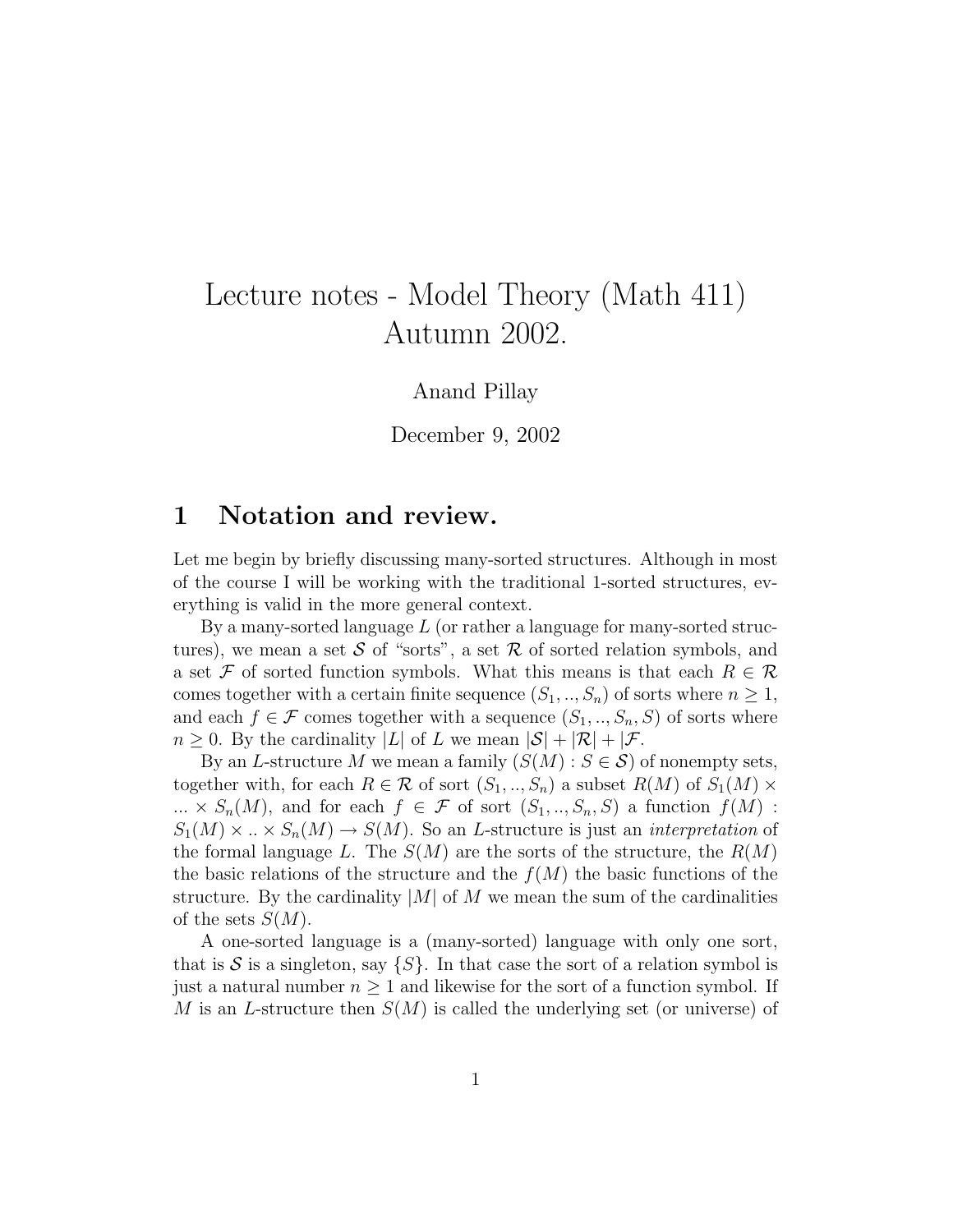M and we often notationally identify it with  $M$  (just as we often notationally identify a group  $G$  with its underlying set) if there is no ambiguity.

The many-sorted point of view is quite natural, because a whole "category" of objects can be now viewed as a single structure. An example is the category of "algebraic varieties over Q". By an algebraic variety over Q we mean (for now) a subset X of some  $\mathbb{C}^n$  which is the common zero-set of a finite number of polynomials  $P_i(x_1, \ldots, x_n)$  in  $\mathbf{Q}[x_1, \ldots, x_n]$ . By a morphism (over Q) between  $X \subseteq \mathbb{C}^n$  and  $Y \subseteq \mathbb{C}^m$ , we mean a map  $f : X \to Y$  given by m polynomials  $Q_1(x_1,..,x_n),..., Q_m(x_1,..,x_n)$  over **Q**. The many-sorted structure  $Var_{\mathbf{Q}}$  has as sorts the algebraic varieties over  $\mathbf{Q}$ , as basic relations the algebraic subvarieties (over  $Q$ ) of products of the sorts, and as basic functions morphisms from products of sorts to sorts.

Of course there is another natural associated one-sorted structure, the structure  $(C, +, \cdot, -, 0, 1)$ . This is the structure with universe C, two basic 2-ary functions, addition and multiplication, one basic unary function (−) and two basic 0-ary functions (or constants), 0 and 1.

Note that  $Var_{\mathbf{Q}}$  and  $(\mathbf{C}, +, \cdot, -, 0, 1)$  are not only different structures, but structures for different languages. But we hope later to explain a sense in which they are the "same". (They are "bi-interpretable".)

Given a many-sorted language  $L$  we build up in the usual manner terms and first order formulas of L from the relation and function symbols of L together with  $\wedge$ ,  $\vee$ ,  $\neg$ ,  $\rightarrow$ ,  $\forall$ ,  $\exists$  and a countable set of variables for each sort  $S \in \mathcal{S}$ , as well as the symbol  $=_S$  for each  $S \in \mathcal{S}$ . Note that every variable comes equipped with a sort. If  $\phi$  is an *L*-formula we may write  $\phi(x_1,..,x_n)$ to mean that the free variables in  $\phi$  are among  $x_1, \ldots, x_n$ . An *L*-sentence is an L-formula with no free variables. If  $\phi(x_1, \ldots, x_n)$  is an L-formula where  $x_i$ is of sort  $S_i$ , M is an L-structure and  $a_i \in S_i(M)$  for  $i = 1, ..., n$  we define (inductively)

 $M \models \phi[x_1/a_1, ..., x_n/a_n]$ 

in the usual way. (" $(a_1, a_n)$  satisfies  $\phi(x_1, \ldots, x_n)$  in M", or " $\phi(x_1, \ldots, x_n)$ " is true of  $(a_1, \ldots, a_n)$  in M".) When there is no ambiguity we just write  $M \models \phi[a_1, \ldots, a_n].$  An important fact is that exactly one of  $M \models \phi[a_1, \ldots, a_n],$  $M \models (\neg \phi)[a_1, \dots, a_n]$  holds.

(By the way the  $=$ s symbols are interpreted as equality, namely if  $x, y$ are variables of sort S, M is an L-structure, and  $a, b \in S(M)$  we define  $M \models x =_{S} y[x/a, y/b]$  to hold if  $a = b$ .)

If  $\sigma$  is an L-sentence we say "M is a model of  $\sigma$ " for  $M \models \sigma$  and this is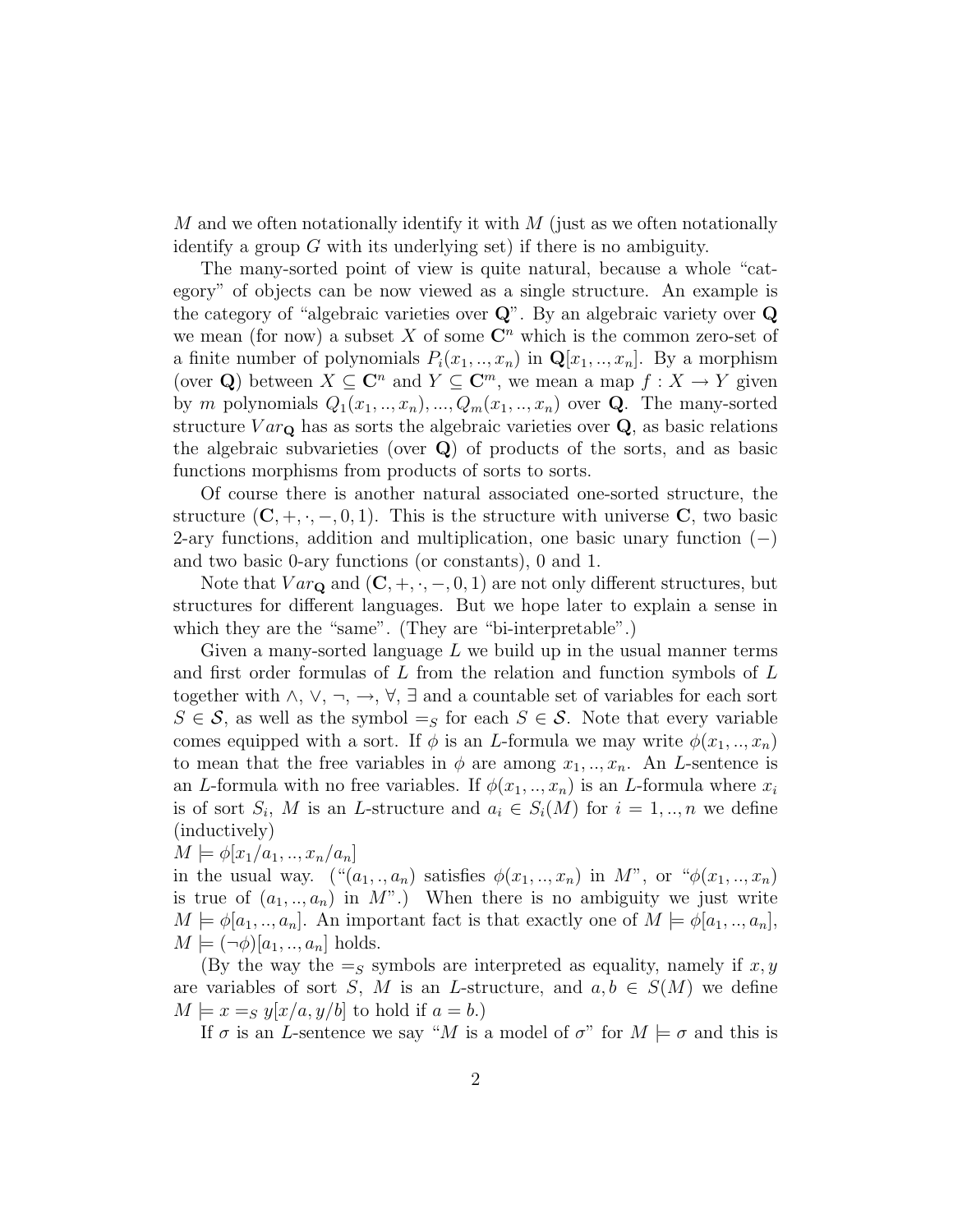where the expression "model theory" comes from.

**Definition 1.1** Let L be a language and M an L-structure,  $\Sigma$  a set of Lsentences, and  $\sigma$  an L-sentence.

(i) We say that  $M \models \Sigma$  (M is a model of  $\Sigma$ ) if  $M \models \sigma$  for all  $\sigma \in \Sigma$ .

(ii)  $\Sigma \models \sigma$  ( $\Sigma$  logically implies  $\sigma$ ) means that every model of  $\Sigma$  is a model of σ.

(iii) By an L-theory we mean a set of L-sentences closed under  $\models$ . (Ltheories are often debtoed by  $T$ .)

(iv) We say that  $\Sigma$  is consistent if  $\Sigma$  has a model.

(v) We say that  $\Sigma$  is complete if  $\Sigma$  is consistent and for every  $\sigma$ , either  $\sigma \in \Sigma$ or  $\neg \sigma \in \Sigma$ .

(vi) Let K be a class of L-structures. By  $Th(K)$  we mean  $\{\sigma : M \models \sigma \text{ for all }$  $M \in \mathcal{K}$ . If  $\mathcal{K} = \{M\}$  we write  $Th(M)$  in place of  $Th(\mathcal{K})$ .

(vii) Let K be a class of L-structures. We say that K is an elementary class if there is a set  $\Sigma$  of L-sentences such that  $\mathcal{K} = \{M : M \models \Sigma\}.$ 

(viii) We write  $M \equiv N$  (M is elementarily equivalent to N)if M and N are models of the same L-sentences, that is, if  $Th(M) = Th(N)$ .

(ix) Let T be an L-theory. We say that  $\Sigma$  axiomatizes T if  $\Sigma \subseteq T$  and  $\Sigma \models \sigma$ for all  $\sigma \in T$ .

**Exercise 1.2** (i) Let  $\Sigma$  be a set of L-sentences and  $\Sigma' = {\sigma : \Sigma \models \sigma}.$  Then  $\Sigma'$  is a theory.

(ii) Th(M) is a complete theory.

(iii) Let K be a class of L-structures. Then K is an elementary class iff  $\mathcal{K} = \{M : M \models Th(\mathcal{K})\}.$ 

(iv)  $T$  is complete iff all models of  $T$  are elementarily equivalent

Example 1.3 Let L be the 1-sorted language containing a single binary function symbol f say, and a single constant sybol e say. Any group can be considered to be an L-structure.

(i) The class of groups is elementary.

(ii) The class of torsion-free divisible abelian groups is an elementary class. (iii) (needs compactness theorem) The class of torsion abelian groups is NOT elementary.

(iv) (needs more) The class of simple nonabelian groups is  $NOT$  an elementary class.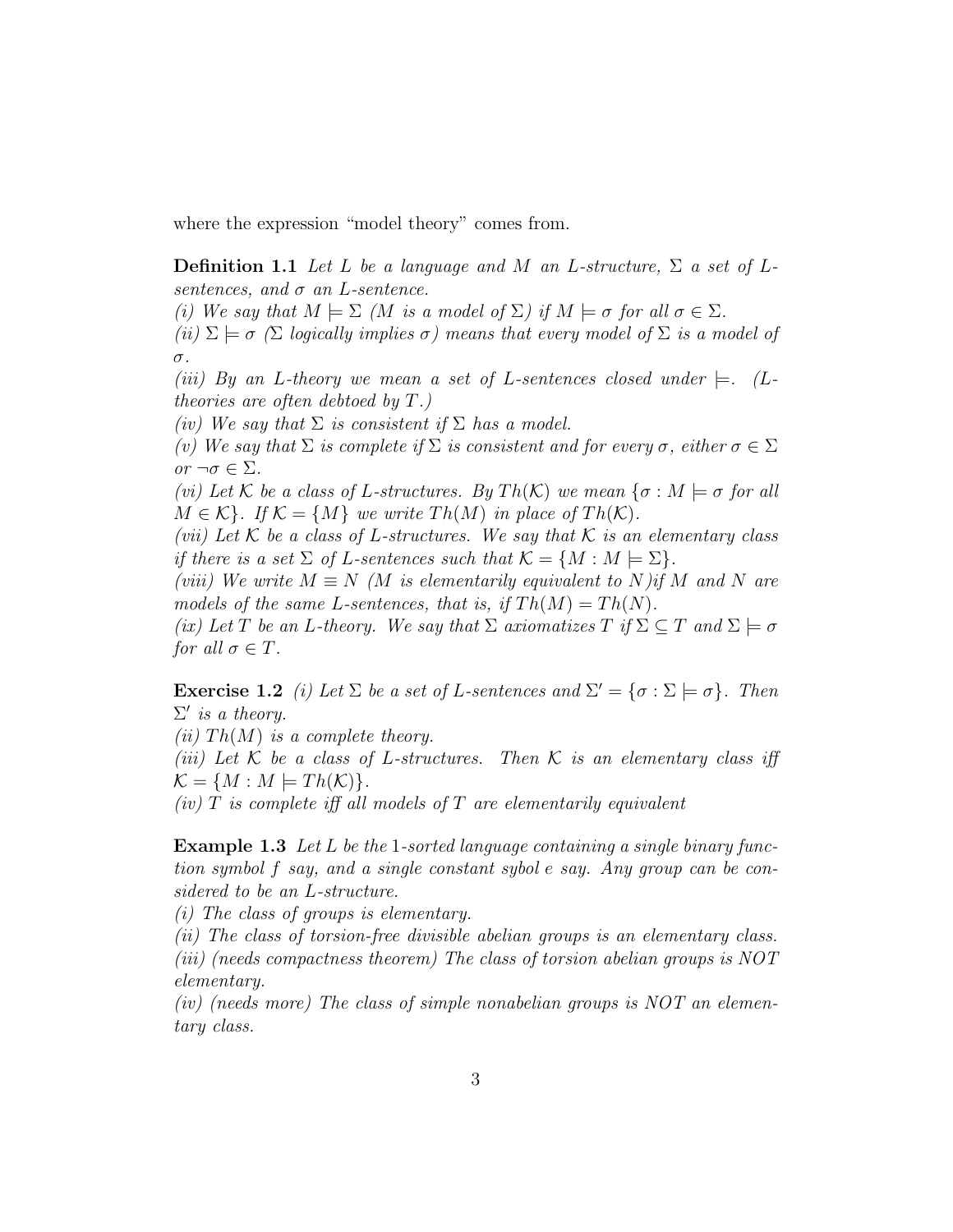**Example 1.4** Let L be the language "of unitary rings" that is L is again one-sorted, contains two binary function symbolds  $+$  and  $\cdot$  say, one unary funtion symbol  $-$ , and two constant symbols 0, 1. Any ring can be naturally viewed as an L-structure.

(i) The class of finite fields is NOT an elementary class. (Needs compactness.)

(ii) Let  $K$  be the class of finite fields. By definition a pseudofinite field is an infinite model of  $Th(K)$ . Then the class of pseudofinite fields IS an elementary class. (Why?)

We now consider relations between L-structures. Let us fix a (many-sorted) language L. The notion of an *isomorphism* between two L-structures is pretty obvious and clearly we are only interested in L-structures up to isomorphism. We have already defined elementary equvalence of L-structures and it is important that this is generally weaker than isomorphism. However:

Exercise 1.5 Let M and N be elementarily equivalent L-structures. Suppose that for every sort symbol S of L,  $S(M)$  is finite. Then M and N are isomorphic.

**Definition 1.6** (i) Let M, N be L-structures. We say that M is a substructure of N if for each sort symbol S,  $S(M) \subseteq S(N)$ , for each relation symbol R of L of sort  $S_1 \times ... \times S_n$ ,  $R(M) = R(N) \cap (S_1(M) \times ... \times S_n(M))$  and for each function symbol f of L of sort  $(S_1, ..., S_n, S)$ , and choice  $a_i \in S_i(M)$  for  $i = 1, ..., n, f(M)(a_1,., a_n) = f(N)(a_1,.., a_n).$ 

(ii) We say that M is an elementary substructure of N if M is a substructure of N, and for all L-formulas  $\phi(x_1,..,x_n)$  and  $a_1,..,a_n$  in the sorts of M corresponding to variables  $x_1, ..., x_n$  respectively, we have  $M \models \phi[a_1, ..., a_n]$  iff  $N \models \phi[a_1, \ldots, a_n].$ 

(iii) An (elementary) embedding of M into N is an isomorphism of M with a (elementary) substructure of N.

Exercise 1.7 *(i)* Let L be the language of unitary rings mentioned earlier. Let  $F, K$  be fields. Then  $F$  is a subfield of  $K$  iff  $F$  is a substructure of  $K$ . (ii) Let L be 1-sorted and consist of a single unary function symbol. Let S be the successor function on **Z**. Then  $(\mathbf{Z}, S)$  and  $\mathbf{N}, S$  are naturally Lstructures. The first is a substructure of the second, but not an elementary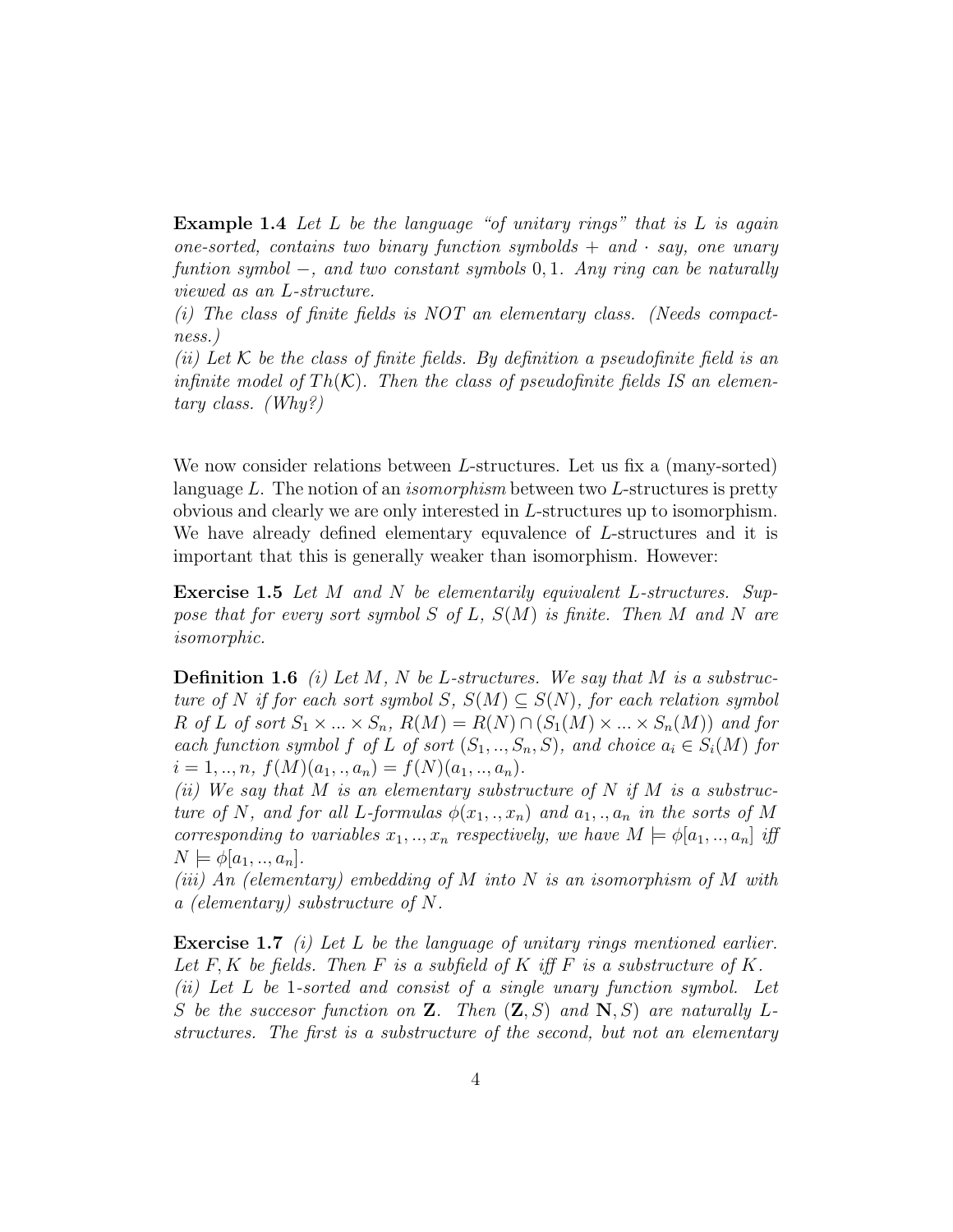substructure.

(iii) Let  $M$  be a substructure of  $N$ . Then for any quantifier-free L-formula  $\phi(x_1, \ldots, x_n)$  and  $a_i \in M$  of suitable sort,  $M \models \phi[a_1, \ldots, a_n]$  iff  $N \models \phi[a_1, \ldots, a_n]$ .

Exercise 1.8 (Tarski-Vaught test.) Let M be a substructure of N. Then M is an elementary substructure if M if and only if for each L-formula  $\phi(x_1,..,x_n,x)$  and  $a_1,..,a_n \in M$  (in the appropriate sorts), if  $N \models (\exists x(\phi)) [a_1,..,a_n]$ then for some b of the appropriate sort in M,  $N \models \phi[a_1, \ldots, a_n, b].$ 

Let us introduce a bit of notation. Let  $L$  be a language as usual, and  $M$ an L-structure. Let  $L_M$  be L together with a set of new (sorted) constant symbols  $c_m$  for m ranging over elements of M (i.e. of elements of sorts of M). Then we can "expand" canonically M to an  $L_M$ -structure M' say by defining  $c_m(M') = m$ . We often write M' as  $(M, m)_{m \in M}$ . For  $\phi(x_1, ..., x_n)$  and L-formula, and  $m_1, ..., m_n \in M$  of appropriate sorts, let  $\phi(c_{m_1}, ..., c_{m_n})$  be the  $L_M$ -formula which results from substituting  $c_{m_i}$  for  $x_i$  in  $\phi$ . In this context we have:

Remark 1.9 (i)  $M \models \phi[m_1, ..., m_n]$  iff  $(M, m)_{m \in M} \models \phi(c_{m_1}, ..., c_{m_n})$ .

Note that we can do exactly the same thing, if we add constants for a subset A of M (that is each element of A is in some  $S(M)$ ), to obtain a language  $L_A$  and an "expansion"  $(M, a)_{a \in A}$  of M to an  $L_A$ -structure.

With this notation we have:

**Lemma 1.10** Let M be a substructure of N. Then M is an elementary substructure of N iff and only if  $(M, m)_{m \in M}$  and  $(N, m)_{m \in M}$  are elementarily equivalent as  $L_M$ -structures.

Sometimes we completely abuse notation by writing  $M \models \phi(m_1, ..., m_n)$ in place of the equivalent conditions in Remark 1.9.

Here is a useful slight strengthening of 1.8 which we state for convenience in the 1-sorted context.

Exercise 1.11 (Assume L to be 1-sorted.) Let M be an L-structure, and A a subset of the underlying set (or universe) of M. Then A is the universe of an elementary substructure of M if and only if for each  $L<sub>A</sub>$ -formula  $\phi(x)$ , if  $M \models \exists x(\phi(x))$  then there is  $b \in A$  such that  $M \models \phi(b)$ .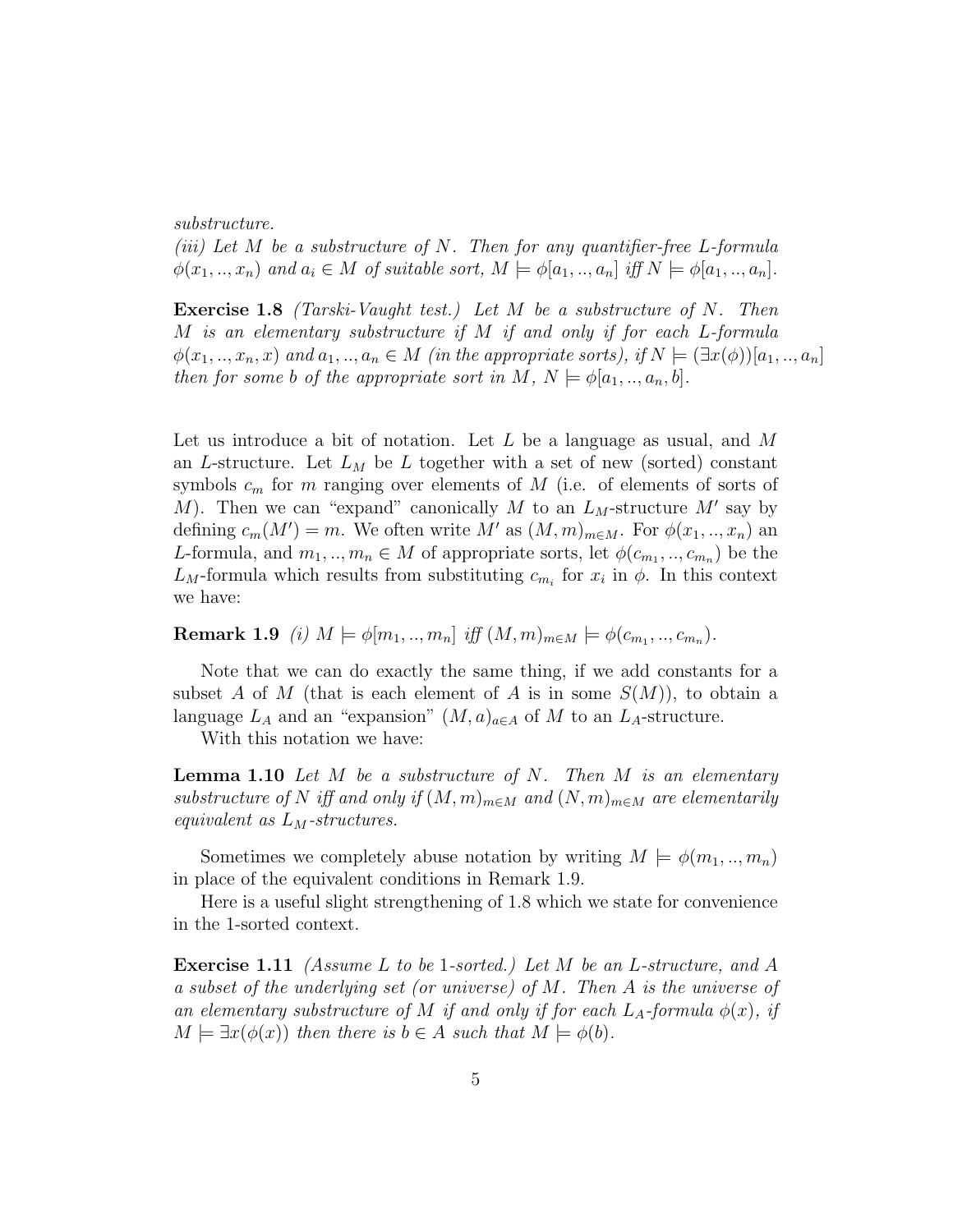By a *chain* of L-structures we mean a sequence  $(M_i : i \in I)$  (of Lstructures) where  $I = (I, \leq)$  is an ordered set and  $i < j$  implies that  $M_i$  is a substructure of  $M_j$ . Note that the union of the underlying sets (or sorts) of the  $M_i$  is naturally equipped with an L-structure, which is an extension of each  $M_i$ . We call this L-structure  $\cup_i M_i$ . An elelementary chain of Lstructures is a chain as above but with the additional feature that  $i < j$ implies  $M_i$  is an elementary substructure of  $M_j$ .

**Lemma 1.12** Let  $(M_i : i \in I)$  be an elementary chain, and  $M = \bigcup_i M_i$ . Then  $M_i$  is an elementary substructure of M for all i.

*Proof.* We prove by induction on the complexity of the L-formula  $\phi(x_1,..,x_n)$ that for all i and  $a_1, ..., a_n \in M_i$ ,  $M_i \models \phi(a_1, ..., a_n)$  iff  $M \models \phi(a_1, ..., a_n)$ . For  $\phi$ quantifier-free this is Exercise 1.7 (iii). If  $\phi$  is built from formulas we already dealt with, by  $\neg, \rightarrow, \vee,$  or  $\wedge$ , it is easy.

Suppose  $\phi$  is  $\exists x(\psi(x, x_1, \ldots, x_n))$ . and suppose that  $M_i \models \phi(a_1, \ldots, a_n)$ , then  $M_i\psi(b, a_1, \ldots, a_n)$  for some  $b \in M_i$ , so  $M \models \psi(b, a_1, \ldots, a_n)$  by induction hypothesis and so  $M \models \phi(a_1, \ldots, a_n)$ . Conversely, suppse  $M \models \phi(a_1, \ldots, a_n)$ , so  $M \models \psi(b, a_1, \ldots, a_n)$  for some  $b \in M$ . Then  $b \in M_j$  for some  $i < j$ . By induction hypothesis  $M_j \models \psi(b, a_1, \dots, a_n)$ , so  $M_j \models \phi(a_1, \dots, a_n)$  so by our assumptions  $M_i \models \phi(a_1, \ldots, a_n)$ .

**Definition 1.13** Let  $\Sigma$  be a set of L-sentences. We say that  $\Sigma$  is finitely consistent, if every finite subset of  $\Sigma$  is consistent (namely every finite subset of  $\Sigma$  has a model).

From now on we assume L to be one-sorted for convenience.

**Exercise 1.14** Suppose  $\Sigma$  is a finitely consistent set of L-sentences. Then (i) For any L-sentence  $\sigma$  either  $\Sigma \cup \sigma$  or  $\Sigma \cup \neg \sigma$  is finitely consustent. (ii) Suppose  $\exists x \phi(x) \in \Sigma$  and c is a constant symbol not appearing in  $\Sigma$ . Then  $\Sigma \cup \phi(c)$  is finitely consistent.

**Theorem 1.15** (Compactness) Let  $\Sigma$  be a set of L-sentences. Then  $\Sigma$  is finitely consistent if and only if  $\Sigma$  is consistent.

Note that right to left is trivial.

We will give a couple of sketch proofs of left to right.

*Proof A.* (essentially Henkin.) Assume for simplicity that the language L is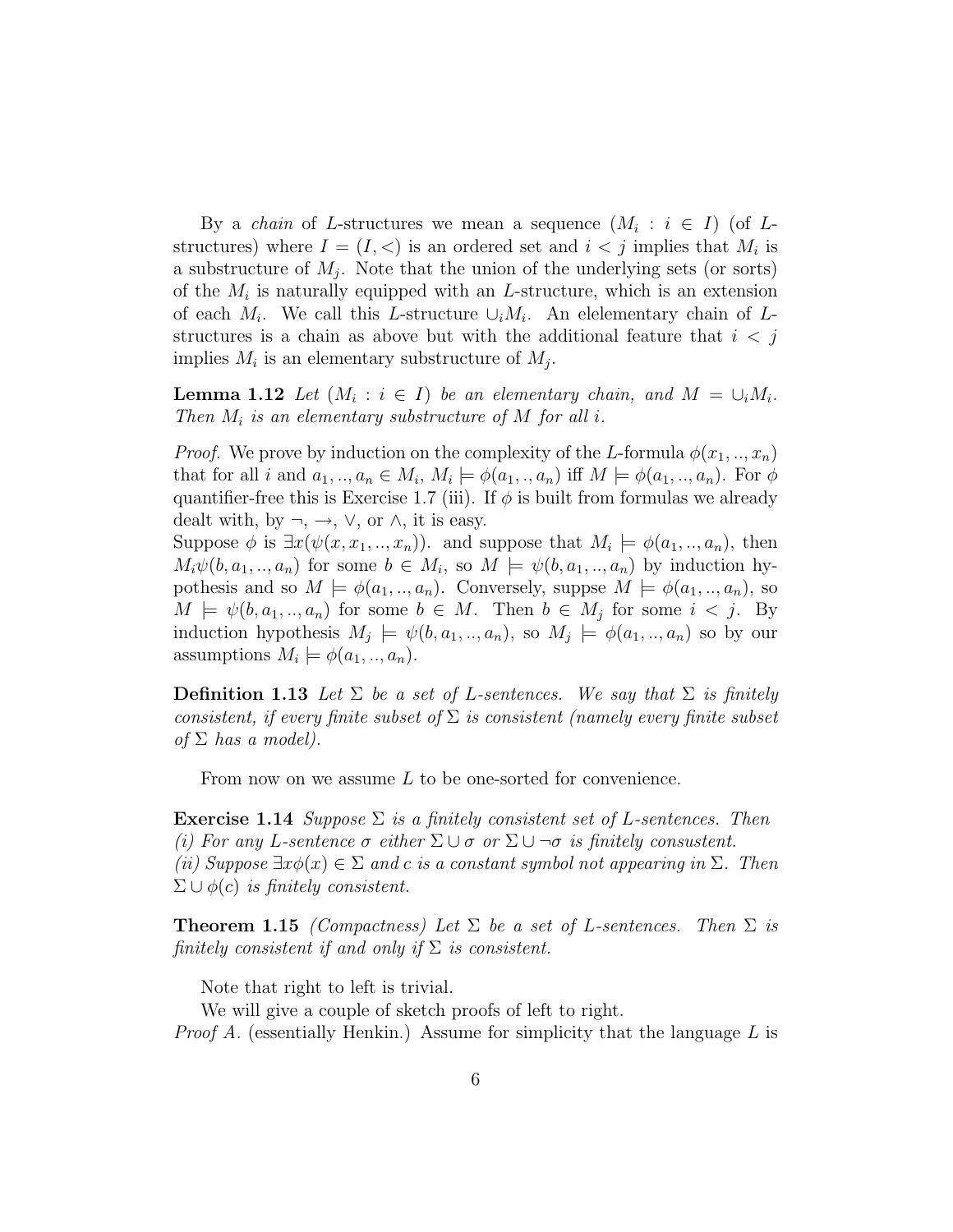countable and has no function symbols. Assume  $\Sigma$  to be finitely consistent. Let  $\{c_i : i < \omega\}$  be a countable set of new constant symbols. Let L' be L together with these new symbols. Let  $(\sigma_i : i < \omega)$  be an enumeration of all L'-sentences. We build an increasing sequence  $\Sigma_0 \subseteq \Sigma_1 \subseteq \Sigma_2$ ... of sets of L-sentences with the following properties:

(i)  $\Sigma_0 = \Sigma$ ,

(ii) Each  $\Sigma_i$  is finitely consistent and consists of  $\Sigma$  together with at most finitely many additional sentences,

(iii) If (a)  $\Sigma_i \cup \{\sigma_i\}$  is finitely consustent then  $\sigma_i \in \Sigma_{i+1}$ . Otherwise  $\neg \sigma_i \in$  $\Sigma_{i+1}.$ 

(iv) If (a) holds in (iii) and  $\sigma_i$  has the form  $\exists x \phi(x)$  then for some new constant  $(c_j, \phi(c_j) \in \Sigma_{i+1}.$ 

The construction of the  $\Sigma_i$  is by induction, using Exercise 1.13.

Let  $\Sigma'$  be the union of the  $\Sigma_i$ . Then we have:

(v)  $\Sigma'$  is a finitely consistent set of L'-sentences,

(vi) For each L'-sentence  $\sigma$ , exactly one of  $\sigma$ ,  $\neg \sigma$  is in  $\Sigma'$ , and

(vii) if  $\exists x \phi(x) \in \Sigma'$  then  $\phi(c) \in \Sigma'$  for some constant symbol c of L'.

Now we build an L'-structure. Let  $\sim$  be the following relation on  $\{c_i : i < \omega\}$ :  $c_i \sim c_j$  if  $c_i = c_j \in \Sigma'.$ 

Check that  $\sim$  is an equivalence relation.

Let M be the L'-structure whose elements are the  $\sim$  classes, and such that for an n-place relation symbol R of L,  $((c_{i_1}/\sim), ..., (c_{i_n}/\sim)) \in R(M)$  if  $R(c_{i_1}, ..., c_{i_n}) \in \Sigma'.$ 

Check this is well-defined.

Finally check that for each L'-sentence  $\sigma$ ,  $M \models \sigma$  iff  $\sigma \in \Sigma'$ . (By induction on the complexity of  $\sigma$ .) In particular  $M \models \Sigma'$ . Let  $M_0$  be the L-reduct of M, that is M considered as an L-structure. So  $M_0$  is a model of  $\Sigma$ , and  $\Sigma$  is consistent.

(Where in the proof do we use finite consistency of  $\Sigma$ ?)

*Proof B.* This proof is by ultraproducts which we will define subsequently. Let I be the set of finite subsets of  $\Sigma$ . For each  $i \in I$  let  $M_i$  be a model of i. For each  $\sigma \in \Sigma$ , let  $X_{\sigma} = \{i \in I : \sigma \in i\}$ . Let  $\mathcal{F}_{0} = \{X_{\sigma} : \sigma \in \Sigma\}$ . Then  $\mathcal{F}_{0}$ is a collection of subsets of  $I$ , i.e. a subset of  $P(I)$ .

Let F be the filter on I generated by  $\mathcal{F}_0$ , namely the closure of  $\mathcal{F}_0$  under supersets and finite intersections.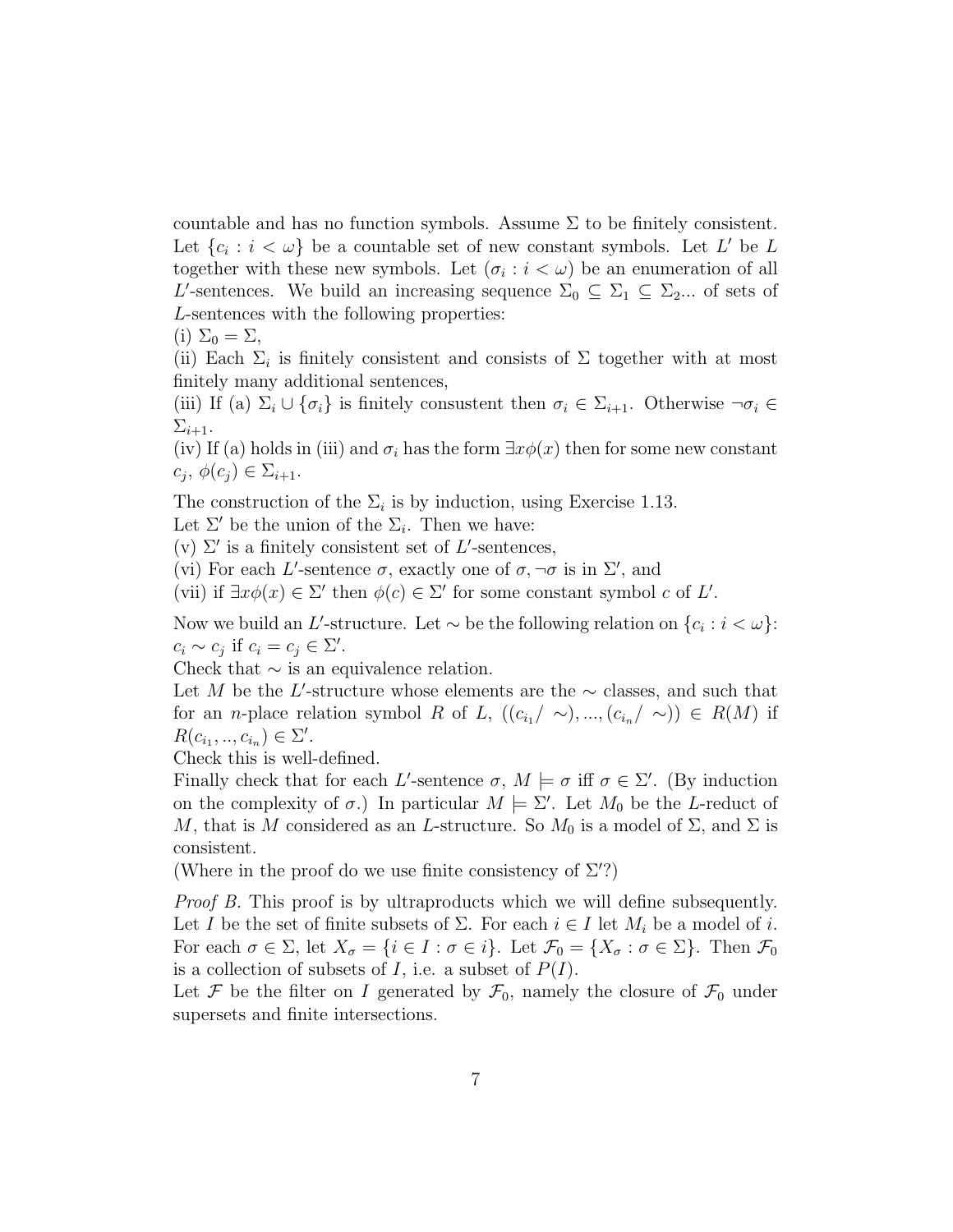*Claim.* F is a nontrivial filter on I, that is  $\emptyset \notin \mathcal{F}$ .

*Proof.* It is enough to show that for  $\sigma_1, ..., \sigma_n \in \Sigma$ ,  $X_{\sigma_1} \cap ... \cap X_{\sigma_n} \neq \emptyset$ , which is clear since it contains  $\{\sigma_1, ..., \sigma_n\}.$ 

By Zorn's Lemma we can extend  $\mathcal F$  to an ultrafilter  $\mathcal U$  on I. This means that U is a maximal nontrivial filter on I, equivalent U is a nontrivial filter on I such that for any  $X \subseteq I$ , either X or the complement of X is in U. Now let M be the ultraproduct  $(\prod M_i)/\mathcal{U}$  (to be expained below).

Los' Theorem states that for any L-sentence  $\sigma$ ,  $M \models \sigma$  if and only if  $\{i \in I :$  $M_i \models \sigma$  }  $\in \mathcal{U}$ .

*Claim. M* is a model of  $\Sigma$ .

*Proof.* Let  $\sigma \in \Sigma$ . Then for each  $i \in X_{\sigma}$ ,  $M_i \models \sigma$  (by choice), so  $\{i \in I :$  $M_i \models \sigma$   $\supseteq X_{\sigma}$  so is in  $\mathcal F$  so also in  $\mathcal U$ . By Los' Theorem,  $M \models \sigma$ .

Let us define ultraproducts and state Los' Theorem. Let I be a set, and U an ultrafilter on I. We will say that a subset X of I is large if  $X \in \mathcal{U}$ . By  $\prod_{i\in I} M_i$  we mean for now just the set of sequences  $s = (s(i) : i \in I)$ such that  $s(i) \in M_i$  for each i. Define  $\sim$  on this set by  $s \sim t$  if  $\{i : s(i) =$  $t(i)$  is large.  $M = (\prod_i M_i)/\mathcal{U}$  will be the L-structure whose underlying set is  $\{s/\sim: s \in \prod_i M_i\}$ , and such that for R an n-ary relation symbol  $(s_1/\sim, ..., s_n/\sim)$  ∈  $R(M)$  if {i ∈ I :  $(s_1(i), ..., s_n(i))$  ∈  $R(M_i)$ } is large, and for an n-ary function symbol f,  $f(M)(s_1/\sim, ..., s_n/\sim) = t/\sim$  where  $t(i) = f(M_i)(s_1(i), ..., s_n(i))$ . One must prove that this is well-defined.

**Theorem 1.16** (Los.) Let  $\phi(x_1, \ldots, x_n)$  be an L-formula, and  $s_1/\sim, \ldots, s_n/\sim$ elements of  $(\prod_i M_i)/\mathcal{U}$ . Then  $(\prod_i M_i)/\mathcal{U} \models \phi(s_1/\sim, \ldots, s_n/\sim)$  if and only if  $\{i \in I : M_i \models \phi(s_1(i), \ldots, s_n(i))\}$ is large.

The theorem is proved by induction on the complexity of  $\phi$  (with maybe a prior lemma on terms). In the proof B above of the compactness theorem we used the special case of the Theorem where  $\sigma$  is a sentence.

**Lemma 1.17** Let K be a class of L-structures. Then K is an elementary class if and only if  $K$  is closed under elementary equivalence and ultraproducts.

*Proof.* Left to right is immediate (using Theorem 1.16). For right to left. Let  $T = Th(K)$ . We must prove that every model M of T is in K. Let M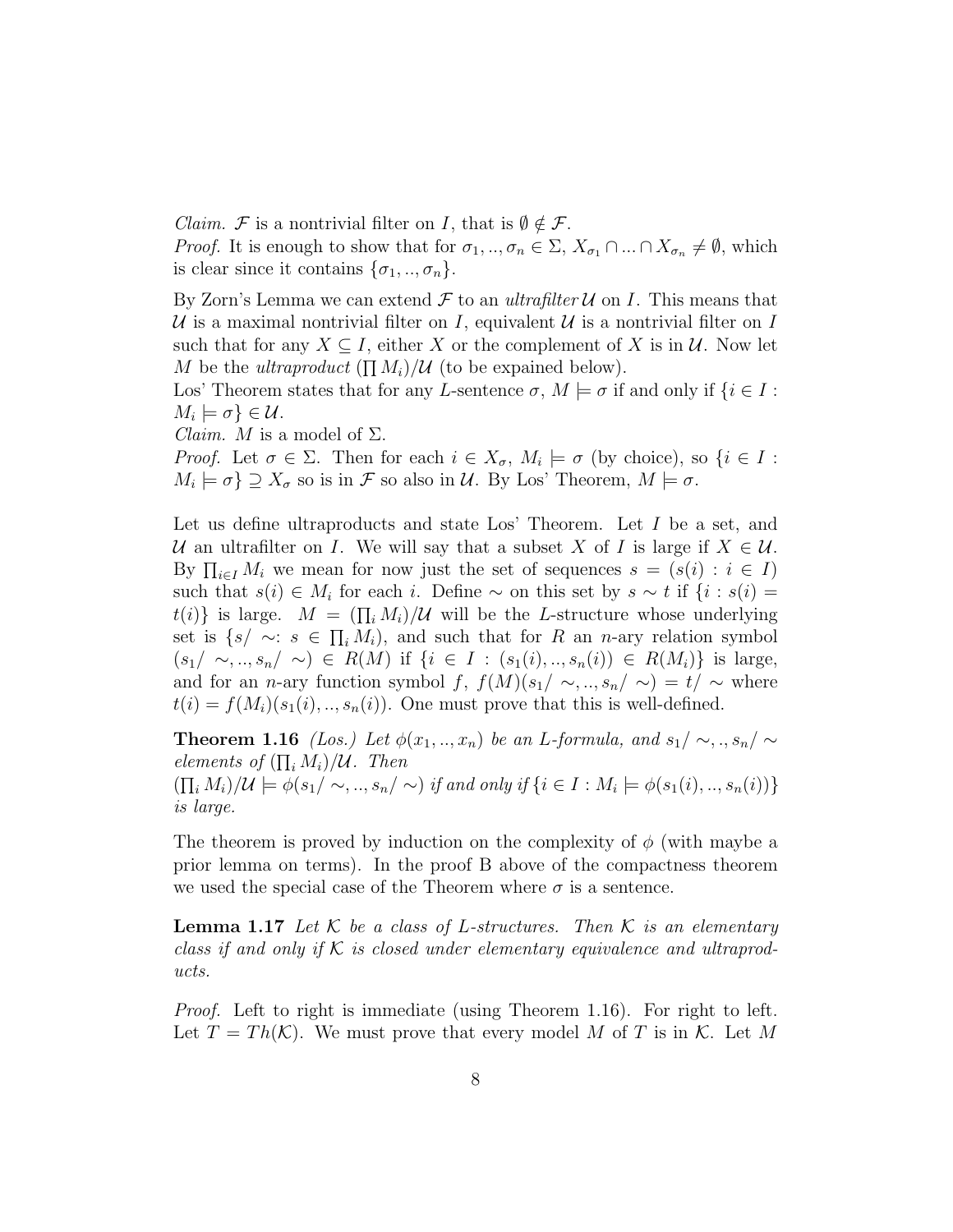be a model of T. Let  $\Sigma = Th(M)$ . Let I be the set of finite subsets of  $\Sigma$ . Note that for each  $i \in I$  there is  $M_i \in \mathcal{K}$  which is a model of i. (Otherwise  $\neg \wedge i$  is a sentence in T so in  $\Sigma$ , contradiction.) Let U be the ultrafilter on I produced as in the proof B of the compactness theorem. Then  $(\prod_i M_i)/\mathcal{U}$  is a model of  $\Sigma$  so elementarily equivelent to M. By the hypotheses,  $M \in \mathcal{K}$ .

Let us give some corollaries and reformulations of the compactness theorem.

**Proposition 1.18** Let  $\Sigma$  be a set of L-sentences and suppose that for every  $n < \omega$ , every finite subset of  $\Sigma$  has a model of cardinality at least n. Then  $\Sigma$ has an infinite model

*Proof.* Let  $\sigma_n$  be the L-sentence expressing that there are at least n elements (for  $n < \omega$ ). Then By hypothesis  $\Sigma \cup {\sigma_n : n < \omega}$ ) is finitely consistent, so consistent by the compactness theorem.

**Proposition 1.19** Let  $\Sigma$  and  $\Gamma$  be sets of L-sentences. Suppose that for every model M of  $\Sigma$  there is  $\gamma \in \Gamma$  such that  $M \models \gamma$ . (We could write here  $\Sigma \models \forall \Gamma$ .) Then there is are finite subsets  $\Sigma'$  of  $\Sigma$  and  $\Gamma'$  of  $\Gamma$  such that  $\Sigma' \models \forall \Gamma'.$ 

*Proof.* The hypothesis says that  $\Sigma \cup \{\neg \gamma : \gamma \in \Gamma\}$  is inconsistent. By the compactness theorem a finite subset is inconsistent, yielding the desired conclusion.

**Proposition 1.20** Let  $\mathcal T$  be the set of complete (consistent) L-theories. Define  $X \subseteq \mathcal{T}$  to be closed if  $X = \{T : \Sigma \subseteq T\}$  for some set  $\Sigma$  of L-sentences. Then this makes  $\mathcal T$  into a topological space which is compact (Hausdorff) and totally disconnected.

Proof. First as a word of explanation, a topological space is said to be totally disconnected if it has a basis of clopens.

First we'll show that  $\mathcal T$  is a topological space. Clearly an intersection of closed sets is closed. The whole space is closed (by taking  $\Sigma = \emptyset$ ) and the empty set is closed (by taking  $\Sigma$  to be  $\{\sigma \wedge \neg \sigma\}$  for some sentence  $\sigma$ ). T is Hausdorff because if  $T_1$  and  $T_2$  are distinct complete L-theories then there is σ such that  $\sigma \in T_1$  and  $\neg \sigma \in T_2$ . σ and  $\neg \sigma$  yield disjoint clopen subsets of T. For  $\sigma$  a sentence  $X_{\sigma} =_{def} \{T : \sigma \in T\}$  is clopen, and the  $X_{\sigma}$  form a basis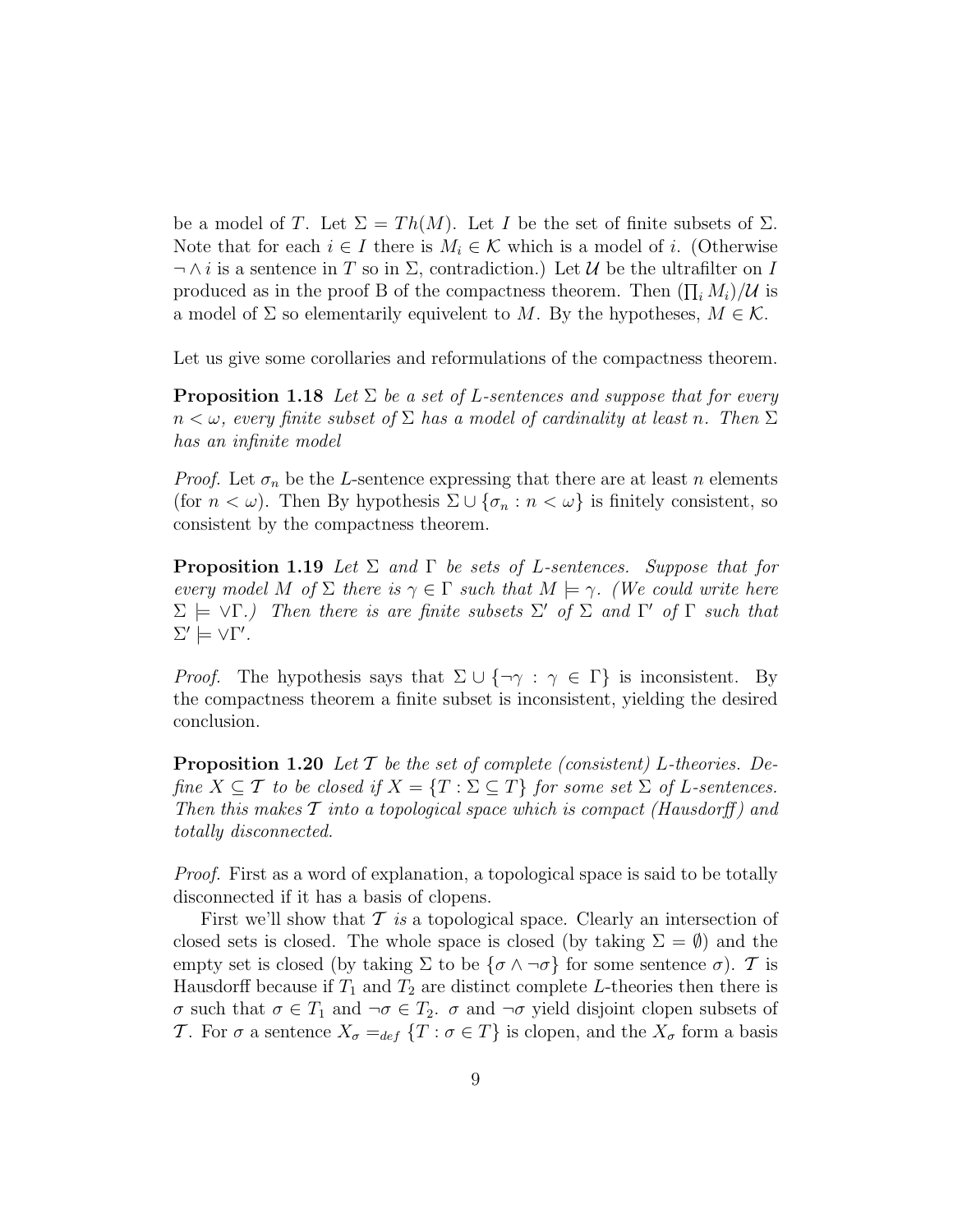for  $\mathcal T$  so  $\mathcal T$  is totally disconnected. Finally compactness of  $\mathcal T$  is precisely the compactness theorem: Suppose that  $\mathcal T$  is covered by open sets  $U_i$  so by basic open sets  $X_{\sigma_i}$ , for  $i \in I$ . This means that every complete theory T contains some  $\sigma_i$ , and thus no complete theory contains  $\neg \sigma_i$  for all i. So  $\{\neg \sigma_i : i \in I\}$ is inconsistent (has no model) thus by the compactness theorem sme finite subset, say  $\{\neg \sigma_1, \ldots, \neg \sigma_n\}$  is inconsistent. But then every complete theory T contains one of the  $\sigma_1, ..., \sigma_n$  so  $X_{\sigma_1}, ..., X_{\sigma_n}$  cover T.

**Remark 1.21** Compact (Hausdorff) totally disconnected spaces are precisely the Boolean spaces. The set of clopen subsets of such a space S form (under the natural operations) a Boolean algebra B. The set of ultrafilters on B form a Boolean space homeomorphic to S.

There are other interpretations of the compactness theorem, including "Deligne's Theorem": A coherent topos has enough points.

I will point out now how the compactness theorem for sets of sentences also holds for sets of formulas. Let L be a language as before. We defined the cardinality of  $L$  to be the number of (nonlogical) symbols in  $L$ . We built up L-formulas from these symbols together with the logical symbols (including a countably infinite supply of variables). Note that the cardinality of the set of L-formulas is  $|L| + \omega$ . Let us now allow ourselves as many variables as we want. We then get possibly more L-formulas, but still the same number of L-sentences up to logical equivalence. (Why?) Let us write  $\Sigma(x_i)_{i\in I}$  to mean that  $\Sigma$  is a set of L-formulas with free variables among  $\{x_i : i \in$ I}. By a model of  $\Sigma(x_i)_{i\in I}$  we mean an L-structure M together with a set  ${a_i : i \in I}$  of elements of M such that for each formula  $\phi(x_{i_1},...,x_{i_n}) \in \Sigma$ ,  $M \models \phi(a_{i_1},...,a_{i_n}).$  We'll say that  $\Sigma(x_i)_{i\in I}$  is consistent if it has a model, and finitely consistent if every finite subset has a model.

**Remark 1.22**  $\Sigma(x_i)_{i \in I}$  is finitely consistent, if for each finite subset  $\Sigma'$  of  $\Sigma$ , and finite sequence  $\bar{x}$  of variables from among the  $x_i$  which includes the free varoables occuring in  $\Sigma'$ , the L-sentence  $\exists \bar{x}(\wedge \Sigma'(\bar{x}))$  is consistent.

**Exercise 1.23** Let  $\Sigma(x_i)_{i \in I}$  be a set of L-formulas. Let  $\{c_i : i \in I\}$  be a set of new constant symbols, and let  $L'$  be the language got by adjoining these to L. Let  $\Sigma(c_i)_{i\in I}$  be the set of L'-sentences obtained by substituting the  $c_i$  for the  $x_i$  in  $\Sigma$ . Then  $\sigma(x_i)_{i\in I}$  is consustent if and only if  $\Sigma(c_i)_{i\in I}$  is consistent (as a set of  $L'$ -sentences.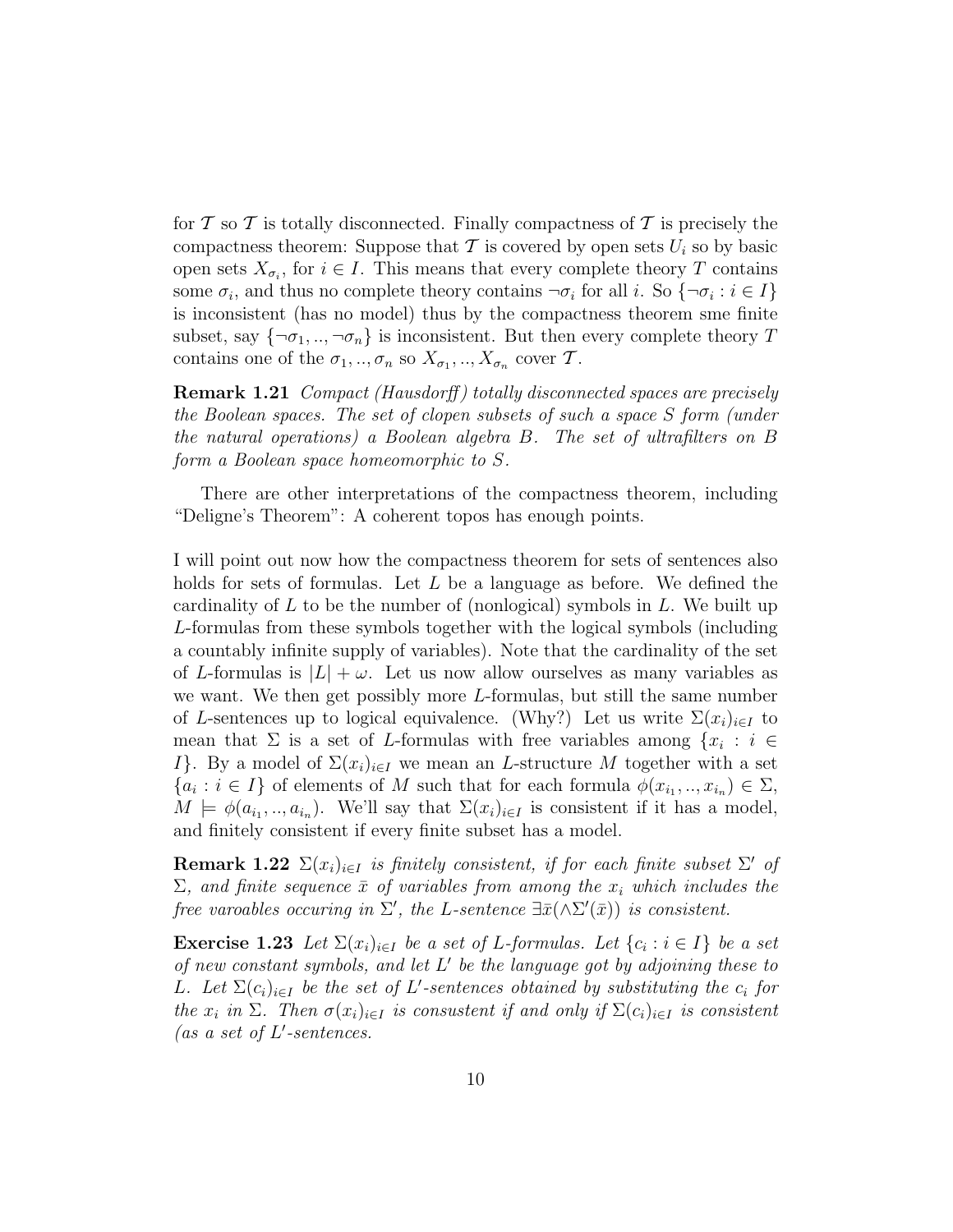This we get:

**Proposition 1.24**  $\Sigma(x_i)_{i\in I}$  is consistent if and only if it is finitely consistent.

**Definition 1.25** Let T be an L-theory. Let  $(x_i : i \in I)$  be a sequence of variables. By an I-type of T we mean a set  $\Sigma(x_i)_{i\in I}$  of L-formulas such that  $T \cup \Sigma$  is consistent.

**Lemma 1.26** Suppose  $T = Th(M)$ . Let  $\Sigma(x_i)_{i \in I}$  be a set of L-formulas. Then  $\Sigma(x_i)_{i\in I}$  is an I-type of T if and only if for every finite subset  $\Sigma'(\bar{x})$  of  $\Sigma, M \models \exists \bar{x} (\wedge \Sigma'(\bar{x})).$ 

*Proof.* By 1.24,  $\Sigma$  is an *I*-type of T if and only if  $T \cup \Sigma$  is finitely consistent if and only if for each finite subset  $\Sigma'(\bar{x})$  of  $\Sigma$ ,  $T \cup \Sigma'(\bar{x})$  is consistent if and only if for each such  $\Sigma'$ ,  $T \cup \exists \bar{x} (\wedge \Sigma'(\bar{x}))$  is consistent if and only for each such  $\Sigma'$ ,  $M \models \exists \bar{x} (\wedge \Sigma'(\bar{x})).$ 

We will come back to types in the next section. We complete this section with the Lowenheim-Skolem theorems and some applications.

**Proposition 1.27** (Downward L-S.) Let M be an L-structure of cardinality  $\kappa$ . Let A be a subset of the universe of M and let  $\lambda$  be a cardinal such that  $|L| + \omega + |A| \leq \lambda \leq \kappa$ . Then There is an elementary substructure N of M such that A is a subset of the universe of N and N has cardinality  $\lambda$ .

*Proof.* Without loss of generality  $|A| = \lambda$ . Note that the cardinality of the set of  $L_A$ -formulas is  $\lambda$ . For each  $L_A$ -formula  $\phi(x)$  such that  $M \models \exists x(\phi(x)),$ pick  $b_{\phi} \in M$  such that  $M \models \phi(b_{\phi})$  and let  $A_1 = A \cup \{b_{\phi}\}_{\phi}$ . Then  $|A_1| = \lambda$ . Now construct  $A_2$  from  $A_1$  in the same way that  $A_1$  was constructed from A. Continue to get  $A \subseteq A_1 \subseteq A_2 \subseteq A_3$ ...., and let B be the union. Then B is a subset of the universe of M of cardinality  $\lambda$  and for each  $L_B$ -formula  $\phi(x)$  such that  $M \models \exists x \phi(x)$ , there is  $b \in B$  such that  $M \models \phi(b)$ . By 1.11, B is the universe of an elementary substructure of  $M$ .

**Definition 1.28** Let  $L \subset L'$  be say one-sorted languages. Let M' be an L'-structure. By M'|L (the L-reduct of M') we mean the L-structure whose universe is the same as that of M and such that for all relation symbols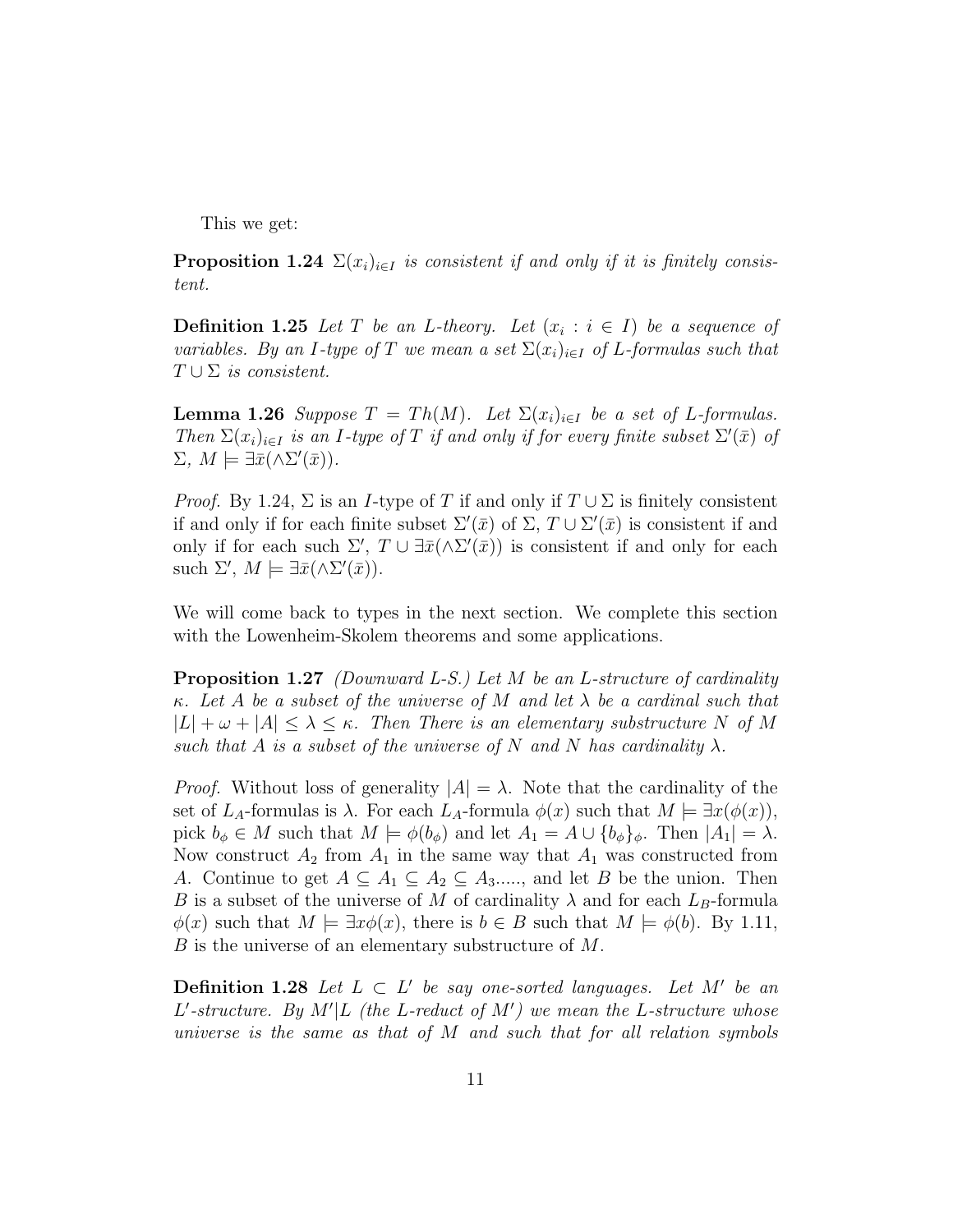$R \in L$ ,  $R(M'|L) = R(M')$  and for all functions symbols  $f \in L$ ,  $f(M'|L) =$  $f(M')$ . We call M' an expansion of M'|L to an L'-structure

(If L and L' are many sorted languages and  $L \subseteq L'$  then maybe sort sort symbols of  $L'$  are not in  $L$ . It is then natural to consider the  $L$ -reduct of an L'-structure, to be the L-structure M such that  $S(M) = S(M')$  for all sort symbols in L, etc.)

**Definition 1.29** Let M be an L-stucture. Let  $D_c(M)$ , the complete diagram of M be  $Th(M, m)_{m \in M}$  in the language  $L_M$ .

**Lemma 1.30** Let  $M, N$  be L-structures. Then  $M$  can be elementarily embedded in N if and only if N can be expanded to a model of  $D_c(M)$ .

*Proof.* Suppose first that there is an elementary embedding f of M into N. Expand N to an  $L_M$ -structure by interpreting  $c_m$  as  $f(m)$ . Check that this expansion N' say is a model of  $D_c(M)$ .

Conversely, if n can be expanded to a model N' say of  $D_c(M)$ , let us denote  $f(m)$  as the interpretation of  $c_m$  in M', and then check that f is an elemetary embedding of M into N.

Proposition 1.31 (Upward L-S.) Let M be an infinite L-structure. Let  $\lambda \geq |M| + |L|$ . Then M has an elementary extension of cardinality  $\lambda$ .

*Proof.* Let  $(c_i : i < \lambda)$  be a sequence of new constants. Let L' be  $L_M$  together with these new constant symbols. Let  $\Sigma = D_c(M) \cup \{c_i \neq c_j : i < j < \lambda\}.$  $\Sigma$  is a set of L'-sentences. We claim that  $\Sigma$  is finitely consistent. This is immediate as any finite subset  $\Sigma'$  of  $\Sigma$  involves a finite part of  $D_c(M)$  and only finitely many of the constant symbols  $c_i$ . So  $(M, m)_{m \in M}$  together with distinct interpretations of these finitely many  $c_i$  will be a model of  $\Sigma'$ . By the compactness theorem,  $\Sigma$  has a model N' say. N' has cardinality at least λ. Let N the be L-reduct of N'. By 1.30 we may assume that N is an elementary extension of  $M$ . By 1.27 we may find an elementary substructure of N of cardinality exactly  $\lambda$  which contais the universe of M and so is also an elementary extension of M.

**Corollary 1.32** Let T be an L-theory, and suppose that T has an infinite model. Then for any infinite cardinal  $\lambda \geq |L|$ , T has a model of cardinality λ.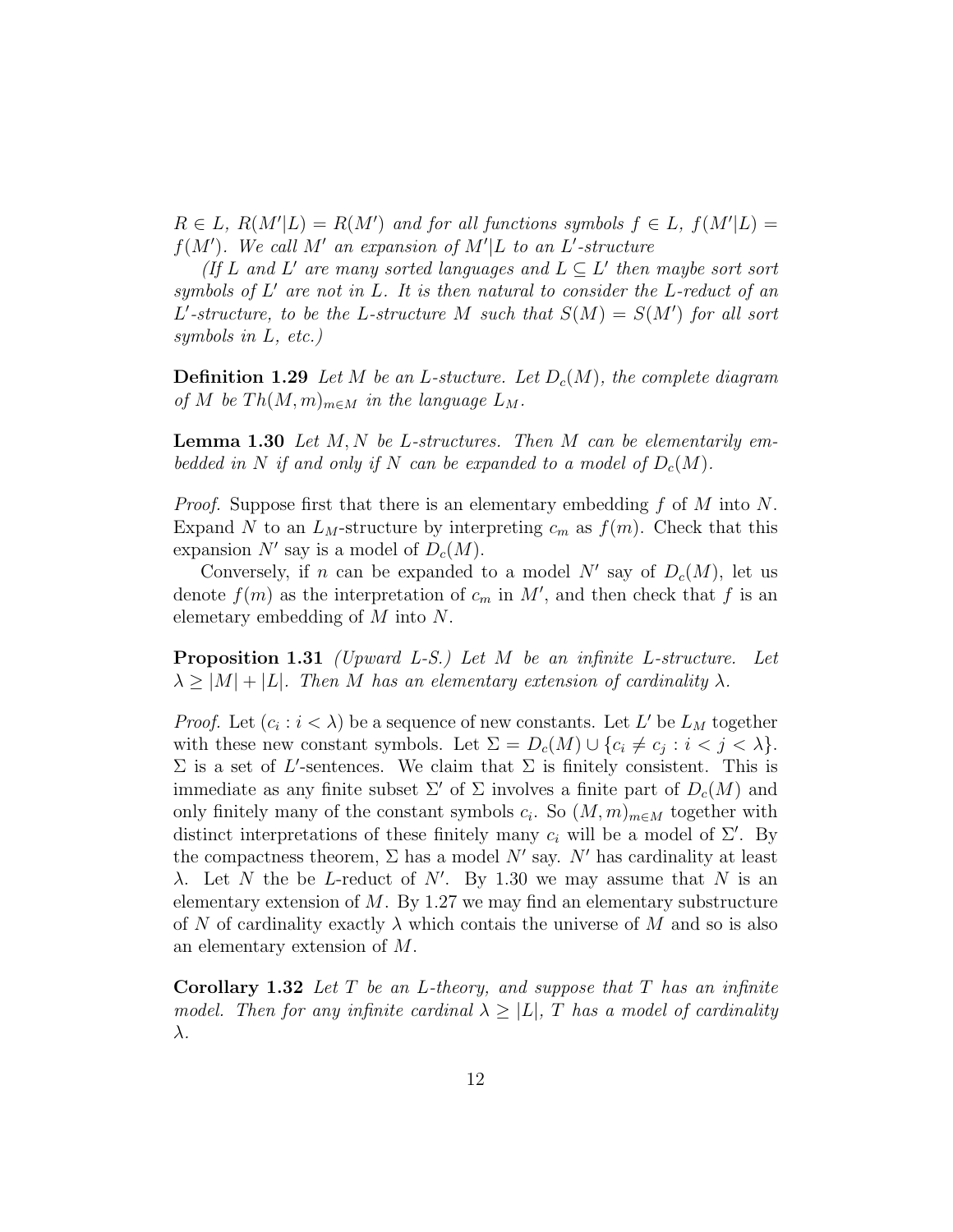Here is another important application of 1.30.

Proposition 1.33 Suppose that M and N are elementarily equivalent Lstructures. Then there is an L-structure  $M_1$  and elementary embedding f of M into  $M_1$  and g of N into  $M_1$ . (Also we could choose one of f, g to be the identity map.)

*Proof.* There is no harm in assuming the universes of  $M$  and  $N$  to be disjoint. Let  $L' = L_M \cup L_N$ . (So the new constants for elements of M are assumed disjoint from the new constants for elements of N. By 1.30 it suffices to prove that  $D_c(M) \cup D_c(N)$  is consistent (as a set of L'-sentences). We'll show it to be finitely consistent (and use compactness). Let  $\Sigma_1$  be a finite subset of  $D_c(M)$  and  $\Sigma_2$  a finite subset of  $D_c(M)$ . Let  $c_{n_1},...,c_{n_k}$  be the new constants appearing in  $\Sigma_2$ . So we can write  $\Sigma_2$  as  $\Sigma_3(c_{n_1},...,c_{n_k})$  where  $\Sigma_3(x_1, ..., x_k)$ is a finite set of L-formulas. Note that  $N \models \Sigma_3(n_1, \ldots, n_k)$  and thus  $N \models$  $\exists x_1,..,x_k(\wedge \Sigma_3(x_1,..,x_k)),$  and so also  $M \models \exists x_1...x_k(\wedge \Sigma_3(x_1,..,x_k)).$  Let  $a_1, \ldots, a_k \in M$  be such that  $M \models \Sigma_3(a_1, \ldots, a_k)$ . Then clearly, if we interpret  $c_{n_i}$  as  $a_i$  (and the other  $c_n$  as anything you want) we expand M to an  $L_N$ -structure which is a model of  $\Sigma_2$ . Of course M can also be expanded (tautologically) to an  $L_M$ -structure which is a mdel of  $\Sigma_1$ . So  $\Sigma_1 \cup \Sigma_2$  is consistent.

**Definition 1.34** Let T be an L-theory and  $\kappa$  a (possibly finite) cardinal. T is said to be κ-categorical if T has exactly one model of cardinality  $\kappa$  (up to isomorphism).

**Proposition 1.35** Suppose that T has only infinite models, and is  $\kappa$ -categorical for some cardinal  $\kappa \geq |L|$ . Then T is complete.

*Proof.* Let M, N be models of T. Let  $T_1 = Th(M)$  and  $T_2 = Th(N)$ . By Corollary 1.31,  $T_1$  has a model  $M_1$  of cardinality  $\kappa$  and  $T_2$  has a model  $N_2$ of cardinality  $\kappa$ . Then  $M_1$  and  $N_1$  are models of T of cardinality  $\kappa$  so are isomorphic by assumption. It follows that  $T_1 = T_2$  and  $M \equiv N$ . Thus T is complete.

**Example 1.36** Let L be the empty language and T the theory axiomatized by  $\{\sigma_n : n < \omega\}$  where  $\sigma_n$  "says" there are at least n elements. Then T is "totally categorical" (categorical in all infinite cardinalities) and so complete.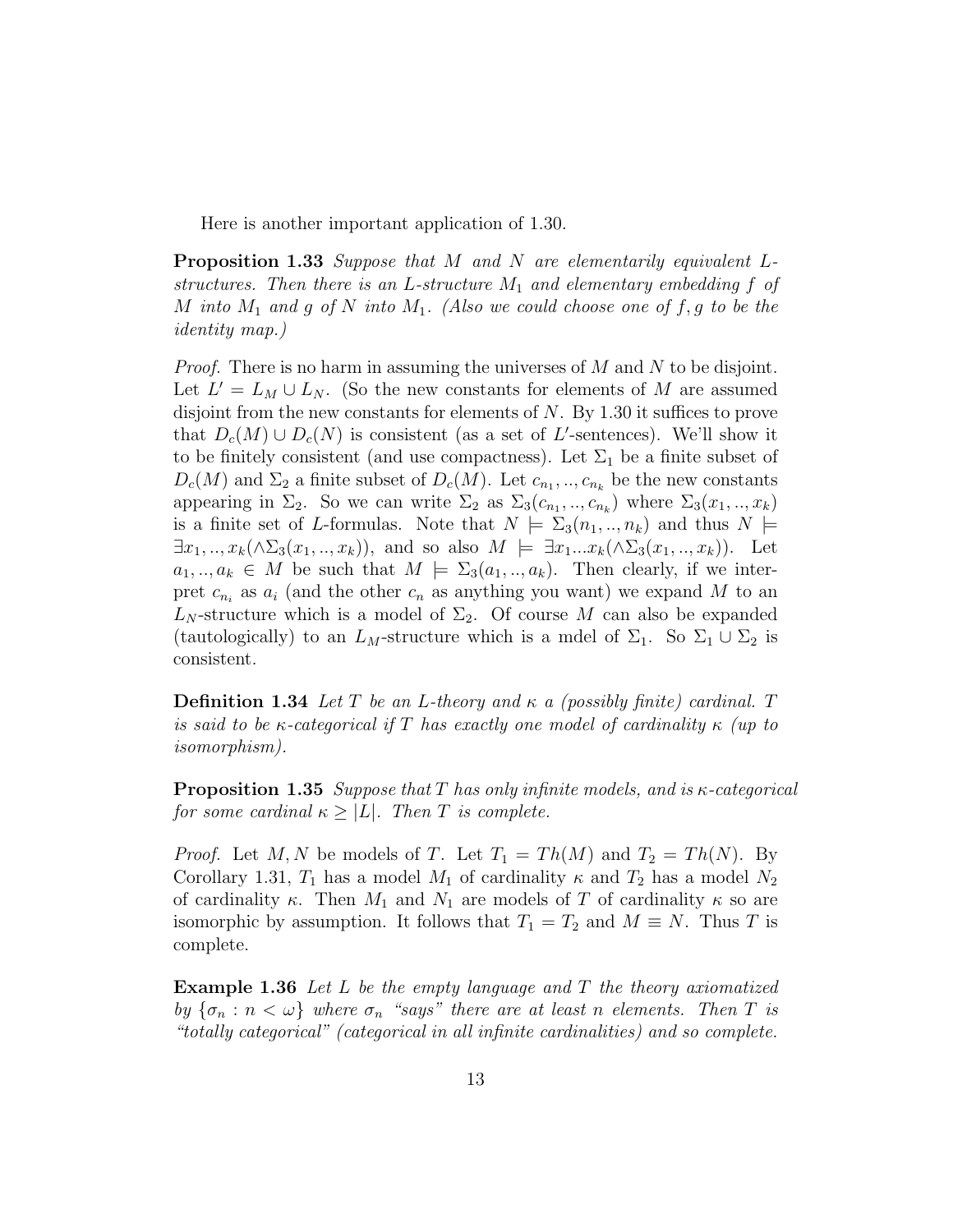*Proof.* A model of T is just an infinite set. An isomorphism between models is simply a bijection between their universes. So T is  $\kappa$ -categorical for any infinite cardinal.

**Example 1.37** Let  $L = \{+, 0\}$ . Let T be the theory of torsion-free divisible nontrivial abelian groups. Then  $T$  is categorical in every uncountable cardinality, and complete.

*Proof.* I leave it to you to axiomatize  $T$ . The models of  $T$  are precisely the nontrivial torsion-free divisible abelian groups. Any such model is a Qvector space of dimension  $\geq 1$ . An isomorphism between two such models is precisely an isomorphism of Q-vector spaces. Any nontrivial Q-vector space V is infinite, and its isomorphism type is determined by its dimension (the cardinality of a Q-basis. If V has cardinality  $\lambda > \omega$ , then clearly  $dim(V) = \kappa$ . (Why?) Thus T is  $\kappa$ -categorical for any uncountable  $\kappa$ .

**Example 1.38** Let G be an infinite group of cardinality  $\kappa$  say. Let  $L =$  ${\lambda_g : g \in G}$  where the  ${\lambda_g}$  are unary function symbols. Let T be the theory of free G-sets. Then T is categorical in every cardinality  $>\kappa$ , and complete.

*Proof.* First what do we mean by a free G-set? First of all, a G-set is a set X together with mapping from  $G \times X$  to  $X$   $((q, x) \rightarrow q \cdot x)$  such that  $1.x = x$ for all  $x \in X$  and  $(gh) \cdot x = g \cdot (h \cdot x)$  for all  $g, h \in G$  and  $x \in X$ . X is said to be a free G-set if it is a G-set and for  $g \neq 1$  in G and  $x \in X$ ,  $g \cdot x \neq x$ . Any  $G$ -set  $X$  can be viewed naturally as an  $L$ -structure, and we can write axioms for free  $G$ -sets in the language  $L$ . If  $X$  is a free  $G$ -set then  $X$  is the disjoint union of G-orbits where a G-orbit is  $G \cdot a = \{g \cdot a : g \in G\}$ . Any such G-orbit is in bijection with G via  $q \to q \cdot a$  (for a fixed a in the G-orbit). If  $X, Y$  are free G-sets with the same number of orbits then X and Y are isomorphic (as G-sets and as L-structures) as follows: Let  $(a_i : i \in I)$  and  $(b_i : i \in I)$  be representatives of the G-orbits in X, Y respectively. Define a bijection between X and Y by  $(g \cdot a_i)$  goes to  $g \cdot b_i$  for each  $g \in G$  and  $i \in I$ . Then this is an isomorphism. Now if X is a G-set of cardinality  $\lambda > \kappa$  then X has precisely  $\lambda$ -many G-orbits. It follows that T is  $\lambda$ -categorical.

**Example 1.39** Let  $L = \{ \leq \}$  and let T be the theory of dense linear orderings without endpoints. Then  $T \omega$ -categorical and complete.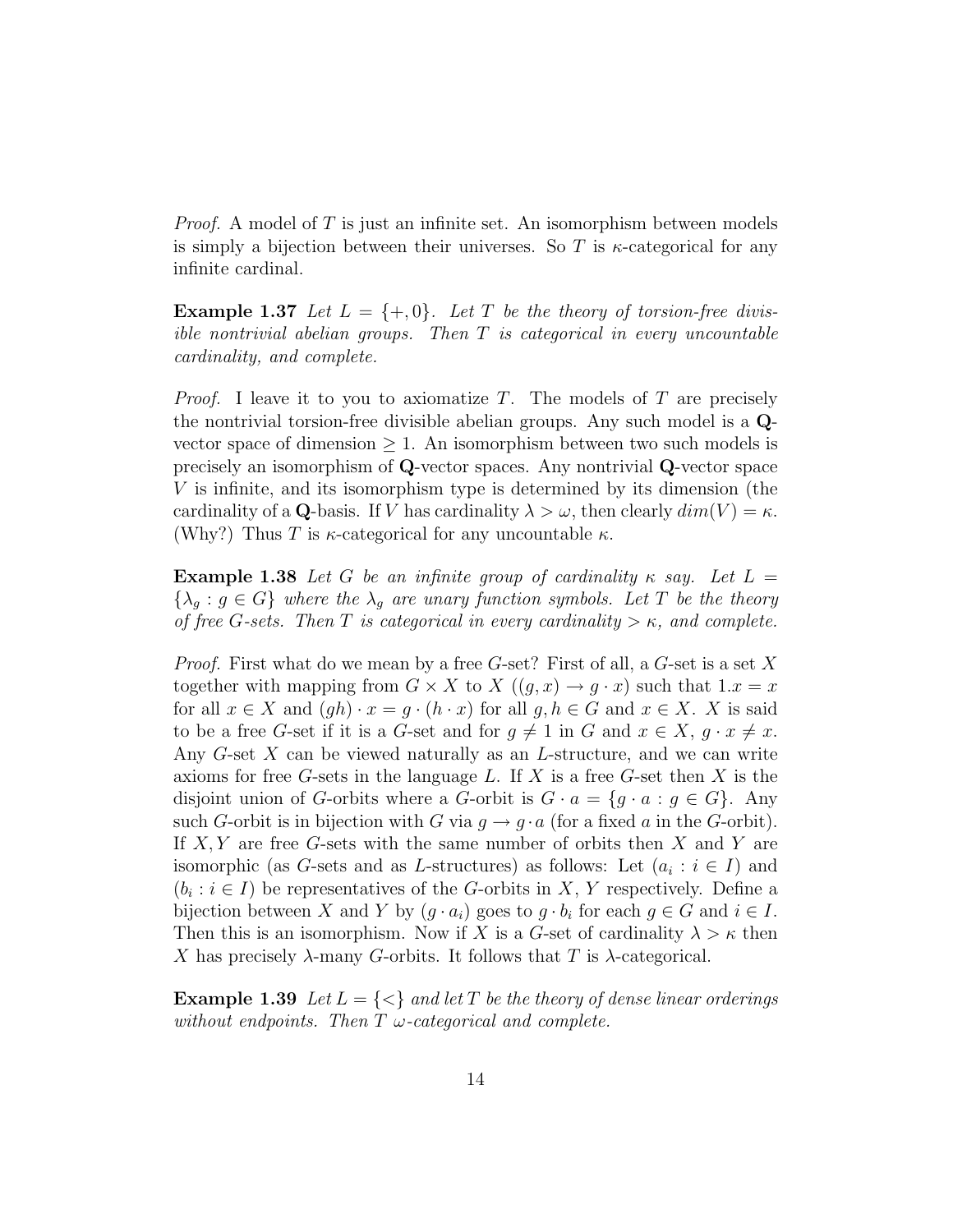Proof. The axioms are obvious. Any model is infinite. A well-known backand forth argument shows that any two countable models of  $T$  are isomorphic so T is  $\omega$ -categorical, so complete. T has  $2^{\kappa}$  models of cardinality  $\kappa$  for every uncountable  $\kappa$ .

**Example 1.40** Let  $L = \{R\}$  where R is a binary relation symbol. T says (informally) that R is irreflexive, symmetric and that for any distinct  $x_1, \ldots, x_n$ ,  $y_1,..,y_n$  there is z such that  $R(z, x_i)$  and  $\neg R(z, y_i)$  for all  $i = 1,..,n$ . Then T is  $\omega$ -categorical and complete.

*Proof.* Again the axiomatization of T is clear. Clearly T has only infinite models. One issue is why  $T$  has a model. An important general construction of Fraisse produces a countable model. For now we just assume  $T$  to be consistent. Now if  $M$ ,  $N$  are countable models we can show by a back-and-forth argument that M and N are isomorphic. T is  $\omega$ -categorical, so complete. However again T has  $2^{\kappa}$  models of cardinality  $\kappa$  for any uncountable  $\kappa$ . The countable model of T is called the random graph.

## 2 Types,  $\omega$ -saturation and quantifier elimination

We have seen in the previous section that categoricity can be used to prove completeness of a theory. However this method does not always work as there are complete theories which are not categorical in any uncountable cardinality (such as what). The method of (relative) quantifier elimination often enables one to prove completeness of particular theories and we'll talk about this now. Moreover quantifier elimination tells one about the definable sets in models of a theory, and that is also very important. We continue our convention of working with one-sorted structures although everything holds in the many-sorted case.

**Definition 2.1** Let M be an L-structure, and  $X \subset M^n$ . We say that X is Ø-definable in M if there is an L-formula  $\phi(x_1,..,x_n)$  such that  $X =$  $\{(a_1,..,a_n) \in M^n : M \models \phi(a_1,..,a_n)\}\;$  ( =  $\phi(M).$ ) If A is a subset of the universe of M we say that X is A-definable in M if we can find an  $L_A$ formula (or if you want an  $L_M$ -formula where only constants for elements of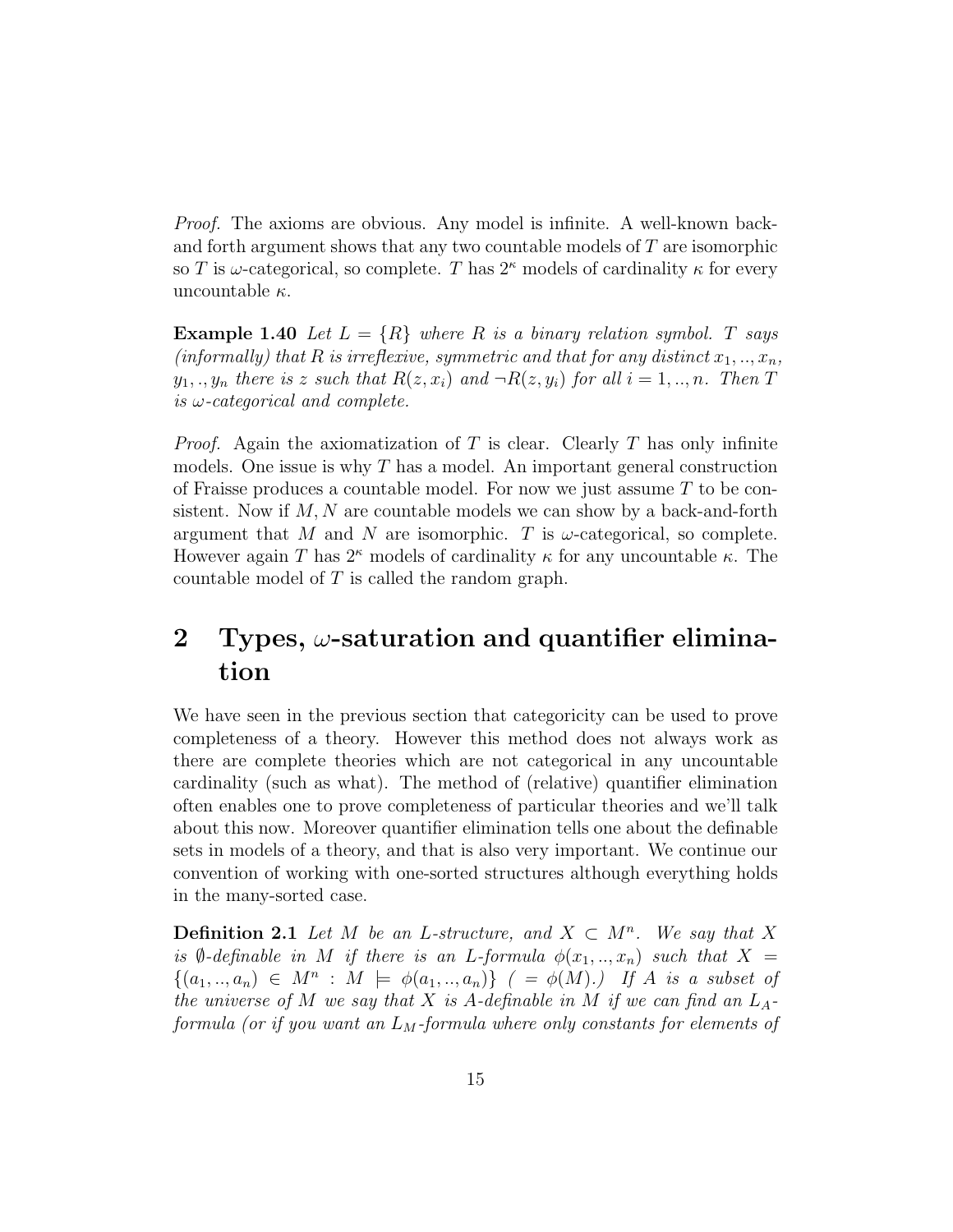A appear) such that  $X = \phi(M)$  again. A definable set in M is by definition an  $L_M$ -definable set in M.

Understanding a structure M from the model-theoretic point of view involves at least understanding its definable sets.

**Definition 2.2** Let T be a theory in language L. We say that T has quantifier elimination if for any L-formula  $\phi(x_1, \ldots, x_n)$  ( $n \geq 1$ ) there is a quantifierfree L-formula  $\psi(x_1,..,x_n)$  such that  $T \models \forall \bar{x}(\phi(\bar{x}) \leftrightarrow \psi(\bar{x})).$ 

**Remark 2.3** (i) Suppose that T has quantifier-elimination and L contains at least one constant symbol. Then for any L-sentence  $\sigma$  there is a quantifierfree L-sentence  $\tau$  such that  $T \models \sigma \leftrightarrow \tau$ .

(ii) Suppose  $T$  has quantifier-elimination and  $M$  is a model of  $T$ . Then every definable set in M is defined by a quantifier-free  $L_M$ -formula. Every  $\emptyset$ -definable set in M is defined by a quantifier-free L-formula.

**Definition 2.4** Let T be an L-theory. Let  $L' = L$  together with some new relation symbols and function symbols. For each new n-ary relation symbol R, let  $\phi_R(x_1, \ldots, x_n)$  be an L-formula. For each new nary function symbol f, let  $\psi_f(\bar{x}, y)$  be an L-formula such that  $T \models (\forall \bar{x})(\exists^{=1}y)(\psi_f(\bar{x}, y))$ . Let T' be axiomatized by T together with  $\forall \bar{x}(R(x_1,.,x_n) \leftrightarrow \phi_R(x_1,.,x_n))$ , and  $\forall \bar{x} \forall y (\psi_f(\bar{x}, y) \leftrightarrow f(\bar{x}) = y))$ , for all new R and f. We call any T' obtained this way a definitional expansion of T.

**Remark 2.5** Note that a definitional expansion  $T'$  of  $T$  is to all intents and purposes the same as  $T:$  any model of  $T$  ca be expanded to a unique model of  $T'$ , etc. On the other hand for any theory T we can find a definitional expansion of T which has quantifier-elimination: for each L-formula  $\phi(x_1, \ldots, x_n)$ adjoin a new n-ary relation symbol  $R_{\phi}$  and the axiom  $\forall \bar{x}(R_{\phi}(\bar{x}) \leftrightarrow \phi(\bar{x}))$ . This definitional expansion is called the Morleyization of T.

We will give a useful method for proving quantifier elimination (when it's true) using back-and-forth systems of partial isomorphisms in  $\omega$ -saturated models.

Let us first recall types. We saw in 1.25 the definition of an I-type of a theory. By an *n*-type we mean an *I*-type where  $I = \{1, ..., n\}$ .  $\bar{x}$  will usually denote an *n*-tuple of variables  $(x_1, ..., x_n)$  for some  $1 \leq n < \omega$ .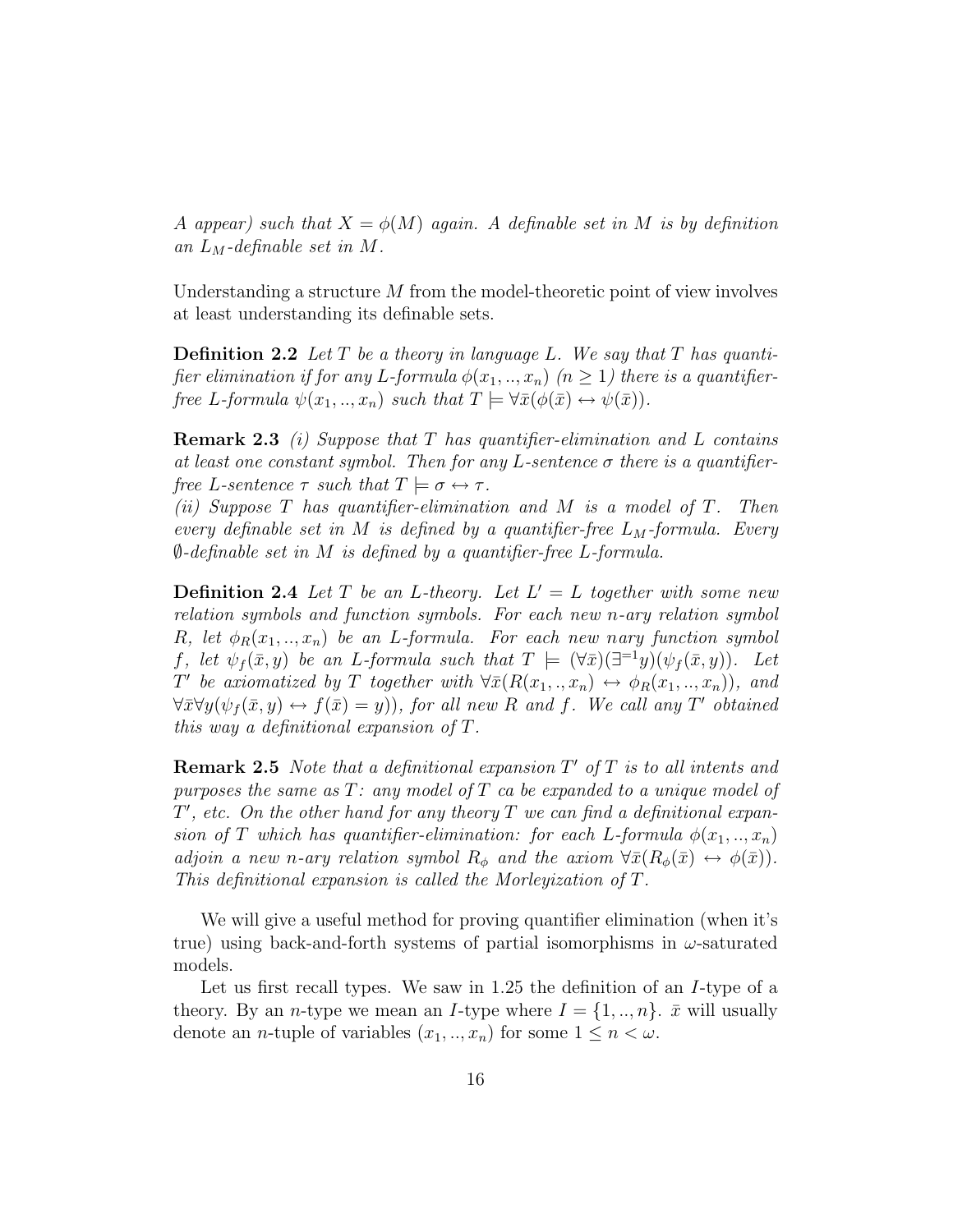**Definition 2.6** (i) Let  $\Sigma(x_i)_{i\in I}$  be a collection of L-formulas and M an Lstructure. We say that  $\Sigma$  is realized in M if there is a tuple  $(a_i)_{i\in I}$  of elements of M such that  $M \models \Sigma(a_i)_{i \in I}$  (and we also say then that  $(a_i)_{i \in I}$  realizes  $\Sigma$ in M). We say that  $\Sigma$  is omitted in M if its is not realized in M.

(ii) By a complete n-type of T we mean an n-type  $\Sigma(\bar{x})$  of T such that for each L-formula  $\phi(\bar{x})$  either  $\phi(\bar{x})$  or  $\neg \phi(\bar{x})$  is in  $\Sigma$ . Complete types are often denoted by  $p, q, \ldots$ 

(iii) Let M be an L-structure and  $\bar{a}$  be an n-tuple from M. By tp<sub>M</sub>( $\bar{a}$ ) (the type of  $\bar{a}$  in M) we mean  $\{\phi(\bar{x}) \in L : M \models \phi(\bar{a})\}.$ 

**Remark 2.7** (i) By definition, an I-type of T is realized in some model of T.

(ii) Let  $\Sigma(\bar{x})$  be a set of L-formulas. Then  $\Sigma$  is a complete n-type of T if and only if  $\Sigma(\bar{x}) = tp_M(\bar{a})$  for some model M of T and n-tuple  $\bar{a}$  from M.

**Definition 2.8** The L-structure M is said to be  $\omega$ -saturated if whenever A is a finite subset of (the universe of) M and  $\Sigma(\bar{x})$  is a set of  $L_A$ -formulas which is finitely satisfiable in M (that is every finite subset of  $\Sigma$  is realized in M), then  $\Sigma$  is realized in M.

(ii) For  $\kappa$  an arbitrary infinite cardinal, we define  $\kappa$ -saturated in the same way except that A has cardinality  $\lt \kappa$ .

#### Lemma 2.9 The following are equuivalent:

(i) M is  $\omega$ -saturated.

(ii) For any finite subset A of M and n-type  $\Sigma$  of  $Th(M, a)_{a \in A}$ ,  $\Sigma$  is realized in M.

(iii) For any finite subset A of M and complete n-type  $p(\bar{x})$  of  $Th(M, a)_{a \in A}$ , p is realized in M.

*Proof.* The lemma follows from a couple of observations. First, a set  $\Sigma(\bar{x})$  of  $L_A$ -formulas is a *n*-type of  $Th(M, a)_{a \in A}$  if and only if  $\Sigma$  is finitely satisfiable in  $M$  (by 1.26). Second, any *n*-type of a theory extends to a complete  $m$ -type of that theory.

**Remark 2.10** (i) If the structure M is understood and A is a subset of M then by a type over A we mean a type of  $Th(M, a)_{a \in A}$ . To make things more explicit we may say : a type over A in the sense of M. Note that if N is an elementary extension of M then a type over A in the sense of M is the same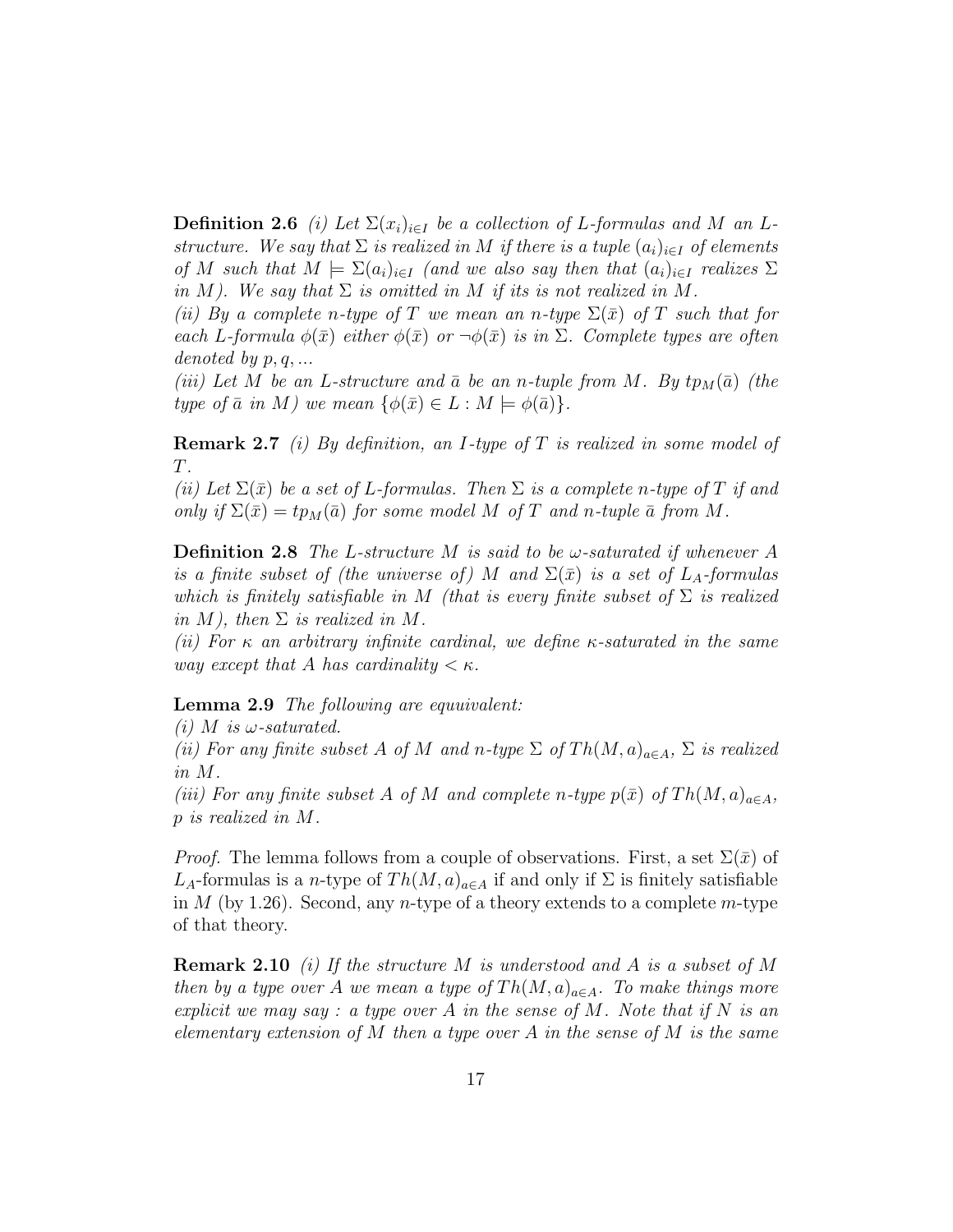thing as a type over A in the sense of N.

(ii) With the notation of (i), any type over A is realized in an elementary extension of M.

*Proof of (ii).* If  $\Sigma(\bar{x})$  is a type over A then it is easy to see that it is also an *n*-type of  $D_c(M)$ , and so is realized in a model of  $D_c(M)$  and thus in an elementary extension of M.

A related notion to  $\omega$ -saturation is  $\omega$ -homogeneity.

**Definition 2.11** M is  $\omega$ -homogeneous if for any n, whenever  $\bar{a}$ ,  $\bar{b}$  are ntuples from M and  $tp_M(\bar{a}) = tp_M(\bar{b})$  then for any  $c \in M$  there is  $d \in M$  such that  $tp_M(\bar{a}c) = tp_M(\bar{b}d)$ .

**Lemma 2.12** Any L-structure M has an  $\omega$ -saturated elementary extension N. Moreover if L and M are at most countable then we can choose N to be of cardinality at most  $2^{\omega}$ .

*Proof.* By compactness (a variant of Remark 2.10(ii)) we can find an elementary extension  $M_1$  of M realizing all types over finite subsets of M. Continue with  $M_1$  in place of M. We build an elementary chain  $M \subset M_1 \subset M_2...$  and let N be the union, an elementary extension of M. N is  $\omega$ -saturated, as any finite subset of  $N$  is contained in some  $M_i$ . Under the additional cardinality hypotheses, note that there are at most continuum many types over finite subsets of M so we can choose  $M_1$  to have cardiality at most  $2^{\omega}$  (by downward Lowenheim-Skolem). Likewise there are at most continuum many types over finite subsets of  $M_1$  etc.

Although it is not easy to recogize when a model of a theory is  $\omega$ -saturated, we can nevertheless often deduce properties from  $\omega$ -saturation:

**Example 2.13** Let T be the theory of torsion-free divisible abelian groups (from 1.35). Let  $(V, +, 0)$  be an  $\omega$ -saturated model of T. Then  $dim_{\mathbf{Q}}(V)$  is infinite.

Proof. Without loss of generality we will assume that our language also contains symbols for scalar multiplication by each element of Q. (Why can we assume this?). For each *n* consider the set  $\Sigma_n(x_1, \ldots, x_n)$  of *L*-formulas:  ${r_1x_1 + ...x_nx_n \neq 0 : r_1, ..., r_n \in \mathbf{Q} \text{ not all zero}}.$  Then  $\Sigma_n$  is finitely satisfiable in V (why?), so realized, by  $\omega$ -saturation.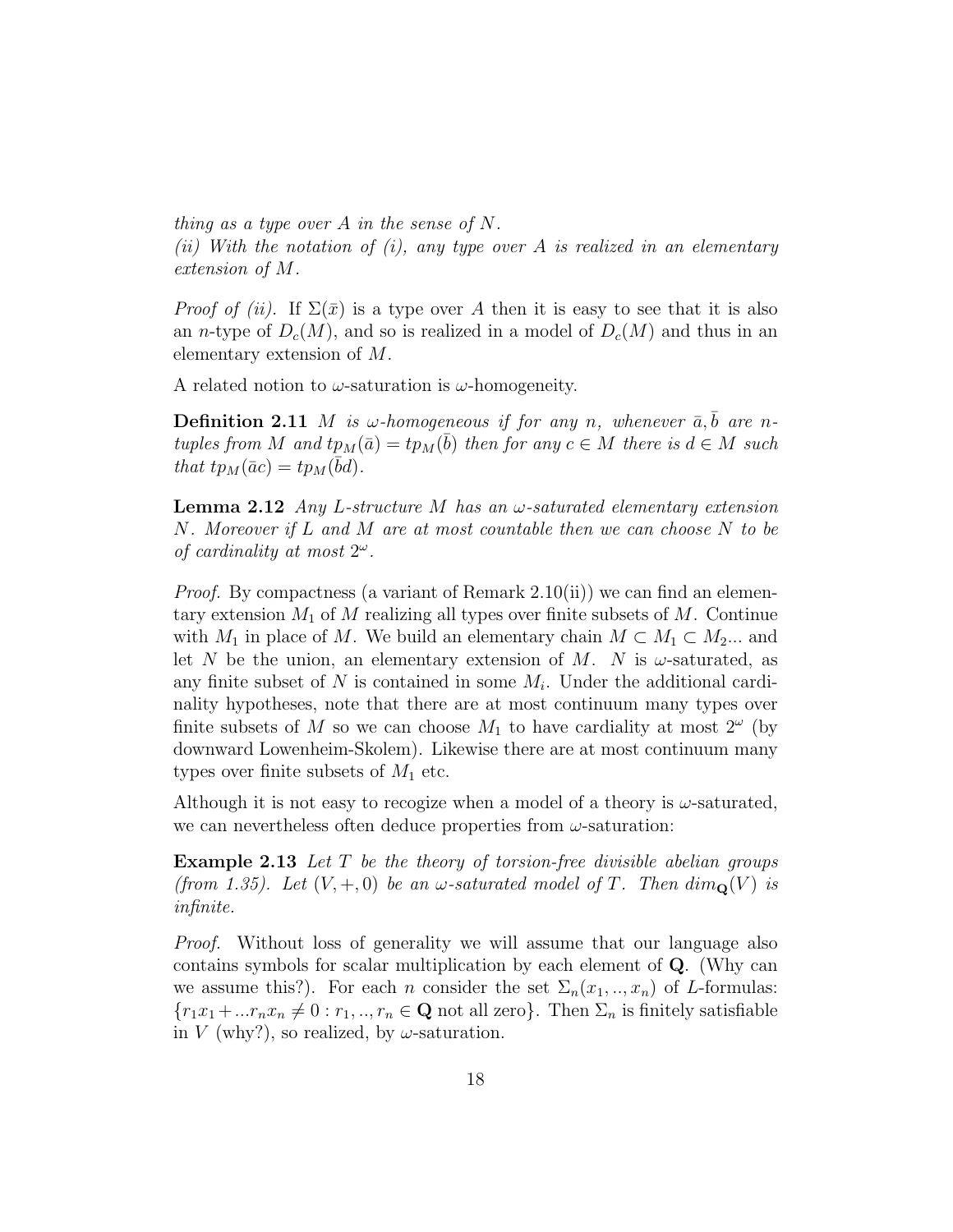**Lemma 2.14** Let M be a structure and  $\bar{a}$ ,  $\bar{b}$  two k-tuples in M such that  $tp_M(\bar{a}) = tp_M(\bar{b})$ . Let  $\Sigma(\bar{x})$  be an n-type over a. Let  $\Sigma'(\bar{x}) = \{ \phi(x_1, ..., x_n, b_1, ..., b_k) :$  $\phi(x_1,..,x_n) \in L$  and  $\phi(x_1,..,x_n,a_1,..,a_k) \in \Sigma$ . Then  $\Sigma'(\bar{x})$  is an n-type over  $\bar{b}$ . Moreover  $\Sigma'$  is complete (as an n-type over  $\bar{b}$ ) if  $\Sigma(\bar{x})$  is complete as an  $n$ -type over  $\bar{a}$ .

*Proof.* We have to show that  $\Sigma'$  is finitely satisfiable in M. Choose a finite subset, without loss of generality a single formula  $\phi(x_1, \ldots, x_n, b_1, \ldots, b_k)$ . So  $\phi(x_1, ..., x_n, a_1, ..., a_k) \in \Sigma$  so  $M \models \exists x_1, ..., x_n \phi(x_1, ..., x_n, a_1, ..., a_k)$ . Let  $\psi(y_1,.., y_k)$  be the L-formula  $\exists x_1,..., x_n \phi(x_1,.., x_n, y_1,.., y_k)$ . So  $\psi(y_1,.., y_k) \in$  $tp_M(\bar{a})$  so also in  $tp_M(\bar{b})$ . Thus  $M \models \psi(b_1,..,b_n)$ .

Remark 2.15 Here are some useful bits of notation.

(i)In the above lemma let us write  $\Sigma$  as  $\Sigma_{\bar{a}}$  to emphasize the dependence on  $\bar{a}$ . Then we write  $\Sigma'$  as  $\Sigma_{\bar{b}}$ . (So  $\Sigma'$  is just the result of replacing the parameters for  $\bar{a}$  by  $b$ .)

(ii) Let A be a subset of M and  $\bar{b}$  a tuple from M. By  $tp_M(\bar{b}/A)$  we mean the type of  $\overline{b}$  in the structure  $(M, a)_{a \in A}$ .

**Lemma 2.16** Any  $\omega$ -saturated structure is  $\omega$ -homogeneous.

*Proof.* Let M be  $\omega$ -saturated. Let  $\bar{a}$ ,  $\bar{b}$  be tuples from M with the same (complete) type in M. Let  $c \in M$ . Let  $p_a(x) = tp_M(c/a)$ . By Lemma 2.14,  $p_b(x)$  is a complete type (over b in M). By  $\omega$ -saturation of M we can realize  $p_b(x)$  by some d. Claim.  $tp_M(\bar{a}, c) = tp_M(\bar{b}, d)$ .

*Proof.* Let  $\phi(x, \bar{y})$  be an *L*-formula. Then  $M \models \phi(c, \bar{a})$  iff  $\phi(x, \bar{a}) \in p_a(x)$  iff  $\phi(x, b) \in p_b(x)$  iff  $M \models \phi(d, b)$ .

**Corollary 2.17** Any structure has an  $\omega$ -homogeneous elementary extension.

We can do better if  $L$  is countable.

Proposition 2.18 Let L be countable and M a countable L-structure. Then M has a countable  $\omega$ -homogeneous elementary extension.

*Proof.* Let P be the set of all types of the form  $p_{\bar{b}}(x)$  where  $\bar{a}$  and  $\bar{b}$  are finite tuples from M with the same type in M and where  $p_{\bar{a}}(x) = tp_M(c/\bar{a})$  for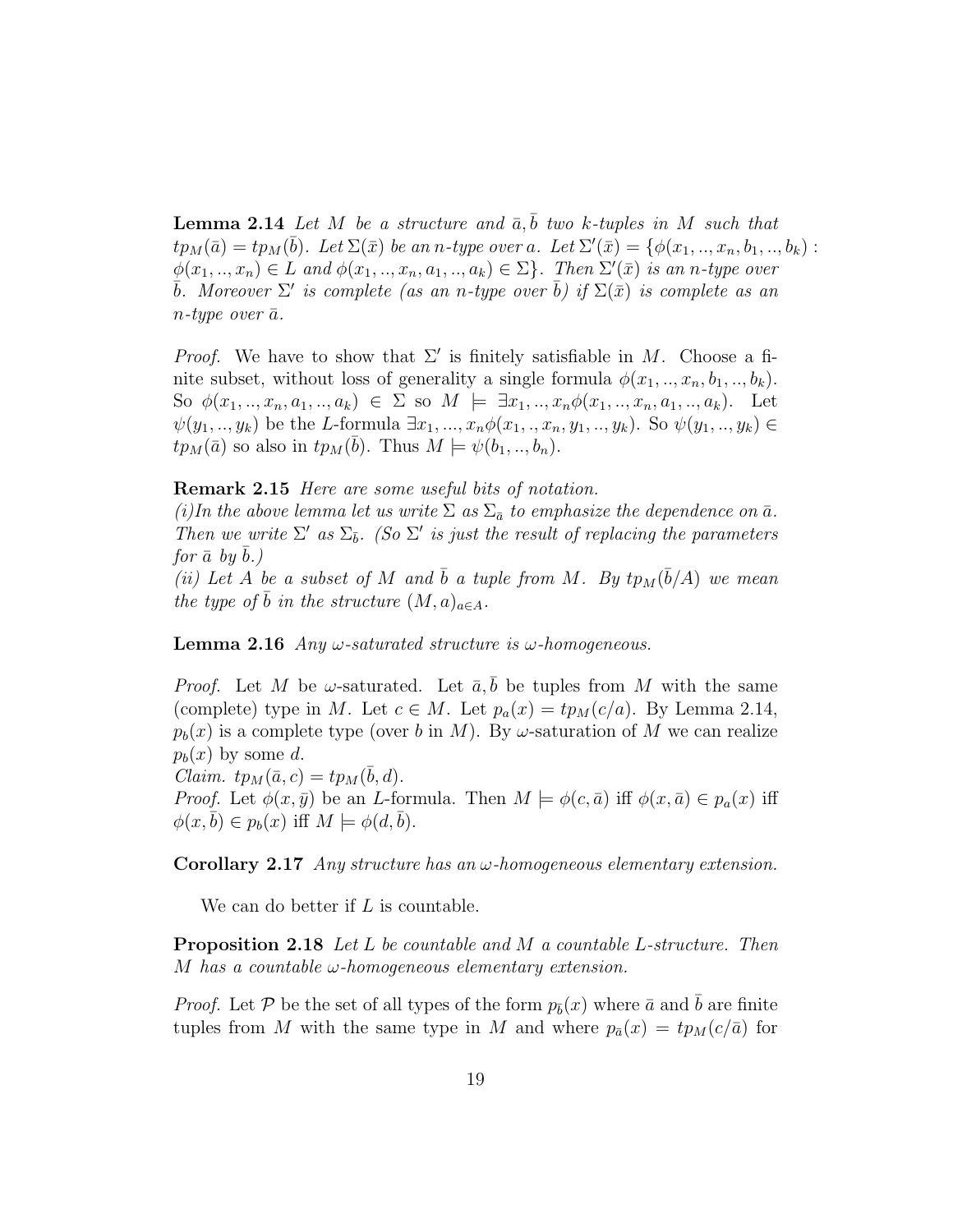some  $c \in M$ . Note that  $\mathcal P$  is a countable set of types, so there is a countable elementary extension  $M_1$  of M which realizes all types in  $P$ . Now do the same thing, with  $M_1$  in place of M. Continue to get a countable elementary chain  $M_i$  for  $i < \omega$ . If N is the union, then N is  $\omega$ -homogenous by construction.

Lemma 2.18 can be used to relate types and automorphisms.

**Lemma 2.19** Let M be a countable  $\omega$ -homogeneous structure. Let  $\bar{a}$ ,  $\bar{b}$  be finite tuples from M with the same type in M. Then there is an automorphism f of M such that  $f(\bar{a}) = b$ .

*Proof.* (Back-and-forth.) List the elements of M as  $(e_i : i < \omega)$ . Let us define  $c_i$  and  $d_i$  from M by induction, such that  $tp_M(\bar{a}, c_1, ..., c_n) = tp_M(\bar{b}, d_1, ..., d_n)$ for all n. At stage  $2n$ , let  $c_{2n}$  be  $e_n$ , and let  $d_{2n}$  be such that  $tp_M(\bar{a}, c_0, ..., c_{2n-1}, c_{2n}) =$  $tp_M(\bar{b}, d_0, ..., d_{2n-1}, d_{2n})$  (by induction hypothesis and homogeneity of M). At stage  $2n+1$  let  $d_{2n+1} = e_n$  and let  $c_{2n+1}$  be such that  $tp_M(\bar{a}, c_0, ..., c_{2n}, c_{2n+1}) =$  $tp_M(\bar{b}, d_0, \ldots, d_{2n}, d_{2n+1})$ . Then the map f which takes  $c_n$  to  $d_n$  is by construction well-defined (why?), a permutation of the universe of  $M$  (why?) and as for each formula  $\phi(x_1,..,x_m)$  of L,  $M \models \phi(c_1,..,c_m)$  iff  $M \models \phi(d_1,..,d_m)$ , f is an automorphism of M. Finally  $f(\bar{a}) = b$  (why?)

Corollary 2.20 Let M be an L-structure, and  $\bar{a}$ ,  $\bar{b}$  n-tuples from M. Then  $tp_M(\bar{a}) = tp_M(\bar{b})$  iff there is an elementary extension N of M and an automorphism f of N such that  $f(\bar{a}) = \bar{b}$ .

Proof. Right to left is immediate (???).

Left to right: Add a new function symbol  $f$ . Note that we can express " $f$  is an L-automorphism" by set of sentences in  $L \cup \{f\}$ . Let  $L' = L_M \cup \{f\}$ , and let  $\Sigma$  be  $D_c(M) \cup {}^{\alpha}f$  is an *L*-automorphism"  $\cup \{f(\bar{a}) = b\}$ . It is enough to show that  $\Sigma$  is finitely consistent. Let  $\Sigma_0$  be a finite subset of  $\Sigma$ .  $\Sigma_0$  involves only symbols from a finite sublanguage  $L_0$  of  $L$  and finitely many elements of M. Let  $M_0$  be a countable elementary substructure of  $M/L_0$  containing those elements as well as  $\bar{a}$  and b. Let  $N_0$  be a countable  $\omega$ -homogeneous elementary extension of  $M_0$ . Then by Lemma 2.19 there is an automorphism of  $N_0$  taking  $\bar{a}$  to b. So  $\Sigma_0$  has a model.

**Definition 2.21** (i) By a quantifier-free n-type of T we mean a set  $\Sigma(x_1,..,x_n)$ of quantifier-free L-formulas such that  $T \cup \Sigma$  is consistent. (ii) A complete quantifier-free n-type of T is a quantifier-free n-type  $\Sigma$  of T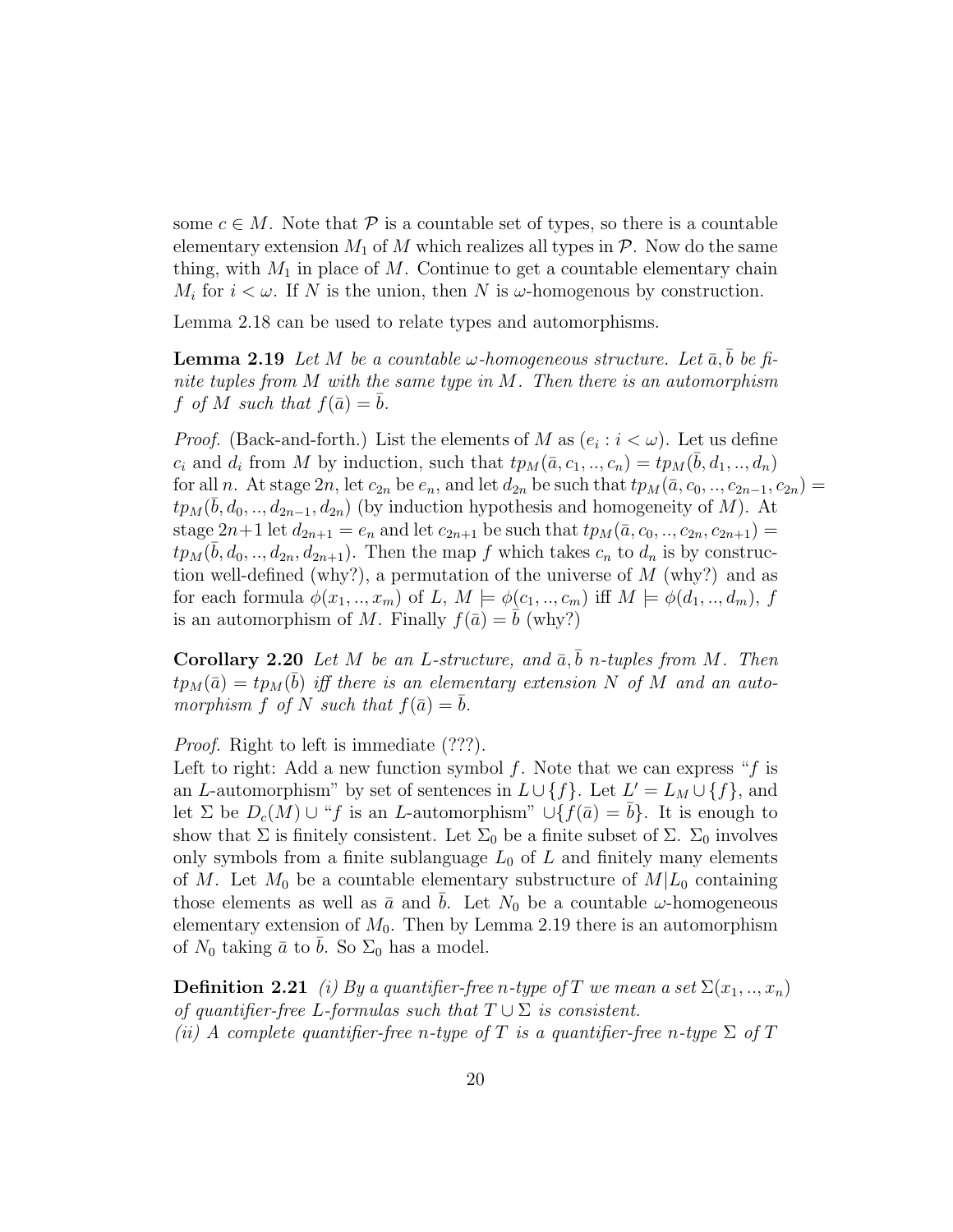such that for each quantifier-free formula  $\phi(x_1,..,x_n)$ ,  $\phi$  or  $\neg \phi$  is in  $\Sigma$ . (iii) Let M be an L-structure and  $\bar{a}$  an n-tuple from M. Then by  $qftp_M(\bar{a})$ (the quantifier-free type of  $\bar{a}$  in M) we mean  $\{\phi(x_1,..,x_n): \phi \in L$  quantifierfree and  $M \models \phi(\bar{a})$ .

**Remark 2.22** (i)  $\Sigma(\bar{x})$  is a complete quantifier-free type of T if and only if  $\Sigma = qftp_M(\bar{a})$  for some model M of T and tuple  $\bar{a}$  from M. (ii) The quantifier-free type of  $\bar{a}$  in M is precisely the set of quantifier-free formulas in  $tp_M(\bar{a})$ .

Before getting into the details of quantifier elimination, let us make some remarks on the topology on type spaces.

**Remark 2.23** (i) Let T be a theory and let  $S_n(T)$  be the set of complete n-types of T. Put a topology on  $S_n(T)$  be calling a subset X closed if there is a set  $\Sigma(\bar{x})$  of L-formulas  $(\bar{x}=(x_1,..,x_n))$  such that  $X=\{p(\bar{x}\in S_n(T))\}$ :  $\Sigma \subseteq p$ . Write  $X = X_{\Sigma}$ . Note that this IS a topology, and under it  $S_n(T)$ becomes a compact Hausdorff space with a basis of clopens (namely  $X_{\phi}$ ) for  $\phi(x_1,..,x_n)$  an L-formula. (Exercise.)

(ii) We can do exactly the same thing, but now with quantifier-free types. Let  $S_n^{qf}(T)$  be the set of complete quantifier-free n-types of T. Again give it a topology where the closed sets are of the form  $X_{\Sigma}$  where  $\Sigma$  is a set of quantifier-free L-formulas. Again  $S_n(T)$  becomes a compact Hausdorff, totally disconnected space.

(iii) In the context of (i), let  $\phi(\bar{x})$  and  $\psi(\bar{x})$  be L-formulas. Then  $T \models$  $\forall \bar{x}(\phi(\bar{x}) \leftrightarrow \psi(\bar{x})$  if and only if  $X_{\phi} = X_{\psi}$ . Likewise in the context of (ii), when  $\phi$  and  $\psi$  are quantifier-free formulas.

**Definition 2.24** We will say that T has property  $(Q)$  if for any two models  $M, N$  of  $T, n < \omega$  and n-tuples  $\bar{a}$  from  $M, \bar{b}$  from  $N, IFqftp_M(\bar{a}) = qftp_N(\bar{b})$ THEN  $tp_M(\bar{a}) = tp_N(\bar{b}).$ 

**Proposition 2.25** T has quantifier-elimination if and only if T has property  $(Q).$ 

*Proof.* Left to right is obvious.

We will give two proofs of the right to left direction. (In fact they will be the same proof.)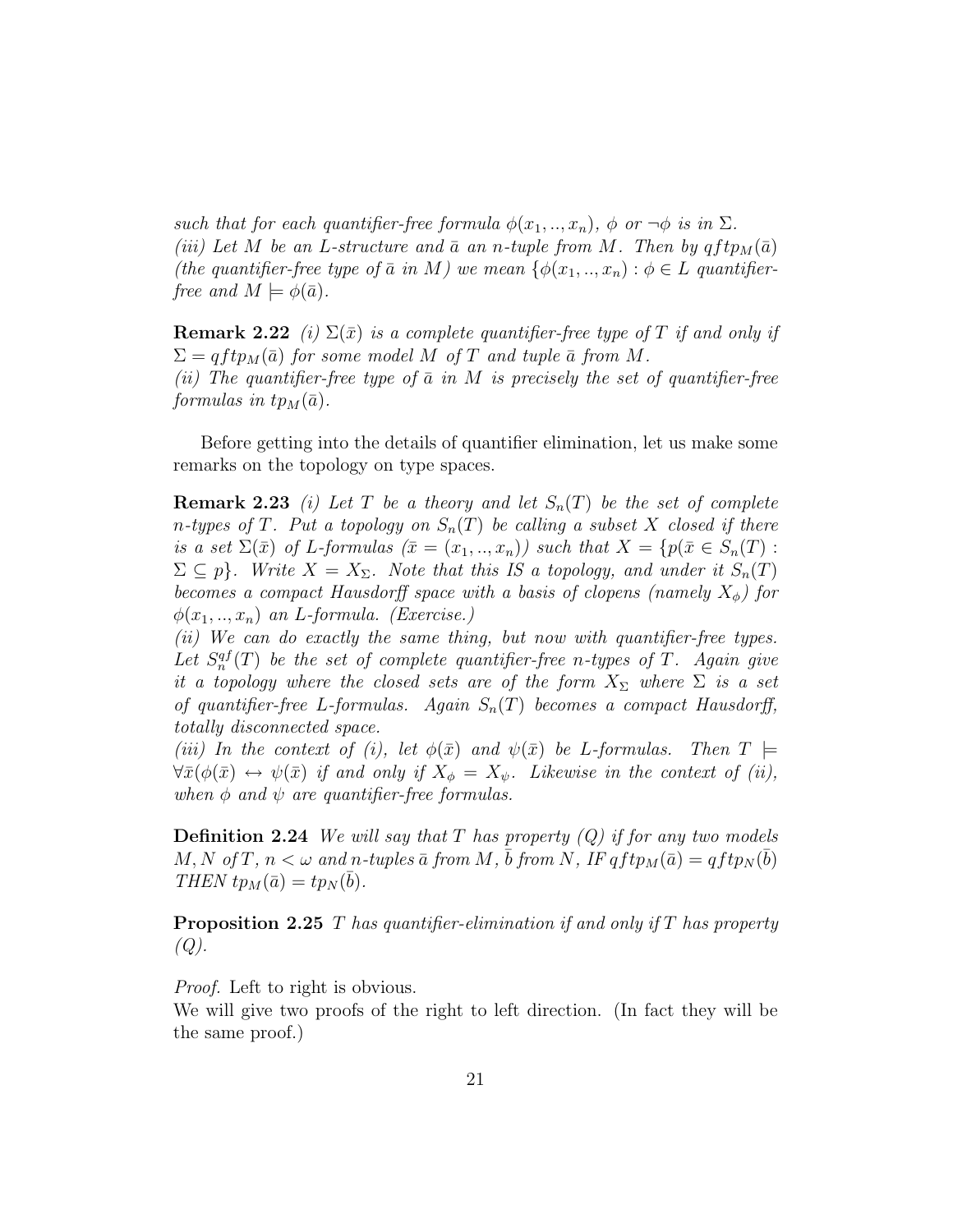PROOF A. Assume that T has (Q). Fix  $n \geq 1$ . Define  $f : S_n(T) \to S_N^{q}(\mathcal{T})$ , by  $f(p)$  = the set of quantifier-free formulas in p. Note that  $f(p)$  IS a complete quantifier-free *n*-type of  $T$ , and that  $f$  is surjective and continuous. (For continuity, if  $\phi(\bar{x})$  is a quantifier-free formula of T, then  $\{p \in S_n(T)$ :  $\phi \in f(p)$  is clearly  $\{p \in S_n(T) : \phi \in p\}$ .) Now the assumption that T has property  $(Q)$  means precisely that f is also injective. So f is a continuous bijection between compact Hausdorff spaces. It is well-known (exercise) that f must therefore be a homeomorphism. Let  $\phi(\bar{x})$  be an L-formula. So the image of  $X_{\phi}$  under f mut also be clopen hence of the form  $X_{\psi}$  for  $\psi$  quantifierfree. But it then follows that (in the space  $S_n(T)$ )  $X_{\phi} = X_{\psi}$  whereby  $\phi(\bar{x})$ and  $\psi(\bar{x})$  are equivalent modulo T.

PROOF B. Assume T has property (Q). Let  $\phi(\bar{x})$  be an arbitrary L-formula with free variables  $\bar{x} = (x_1, ..., x_n)$ . We seek a quantifier-free formula equivalent to  $\phi$  modulo T.

Let  $\Sigma(\bar{x})$  be the set of quantifier-free formulas  $\psi(\bar{x})$  such that  $T \models \forall \bar{x}(\phi(\bar{x}) \rightarrow \bar{x})$  $\psi(\bar{x})$ ).

*Claim.*  $T \cup \Sigma(\bar{x}) \models \phi(\bar{x})$ . (That is, for any model M of T and realization  $\bar{a}$ of  $\Sigma$  in M, also  $M \models \phi(\bar{a})$ .)

*Proof of claim.* Suppose not. So there is a model M of T and  $\bar{a}$  in M such that  $M \models \Sigma(\bar{a})$  and  $M \models \neg \phi(\bar{a})$ . Let  $\Gamma(\bar{x}) = q f t p_M(\bar{a})$ . Then  $T \cup \{\Gamma(\bar{x})\} \cup \{\phi(\bar{x})\}$ is consistent. (Otherwise by compactness  $T \cup \{\phi(\bar{x})\}\models \neg \gamma(\bar{x})$  for some  $\gamma \in \Gamma$ whereby  $\neg \gamma \in \Sigma$ , a contradiction.)

So there is a model N of T and  $\bar{b}$  from N such that  $qftp_N(\bar{b}) = \Gamma(= qftp_M(\bar{a}))$ and  $N \models \phi(\bar{b})$ . This contradicts (Q) and proves the claim.

By the claim and compactness (and the closure of  $\Sigma$  under conjunctions) there is  $\psi(\bar{x}) \in \Sigma$  such that  $T \models \forall \bar{x}(\psi(\bar{x}) \rightarrow \phi(\bar{x}))$ . So  $\psi$  works.

#### Definition 2.26 Let M and N be L-structures.

By a finite partial isomorphism between M and N we mean a pair  $(\bar{a},b)$  of finite (nonempty) tuples  $\bar{a}$  from M and b from N. Such that  $qftp_M(\bar{a}) =$  $qftp_N(\bar{b})$  .

Remark 2.27 A finite partial isomorphism between M and N is the same thing as an isomorphism (of L-structures) between a finitely generated substructure of M and a finitely generated substructure of N.

Explanation. Suppose first that  $(\bar{a}, \bar{b})$  is as in the definition above. For each L-term  $\tau(\bar{x})$ , define  $f(\tau(\bar{a})) = \tau(\bar{b})$ . Then f is an isomorphism between  $\langle \bar{a} \rangle$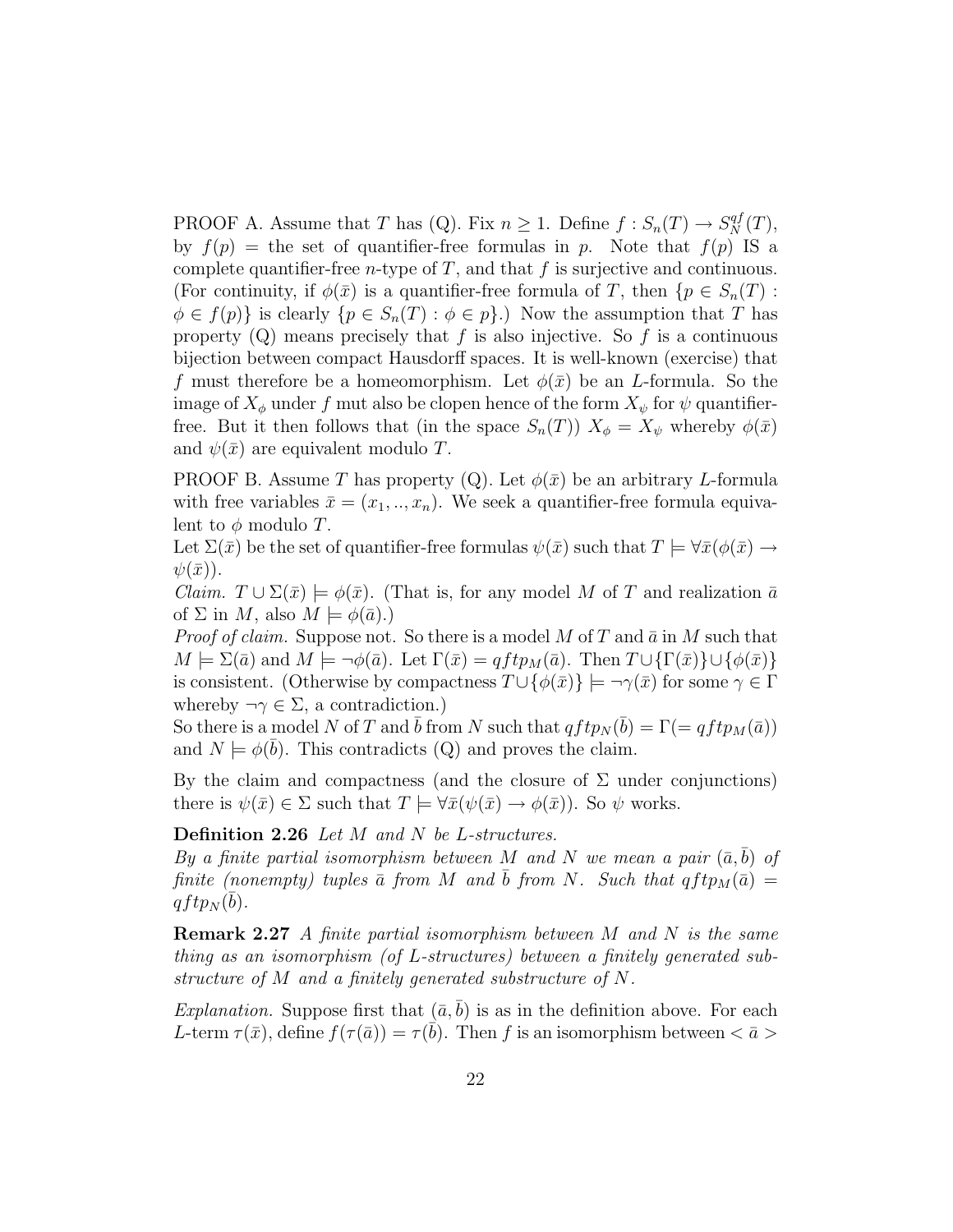and  $\langle b \rangle$  (where  $\langle - \rangle$  denotes substructure generated by). On the other hand if f is an isomorphism between substructures A of M and B of N and A is generated by the finite tuple  $\bar{a}$ , and  $\bar{b} = f(\bar{a})$  then  $qftp_M(\bar{a}) = qftp_N(\bar{b})$ . So we often denote a finite partial isomorphism by  $f$ .

**Definition 2.28** Let M and N be L-structures and let I be a set of partial isomorphisms between M and N. We say that I has the back-and-forth property if whenever  $(\bar{a}, b) \in I$  and  $c \in M$  then there is  $d \in N$  such that  $(\bar{a}c, bd) \in I$ , and dually.

#### Proposition 2.29 The following are equivalent:

 $(i)$  T has quantifier-elimination,

(ii) whenever M and N are  $\omega$ -saturated models of T, and I is the set of all finite partial isomorphisms between  $M$  and  $N$ , then  $I$  has the back-and-forth property.

*Proof.* (i) implies (ii). Assume T has QE. So T has property (Q). Let  $M, N$ be  $\omega$ -saturated models of T, and I the set of all finite partial isomorphisms beteween M and N. So  $(\bar{a}, \bar{b}) \in I$  iff  $tp_M(\bar{a}) = tp_N(\bar{b})$ . Let  $tp_M(\bar{a}) = tp_N(\bar{b})$ and  $c \in M$ . Let  $p_{\bar{a}}(x) = tp_M(c/\bar{a})$ . Then as in 2.14,  $p_{\bar{b}}(x)$  is a complete type over b in the sense of N, so by  $\omega$ -saturation, it is realized in N by d say. Then  $tp_M(\bar{a}c) = tp_N(\bar{b}d)$ .

(ii) implies (i). We assume (ii) and prove that  $T$  has property  $(Q)$ .

Let M, N be models of T,  $\bar{a} \in M$  and  $\bar{b} \in$ , and  $qftp_M(\bar{a}) = qftp_N(\bar{b})$ . Let  $M', N'$  be  $\omega$ -saturated elementary extensions of  $M, N$  respectively (by 2.12). Let I be the set of finite partial isomorphisms between  $M'$  and  $N'$ . Note that  $(\bar{a}, b) \in I$ . So to complete the proof it is enough to prove (changing notation):

*Claim.* For any  $(\bar{a}, \bar{b}) \in I$ ,  $tp_{M'}(\bar{a}) = tp_{N'}(\bar{b})$ .

*Proof of claim.* We prove by induction o the complexity of  $\phi(x_1, \ldots, x_n)$  (*n* varying) that for any pair  $\bar{a}, \bar{b}$   $\in I$  of *n*-tuples,  $M \models \phi(\bar{a})$  iff  $N \models \phi(\bar{b})$ . This is immediate for quantifier-free formulas, and the inductive step where we use  $\wedge, \vee, \neg \text{ or } \rightarrow \text{ is clear. So suppose now that } \phi \text{ has the form } \exists y(\psi(x_1, \ldots, x_n, y)).$ Suppose  $(\bar{a}, \bar{b}) \in I$ , and  $M \models \phi(\bar{a})$ . So there is  $c \in M$  such that  $M \models \psi(\bar{a}, c)$ . As I has the back-and-forth property, there is  $d \in N$  such that  $(\bar{a}c, bd) \in I$ . By inductive assumption,  $N \models \psi(\bar{b}, d)$ , and thus  $N \models \phi(\bar{b})$ . (The dual case is the same).

The claim is proved. We have shown that  $T$  has  $(Q)$  and so  $QE$  (by 2.25).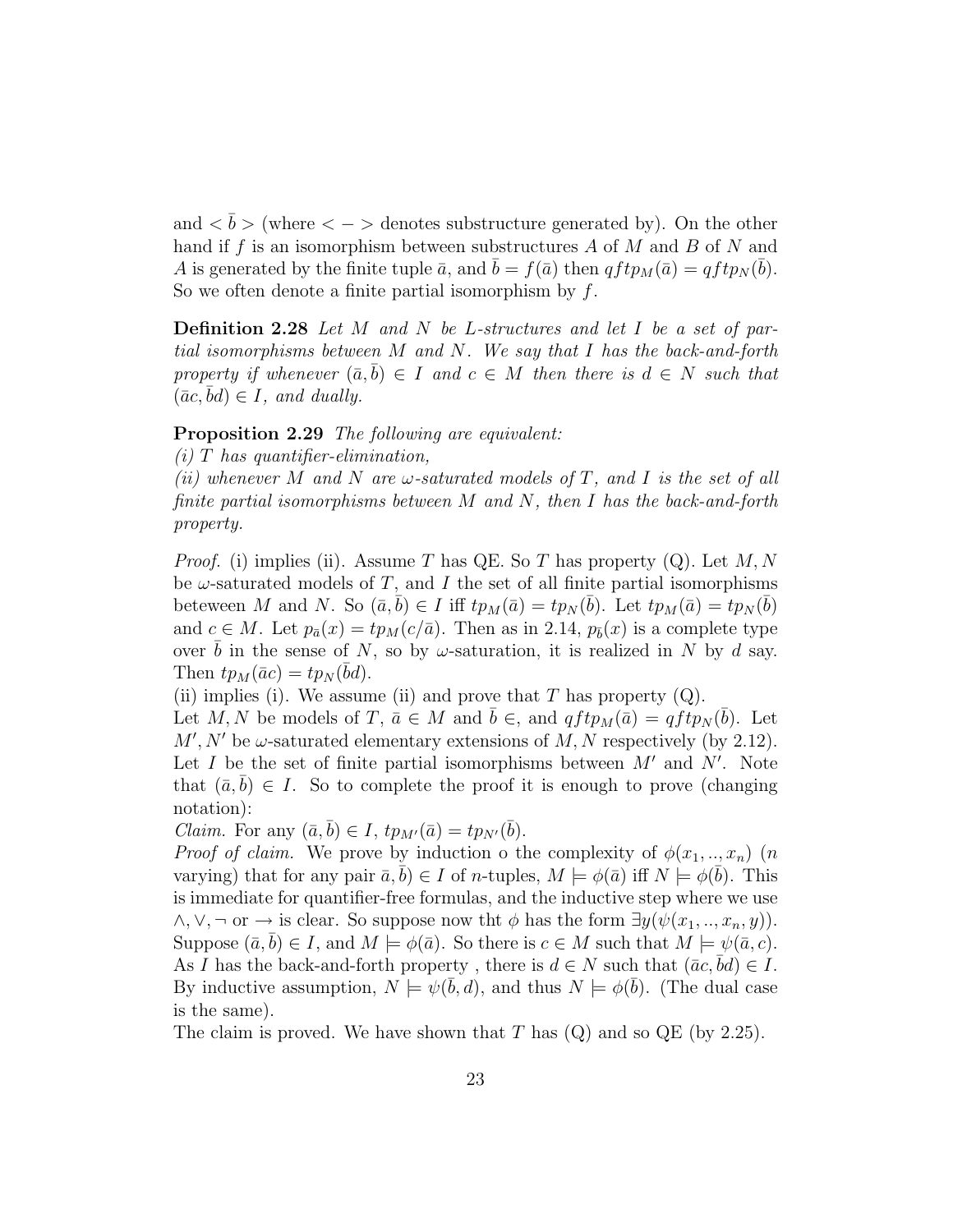**Proposition 2.30** Suppose that for any two  $\omega$ -saturated models M, N of T, the set of finite partial isomorphisms between M and N has the back-andforth property AND is nonempty. Then T is complete.

*Proof.* Let M, N be arbitrary models of T. Let  $M'$ , N' be  $\omega$ -saturated elementary extensions of M, N respectively. By assuption, let  $(\bar{a}, b) \in I$  (the set of finite partial isomorphisms between  $M'$  and  $N'$ ). By 2.29, T has quantifier-elimination, and thus  $tp_M(\bar{a}) = tp_N(\bar{b})$ . In particular M' and N' are elementarily equivalent. So  $M$  and  $N$  are elementarily equivalent. Thus T is complete.

Before passing to examples and applications of quantifier-elimination, it will be convenient to discuss notions around model-completeness and existentially closed structures.

**Definition 2.31** (i) A theory T will be called universal if T can be axiomatized by universal sentences.

(ii) T will be called  $\forall \exists$  if T can be axiomatized by  $\forall \exists$  sentences.

(iii)  $T_\forall$  is the set of universal consequences of T.

(iv) Let M be an L-structure. By  $D(M)$  (the diagram of M) we mean the set of quantifier-free sentences of  $L_M$  true in M (namely the quantifier-free part of the complete diagram  $D_c(M)$  of M).

**Exercise 2.32** (i) Let M and N be an L-structures. Then M can be embedded in N if and only if N can be expanded to a model of  $D(M)$ . (ii) The models of  $T_\forall$  are precisely the substructures of models of T. (iii) T is universal iff any substructure of a model of T is a model of T.

(iv) T is  $\forall \exists$  iff the class of models of T is closed under unions of chains.

**Definition 2.33** Let  $T$  be a universal theory. A model  $M$  of  $T$  is said to be existentially closed (in the class of models of T) if whenever  $M \subseteq N$  is a model of T and  $\sigma$  is an existential  $L_M$ -formula such that  $N \models \sigma$ , then  $M \models \sigma$ .

Lemma 2.34 Let T be universal.

(i) For any model M of T there is an existentially closed model N of T such that  $M \subseteq N$  and N has cardinality at most  $|M| + |L| + \omega$ . (ii) Suppose T' is an  $\forall \exists$  theory and  $T = T'_{\forall}$ . Then any existentially closed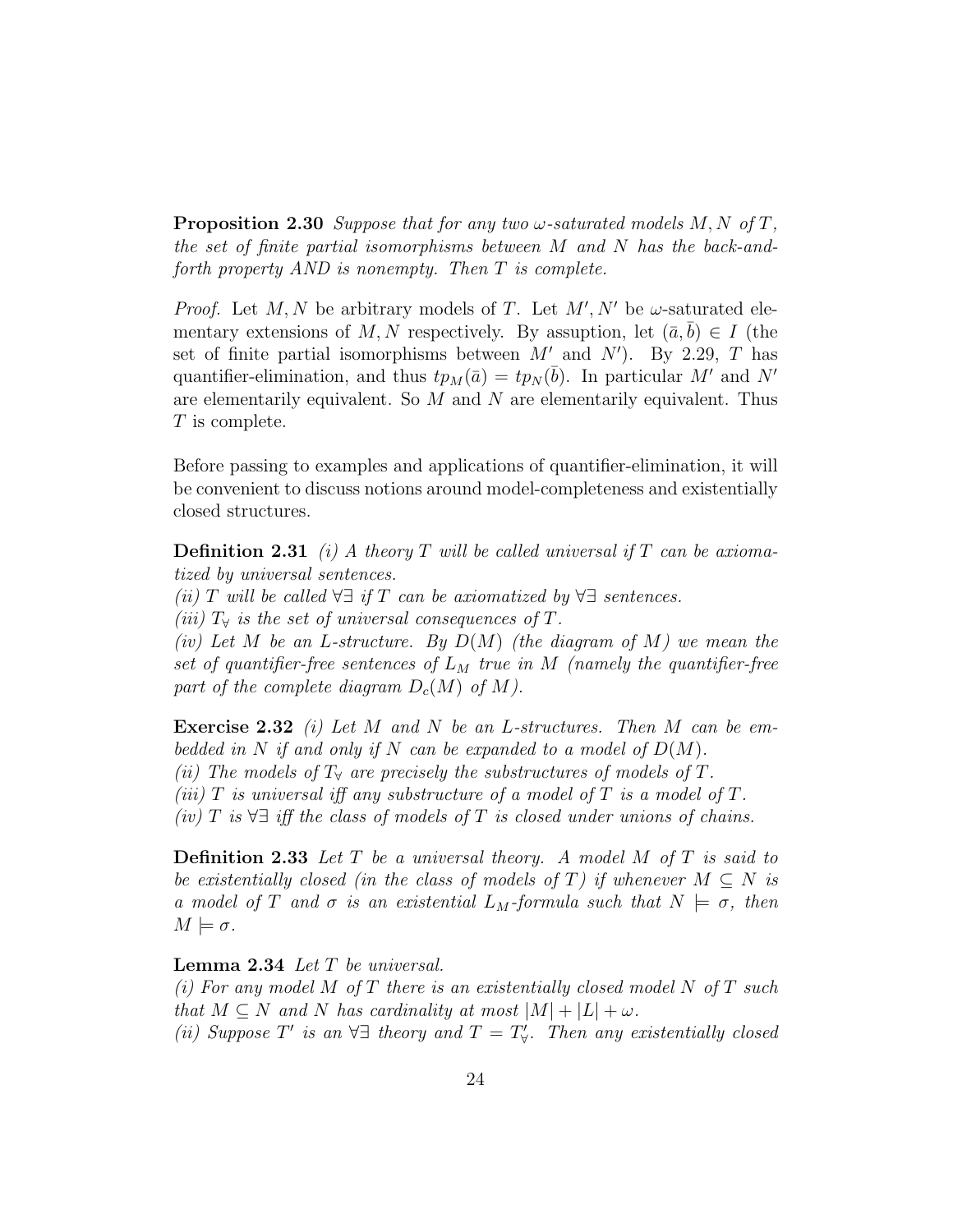model of  $T$  is a model of  $T'$ . (iii) Let  $M_1, M_2$  be models of T. Let  $\bar{a}, \bar{b}$  be finite tuples from  $M_1, M_2$  respectively, and suppose that  $etp_{M_1}(\bar{a}) \subseteq etp_{M_2}(\bar{b})$  (where  $etp(-)$  denotes the existential type). Then there is a model N of T and embeddings  $f : M_1 \to N$ and  $g: M_2 \to N$  such that  $f(a) = g(b)$ . (iv) Let

*Proof.* (i) First by a union of chains argument, produce a model  $M^*$  of T (of the right cardinality) containing M such that whenever  $\sigma$  is an existential  $L_M$ -sentence true in some extension of  $M^*$  to a model of T, then  $\sigma$  is true in  $M^*$ . Now construct  $M^{**}$ , carry on  $\omega$  times and take the union.

(ii) As M is a model of  $T'_{\forall}$  there is by Exercise 2.32, an extension N of M which is a model of T'. Let  $\sigma$  be an  $\forall \exists$  sentence of L which is true in N.  $\sigma$ has the form  $\forall \bar{x}\phi(\bar{x})$  where  $\phi$  is existential. Pick  $\bar{a}$  from M. Then  $N \models \phi(\bar{a})$ so  $M \models \phi(\bar{a})$ .

(iii) Consider  $L_{M_1} \cup L_{M_2}$  where we only identify  $\bar{a}$  and  $\bar{b}$  (by constants  $\bar{c}$  say). In this language consider  $\Sigma = T \cup D(M_1) \cup D(M_2)$ . We claim that  $\Sigma$  is consistent. Let  $\phi(\bar{c}, \bar{m}_1) \in D(M_1)$  and  $\psi(\bar{c}, \bar{m}_2) \in D(M_2)$ . Then  $\exists \bar{y}\phi(\bar{x}, \bar{y}) \in$  $e^t p_{M_1}(\bar{a})$  so is also in  $e^t p_{M_2}(\bar{b})$ . So we can find  $\bar{m}' \in M_2$  such that  $M_2 \models$  $\phi(\bar{b}, \bar{m}') \wedge \psi(\bar{b}, \bar{m}_2)$ . So  $\Sigma$  is consistent. Let  $N_0$  be a model of  $\Sigma$ , and let N be the L-reduct of  $N_0$ . Then we have embeddings f of  $M_1$  into N and g of  $M_2$  into N, such that  $f(\bar{a}) = g(\bar{b})$ .

**Corollary 2.35** Suppose T is universal. If M is an ec model of the universal theory T and  $\bar{a}$  is an n-tuple from M, then  $etp_M(\bar{a})$  is maximal among existential types realized in models of T. That is, whenever  $N \models T, \bar{b}$  is an n-tuple from N and  $etp_M(\bar{a}) \subseteq etp_N(\bar{b}),$  then  $etp_M(\bar{a}) = etp_N(\bar{b}).$ 

*Proof.* By Lemma 2.34 we may assume that both M and N are substructures of some model N' of T and that  $\bar{a} = b$ . But then  $et p_N(\bar{a}) \subseteq et p_{N'}(\bar{a}) \subseteq$  $et p_M(\bar{a})$  where the last inclusion is because of M being existentially closed.

Corollary 2.36 Let T be universal. Let  $\phi(\bar{x})$  be an existential L-formula. Then there is a set  $\Psi(\bar{x})$  of universal L-formulas, such that for any exitentially closed model M of T,  $M \models (\forall \bar{x})(\phi(\bar{x}) \leftrightarrow \land \Psi(\bar{x}))$ 

*Proof.* Let  $\mathcal{P}(\bar{x}) = \{ \epsilon t p_M(\bar{a}) : M \text{ an ec model of } T, \bar{a} \text{ a tuple from } M, \text{ and } \bar{b} \}$  $M \models \neg \phi(\bar{a})\}.$  By the above remark, for each  $p(\bar{x}) \in \mathcal{P}, T \cup p(\bar{x}) \cup \{\phi(\bar{x})\}\.$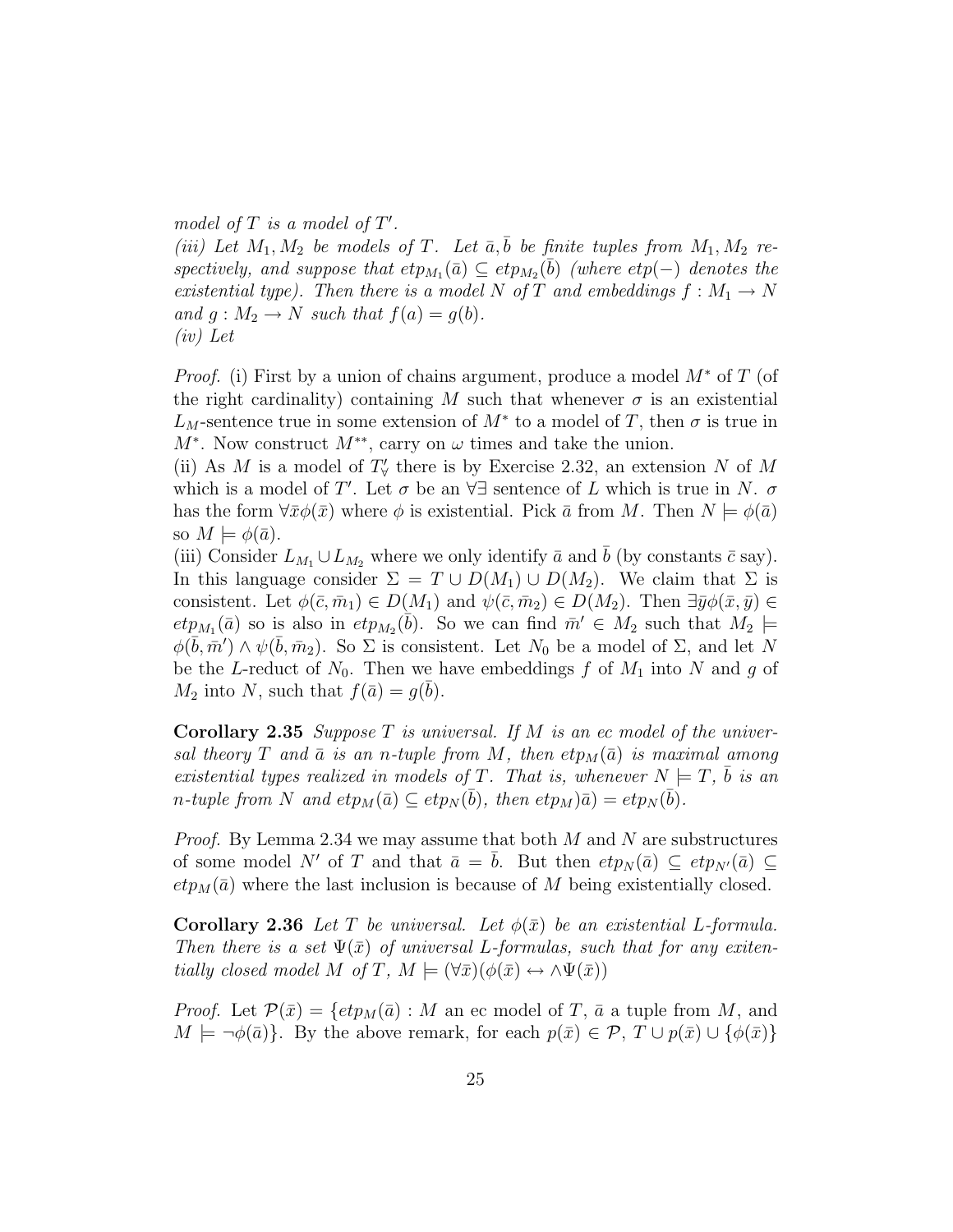is inconsistent, hence there is  $\psi_p(\bar{x}) \in p$  such that  $T \cup \{\psi_p(\bar{x})\} \cup \{\phi(\bar{x})\}$  is inconsistent. Let  $\Psi$  be the set of negations of the  $\psi_p$ 's.

**Definition 2.37** Let  $T$  be an (arbitrary) theory.  $T$  is said to be modelcomplete if whenever  $M \subseteq N$  are models of T then M is an elementary substructure of N.

**Remark 2.38** (i) If  $T$  has  $QE$  then  $T$  is model-complete. (The converse fails.)

(ii) T is model-complete if and only if for any model M of T,  $T \cup D(M)$  is complete (as an  $L_M$ -theory).

(iii) If  $T$  is model-complete then the class of models of  $T$  is closed under unions of chains, hence  $T$  is  $\forall \exists$ .

**Proposition 2.39** Let  $T$  be any theory. The following are equivalent:  $(i)$  T is model-complete.

(ii) The models of T are precisely the ec models of  $T_{\forall}$ .

(iii) Every model of T is an ec model of  $T_{\forall}$ .

(iv) for every L-formula  $\phi(\bar{x})$  there is an existential L-formula  $\psi(\bar{x})$  such that  $T \models \forall \bar{x}(\phi(\bar{x}) \leftrightarrow \psi(\bar{x})).$ 

*Proof.* (i) implies (ii). Assume T is model-complete. So T is  $\forall \exists$ . If M is an ec model of  $T_\forall$  then by Lemma 2.34 (ii), M is a model of T. Conversely, let M be a model of T. Let  $M \subseteq N$  where N is a model of  $T_{\forall}$ . Let  $\sigma$  be an existential sentence of  $L_M$  true in N. Let N' be an model of T extending N. Clearly  $N' \models \sigma$  too. By model-completeness of T, M is an elementary substructure of N' so  $M \models \sigma$ . Thus M is an ec model of  $T_{\forall}$ .

(ii) implies (iii) is trivial.

(iii) implies (iv). By Corollary 2.36 and compactness every existential Lformula is equivalent modulo  $T$  to a universal formula. It follows that every L-formula is equivalent modulo T to both a universal formula and an existential formula.

(iv) implies (i). Let  $M \subseteq N$  be models of T,  $\phi(\bar{x})$  an L-formula, and  $\bar{a}$  a tuple from M. Let  $\psi_1(\bar{x})$  be an existential formula equivalent to  $\phi$  mod T and  $\psi_2$  a universal formula equivalent to  $\phi$  mod T. Then  $M \models \phi(\bar{a})$  implies  $M \models \psi_1(\bar{a})$  implies  $N \models \psi_1(\bar{a})$  implies  $N \models \phi(\bar{a})$ . Conversely,  $N \models \phi(\bar{a})$ implies  $N \models \psi_2(\bar{a})$  implies  $M \models \psi_2(\bar{a})$  implies  $M \models \phi(\bar{a})$ .

Here is a useful criterion for a theory to be model-complete.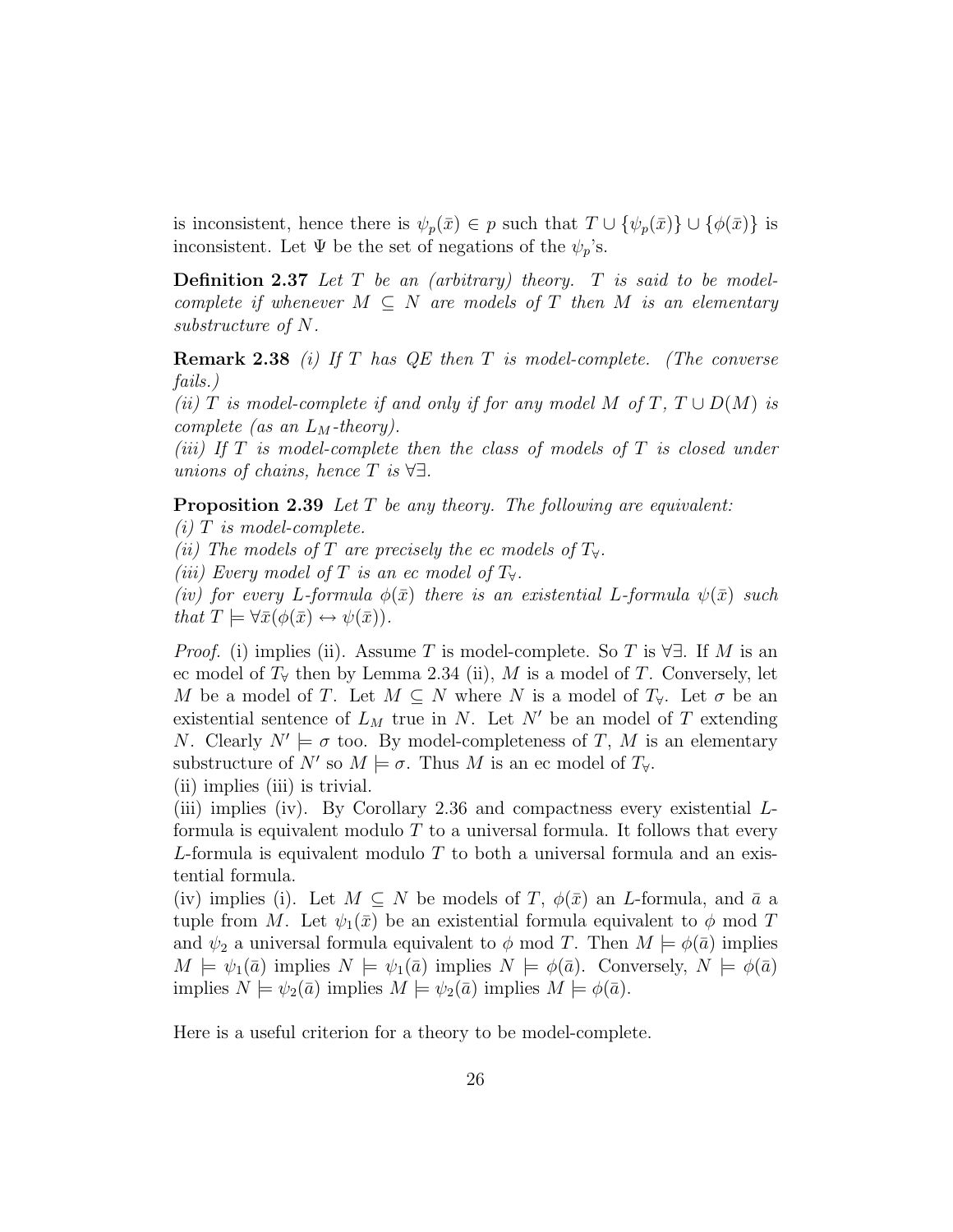#### Proposition 2.40 The following are equivalent:

 $(i)$  T is model-complete.

(ii) Whenever  $M \subseteq N$  are models of T, then there is an elementary extension N' of M and an embedding  $f : N \to N'$  such that  $f|M$  is the identity.

*Proof.* (i) implies (ii) is immediate because N is already an elementary extension of M.

(ii) implies (i). Assume (ii). We will show that any model M of T is an existentially closed model of  $T_\forall$ , and then we can apply Proposition 2.39. So let M be a model of T. Let  $M \subseteq N$  where N is a model of  $T_{\forall}$ . So there is  $N \subseteq N_1$  where  $N_1$  is a model of T. By (ii) there is an embedding f over M of  $N_1$  into an elementary extension N' of M. In particular  $f|N$  is an embedding over  $M$  of  $N$  into  $N'$ . Without loss of generality  $N$  is already a substructure of N'. Let  $\sigma$  be an existential  $L_M$ -sentence such that  $N \models \sigma$ . Then clearly  $N' \models \sigma$ . As N' is an elementary extension of  $M, M \models \sigma$ .

Note also

**Lemma 2.41** Suppose that  $T$  is model-complete and that there is a model  $M_0$  of T which is embeddable in every model of T. Then T is complete.

*Proof.* Let M be a model of T. So we may assume that  $M_0$  is a substructure of M, whereby  $M_0$  is an elementary substructure of M and  $Th(M) = Th(M_0)$ .

Finally, for cultural reasons, we tie up the above material with the notion of "model-companion".

**Definition 2.42** Let  $T$  be an arbitrary theory in a language  $L$ . We say that T' is a model-companion of T if  $T'_{\forall} = T_{\forall}$  and T' is model-complete.

**Remark 2.43** To say that  $T'_{\forall} = T_{\forall}$  means precisely that every model of T is a substructure of a model of  $T'$  and every model of  $T'$  is a substructure of a model of T. Note that  $T'$  is a model-companion of T iff  $T'$  is a model companion of  $T_\forall$ .

#### Proposition 2.44 (T arbitrary.)

(i) T has a model-companion if and only if the class of ec models of  $T_\forall$  is an elementary class.

(ii) The model companion of  $T$ , if it exists, is unique and equals the theory of ec models of  $T_\forall$ .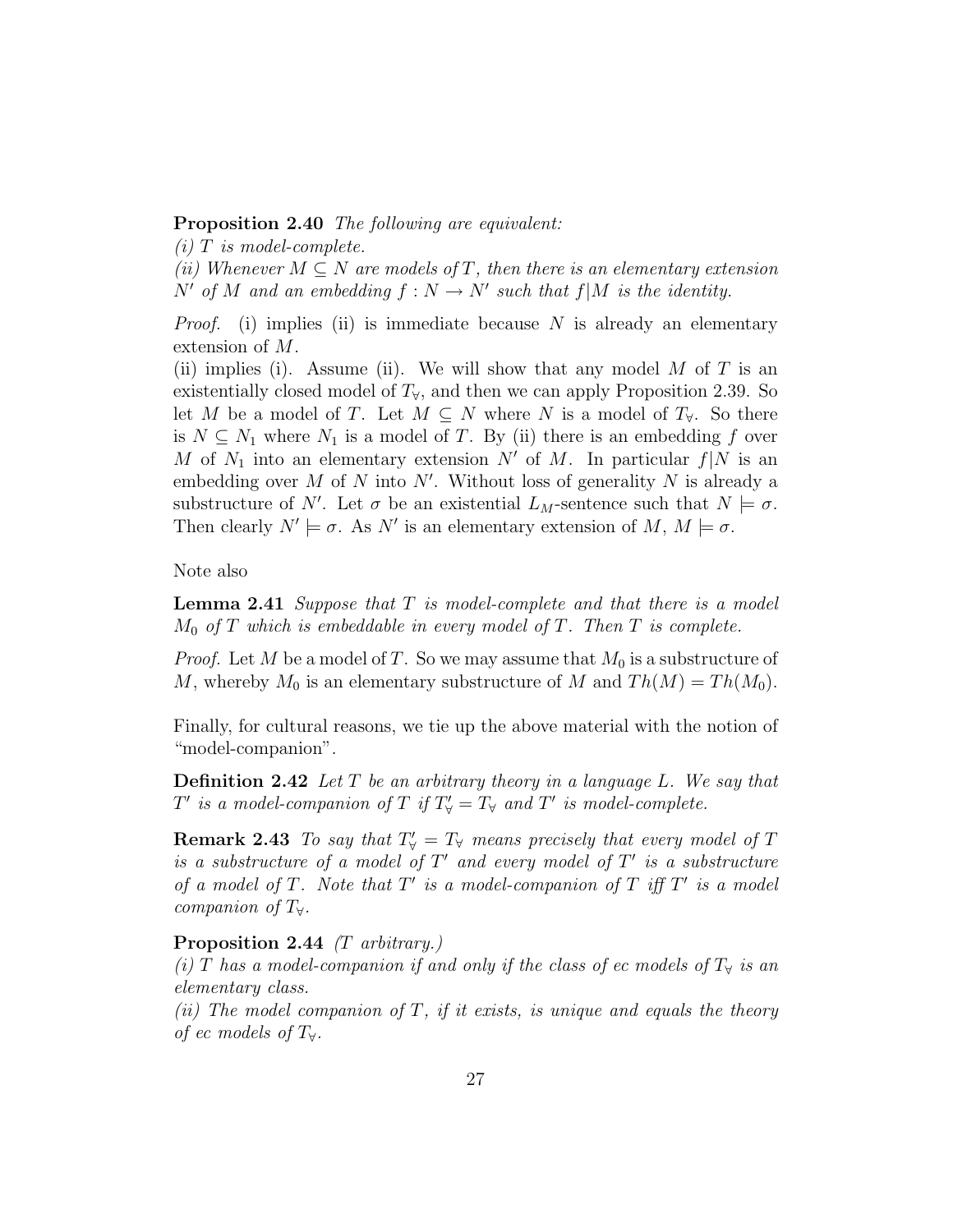*Proof.* (i) Suppose T has a model companion  $T'$ . By 2.39, the models of  $T'$ are precisely the ec models of  $T'_{\forall} = T_{\forall}$ . Conversely suppose the class of ec models of  $T_\forall$  is elementary, and let T' be the theory of this class. Note then that  $T'_{\forall} = T_{\forall}$ , so again by 2.39 T' is model complete, so is a model companion of T.

(ii) is contained in the first part of the proof of (i).

**Definition 2.45** Let K be a class of L-structures. We say that K has the amalgamation property, if whenever  $M_0 \subseteq M_1$  and  $M_0 \subseteq M_2$  are all in K then there is  $N \in \mathcal{K}$  and embeddings  $f_i : M_i \to N$  for  $i = 1, 2$  such that  $f_1$ and  $f_2$  agree on  $M_0$ . A theory T is said to have the amalgamation property if its class of models does.

**Proposition 2.46** Suppose that  $T$  is a universal theory with the amalgamation property. Suppose  $T'$  is a model-companion for  $T'$ . Then  $T'$  has  $QE$ .

*Proof.* By 2.44, the class of ec models of T is elementary and  $T'$  is its theory. *Claim.* Suppose  $M_1$ ,  $M_2$  are models of T', and  $\bar{a}, \bar{b}$  are tuples in  $M_1, M_2$ respectively with the same quantifier-free types. Then  $tp_{M_1}(\bar{a}) = tp_{M_2}(\bar{b})$ . *Proof of claim.* Let  $M_0$  be the substructure of  $M_1$  generated by  $\bar{a}$  and  $M'_0$  the substructure of  $M_1$  generated by b. Then the "map" taking  $a_i$  to  $b_i$  yields an isomorphisms between  $M_0$  and  $M'_0$ . So there is no harm in assuming that  $M_0 = M_0'$  (so  $\bar{a} = \bar{b}$ ). As all the  $M_i$  are models of  $T_{\forall} = T_{\forall}$ , and  $T_{\forall}$  has the amalgamation property, we may assume that  $M_1$  and  $M_2$  are common substructures of a model N of  $T'_{\forall}$  and thus (by extending N), common substructures of a model N' of T'. But then  $M_i$  is an elementary substructure of N' for  $i = 1, 2$  whereby  $tp_{M_1}(\bar{a}) = tp_{N'}(\bar{a}) = tp_{M_2}(\bar{a})$ , proving the claim.

Quantifier-elimination for  $T'$  now follows from Proposition 2.29.

### 3 Examples and applications of quantifier elimination.

Example 3.1 Let T be the theory of infinite sets in the empty language. Then  $T$  has quantifier-elimination (and is complete).  $T$  is the model companion of the empty theory.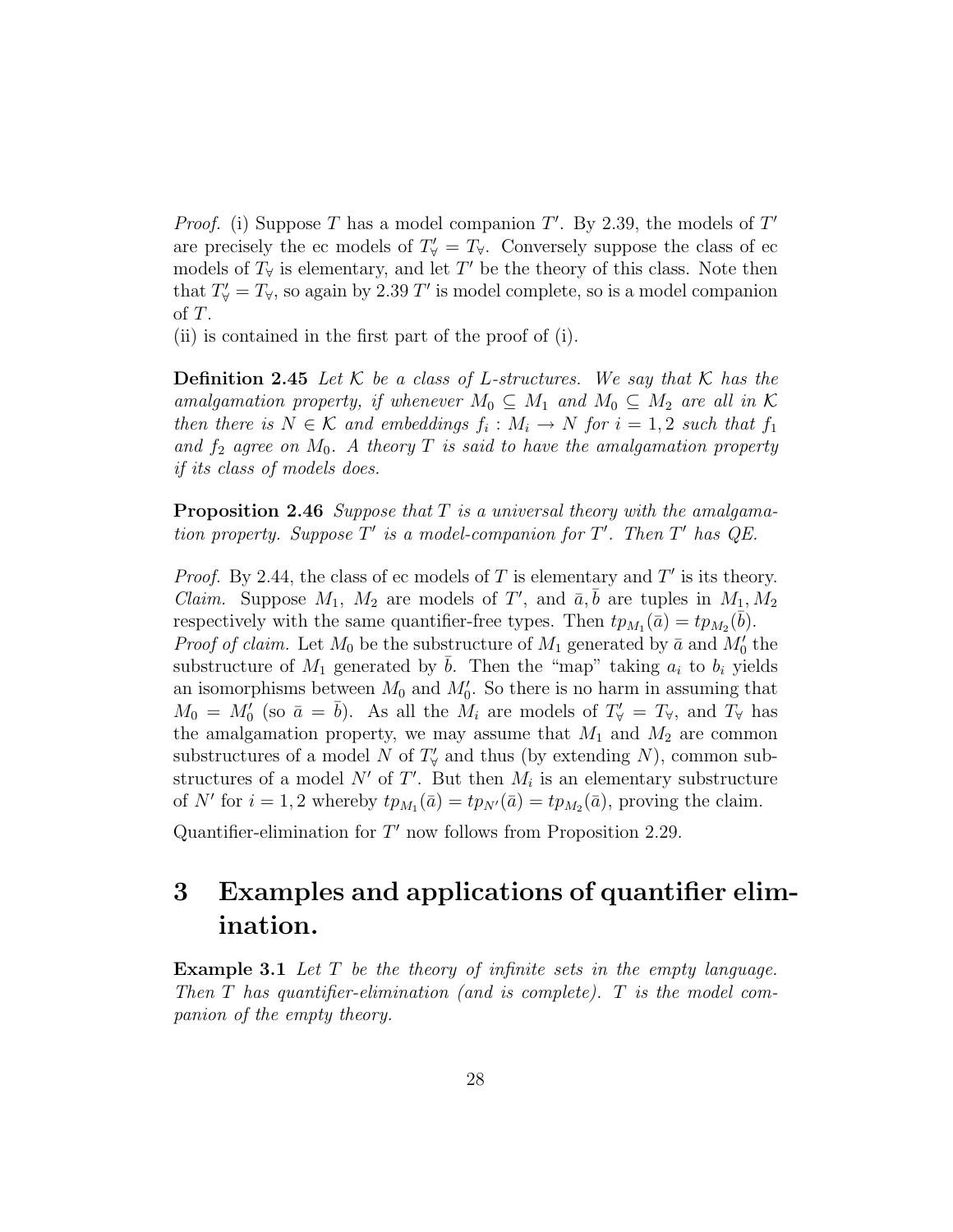*Proof.* Let M, N be models of T. Let  $(\bar{a}, b)$  be a finite partial isomorphism between M and N. So  $a_i = a_j$  iff  $b_i = b_j$ . Let  $c \in M$ . then as N is infinite there is  $d \in N$  such that for each i,  $a_i = c$  iff  $b_i = d$ . So  $(\bar{a}c, \bar{b}d)$  is a finite partial isomorphism between M and N. Similarly given  $d \in N$  we can find  $c \in M$  etc. By 2.29 T has quantifier elimination. We already know T to be complete but we could also use 2.30 to prove this.

Example 3.2 Let T be the theory of dense linear orderings without first or last element (in the language  $L = \{ \langle \rangle \}$ ). Then T has quantifier-elimination and is complete.  $T$  is the model companion of the theory of linear orderings.

*Proof.* Again the set of finite partial isomorphisms between any two models of T is nonempty and has the back-and-forth property. Note that  $T_\forall$  is precisely thee theory of linear orderings.

Example 3.3 Let T be the theory of discrete linear orderings without first or last element, in the language  $L = \{\leq\}$ . Then T is complete but not model-complete.

*Proof.* We leave it as an exercise to show that  $T$  is not model complete.

For each  $n < \omega$  let  $S_n$  and  $T_n$  be new unary function symbols. Let L' be L together with these new symbols. Let  $T'$  be the definitional expansion of T obtained by defining  $S_n = y$  iff y is the "nth successor" of x and  $T_n = y$  if y is the "nth predecessor of x". A back-and-forth argument in  $\omega$ -saturated models of  $T'$  shows that  $T'$  has quantifier-elimination and is complete (using 2.29 and 2.30). In particular  $T$  is complete.

**Remark 3.4** Let  $T$  and  $T'$  be as in Example 3.3. Notice that each term  $\tau(x)$  of T' is equivalent mod T' to some  $S_n$  or  $T_n$ . Now each n and  $T_i$  is defined by an L-formula which is a conjunction of an existential formula and a universal formla. As  $T'$  has  $QE$ , each L-formula is equivalent mod T to a Boolean combination of existential L-formulas (vut NOT to a single existential L-formula, as T is not model-complete).

**Example 3.5** Let T be the theory of the random graph from Example 1.40. Then  $T$  has quantifier-elimination.  $T$  is the model companion of the theory of irreflexive, symmetric graphs.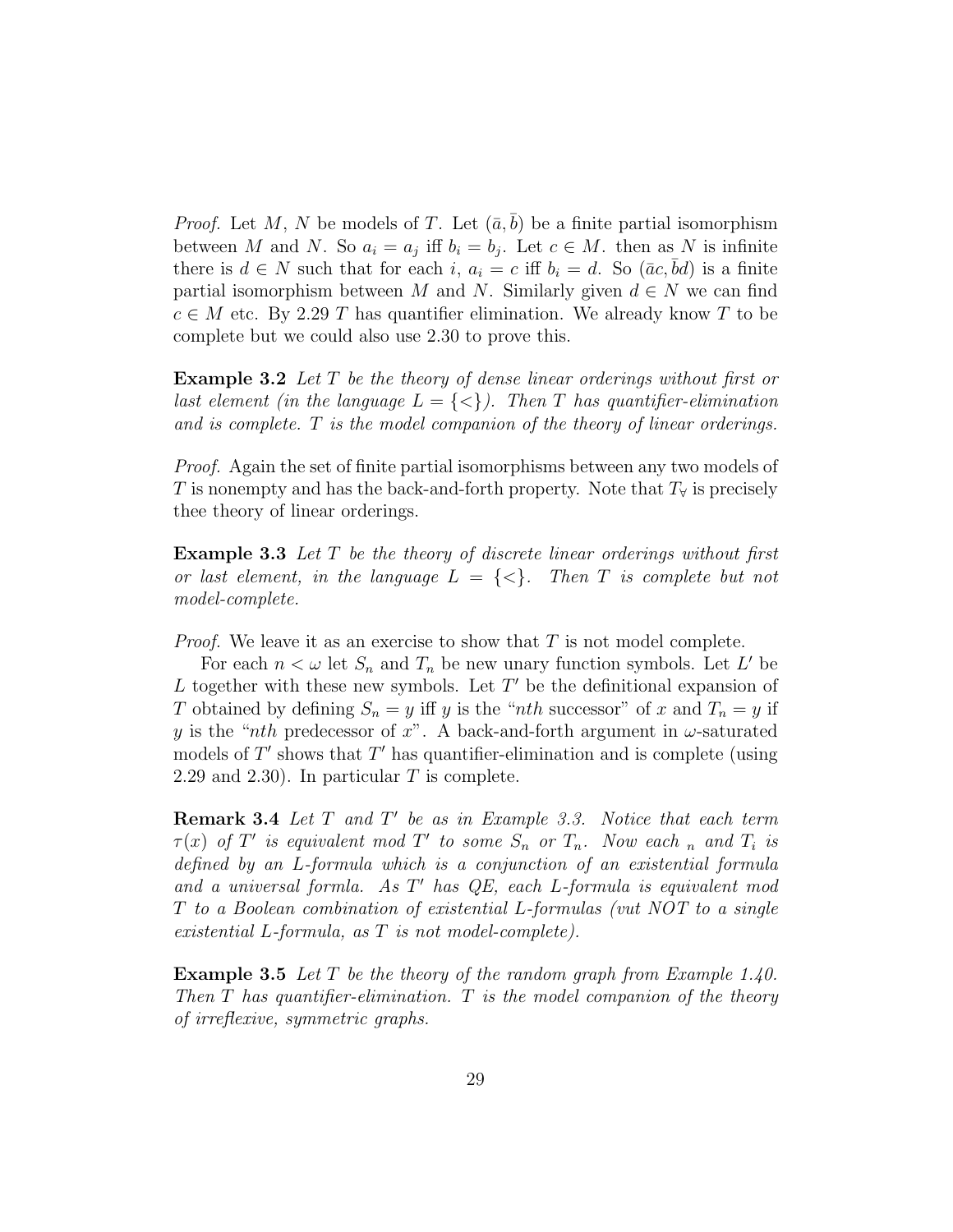Proof. Quantifier elimination is obtained by back-and-forth. For the rest we must show that every irreflexive, symmetric graph embeds in a model of T. Left to you.

**Example 3.6** Let  $L = \{+, -, \cdot, 0, 1\}$  be the language of rings. Let ACF be the theory of algebraically closed fields. For p a prime or zero, let  $ACF_p$ be the theory of algebraically closed fields of characteristic p. Then ACF has quantifier-elimination, and each  $ACF_p$  is complete. ACF is the model companion of the theory of fields.

*Proof and explanation.* Let us start with some algebra. Let  $K$  be any field. Then there is a canonical homorphism  $\phi$  from the ring **Z** into K:  $\phi(n)$  =  $1 + 1 + ... + 1$  (*n*-times).  $Im(\phi)$  is an integral domain. So  $ker(\phi)$  is either  $\{0\}$  or p**Z** for some prime p. In the first case  $\phi$  is an embedding and extends to an embedding of the field  $Q$  into K. In this case we say that K has characteristic 0, and call the canonical copy of Q the prime field. In the second case  $\phi$  induces an isomorphism between  $\mathbf{Z}/p\mathbf{Z} = \mathbf{F}_p$  (the field with  $p$  elements) and a subfield of  $K$ . We say that  $K$  has characteristic  $p$ , and again call  $Im(\phi)$  the prime field. We can express having characteristic p by a single L-sentence and having characteristic 0 by infinitely many L-sentence.

The field  $K$  is said to be algebraically closed if any monic polynomial equation  $x^{n} + a_{n-1}x^{n-1} + \ldots + a_{1}x + a_{0} = 0$  with  $n \geq 1$  and  $a_{i} \in K$  has a solution in K.

This can be expressed by infinitely many L-sentences (one for each  $n$ ). So  $ACF$  as well as  $ACF_0$  and  $ACF_p$  are L-theories. (For consistency we use the fact that any field has an algebraic closure.) It is worth remarking that any algebraically closed field is infinite.

We will prove that  $ACF$  has QE by using 2.29. Note that if K is a field then a substructure of K is precisely a subring. If  $K, L$  are fields and  $f: R \cong S$  is an isomorphism of subrings, then f extends uniquely to an  $\lim_{M \to \infty}$  is an isomorphism of sability, then f choice and  $\lim_{M \to \infty}$  is an isomorphism  $f'$ :  $Frac(R) \cong Frac(S)$  between the fraction or quotient fields of R and S. So we may consider a finite partial isomorphisms between models of ACF to be an isomorphism of finitely generated subfields.

Let  $K_1$  and  $K_2$  be  $\omega$ -saturated models of *ACF*. Suppose  $f : k_1 \cong k_2$  is an isomorphism of finitely generated subfields of  $K_1$  and  $K_2$ . Let  $a \in K_1$  we must extend f to the field  $k_1(a)$ . If  $a \in k_1$  already there is nothing to do. Case 1. a satisfies some (nonzero) polynomial equation over  $k_1$ .

Let  $h(x) = x^n + b_{n-1}x^{n-1} + ... + b_0$  be the minimal polynomial of a over  $k_1$ ,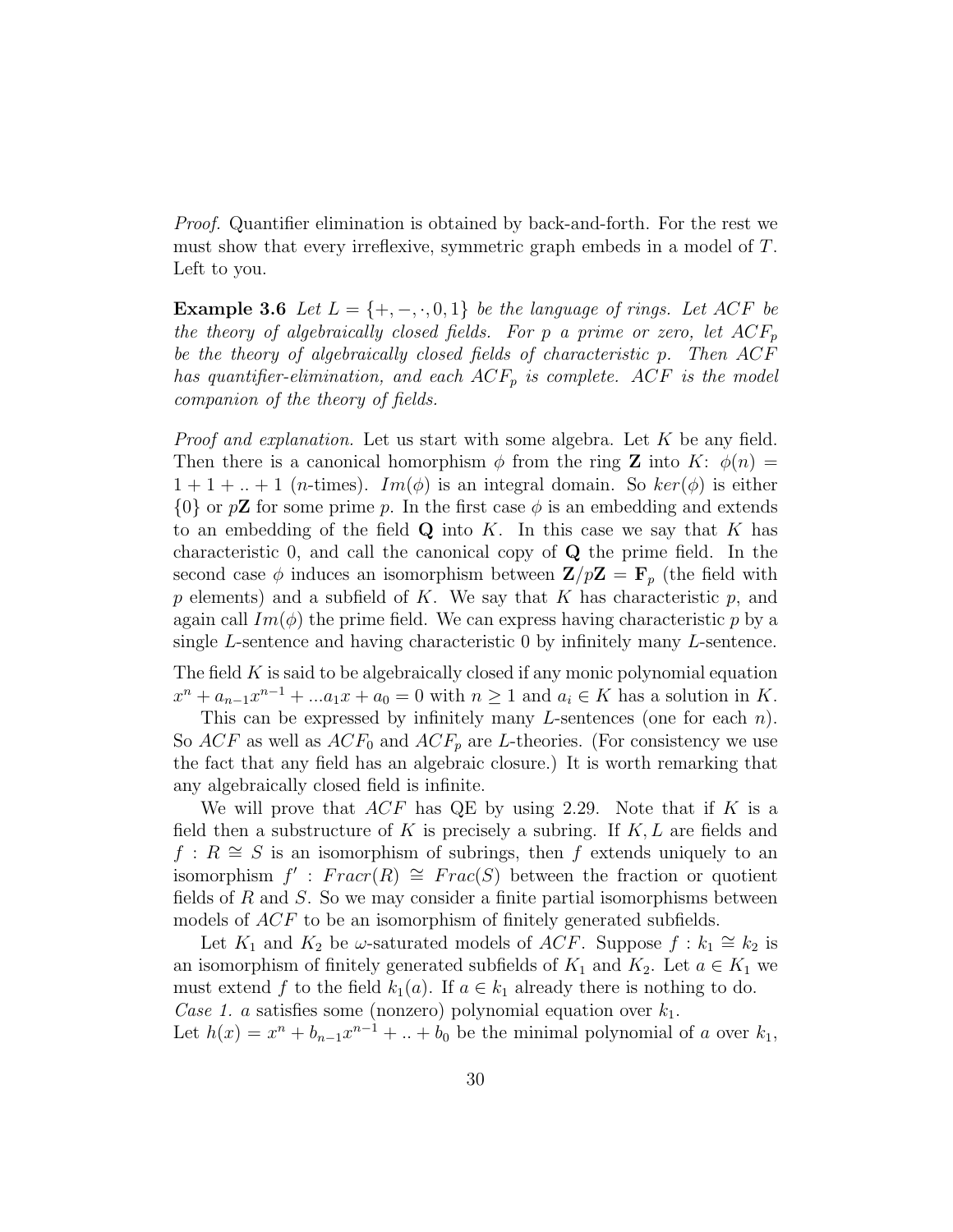namely the monic polynomial in  $k_1[x]$  of smallest degree such that  $h(a) = 0$ . It is well-known that h is irreducible in  $k_1[x]$  and so the ideal  $(h(x))$  it generates is prime. Let  $h'(x) = f(h(x))$ . (That is h' is the result of applying f to the coefficients of h.) Then  $h'(x)$  is irreducible in  $k_2[x]$ . As  $K_2$  is algebraically closed  $h'(x) = 0$  has a solution say b in  $K_2$ . Extend f to f' on  $k_1[a]$  by putting  $f'(a) = b$ . Then f' is an isomorphism between  $k_1[a]$  and  $k_2[b]$ .  $(k_1[x]/(h(x))$ is isomorphic to  $k_1[a]$  by taking x to a. Likewise for  $k_2[x]/(h'(x))$  and  $k_2[b]$ . But also  $k_1[x]/(h(x))$  and  $k_2[x]/(h'(x))$  are isomorphic via f.) In fact  $k_1[a]$ is alreasy a subfield of  $K_1$ .

Case 2. a satisfies no nonzero polynomial equation over  $k_1$ . That is, a is transcendental over  $k_1$ .

It suffices to find  $b \in K_2$  which is transcendental over  $k_2$ . Note that  $k_2$  is  $Frac(R)$  for some finitely generated ring R. Any nonzero polynomial  $P(x)$ over  $k_2$  can be rewritten as a nonzero polynomial over  $R$ , and thus as a polynomial whose coefficients are  $L$ -terms in the finitely many generators of  $R$ . So  $\Sigma(x) = \{h(x) \neq 0 : h$  a nonzero polynomial over  $R\}$ , can be considered as a set of formulas with parameters from a fixed finite set of generators of R. But  $K_2$  is infinite, and each  $h(x)$  has at most  $deg(h)$  many zeros in  $K_2$ . Thus  $\Sigma(x)$  is finitely satisfiable in  $K_2$ , so by  $\omega$ -saturation is realized in  $K_2$ by some b. So b is transcendental over  $k_2$ . So f extends to f' on  $k_1[a]$  by putting  $f'(a) = b$ .  $(k_1[a] \cong k_1[x] \cong k_2[x] \cong k_2[b]$ .)

By 2.29 this shows that  $ACF$  has quantifier-elimination. Fix p to be a prime or 0. Let  $K_1$ ,  $K_2$  be models of  $ACF_p$ . Then the prime fields are isomorphic, so there is at least one finite partial isomorphism between  $K_1$ and  $K_2$ . By 4.30  $ACF_p$  is complete.

As ACF has QE it is model-complete. Note that any field embeds in an algebraically closed field. Thus  $ACF$  is the model companion of the theory of fields.

**Corollary 3.7** (Hilbert's Nullstellensatz.) Let K be an algebraically closed field. Let  $P(\bar{x}) = 0$  be a finite system of polynomial equations in  $(x_1, ..., x_n)$ with coefficients in  $K$ . Suppose that this system has a common solution in some field extending K. Then it has a common solution in K.

*Proof.* Suppose L is a field extending K which contains a solution of  $P(\bar{x}) =$ 0. We may assume L to be algebraically closed too (why?). The  $L_K$ -sentence  $\exists \bar{x}(\bar{P}(\bar{x})=0)$  is true in L so true in K. (K is an elementary substructure of L, by model-completeness of  $ACF$ .)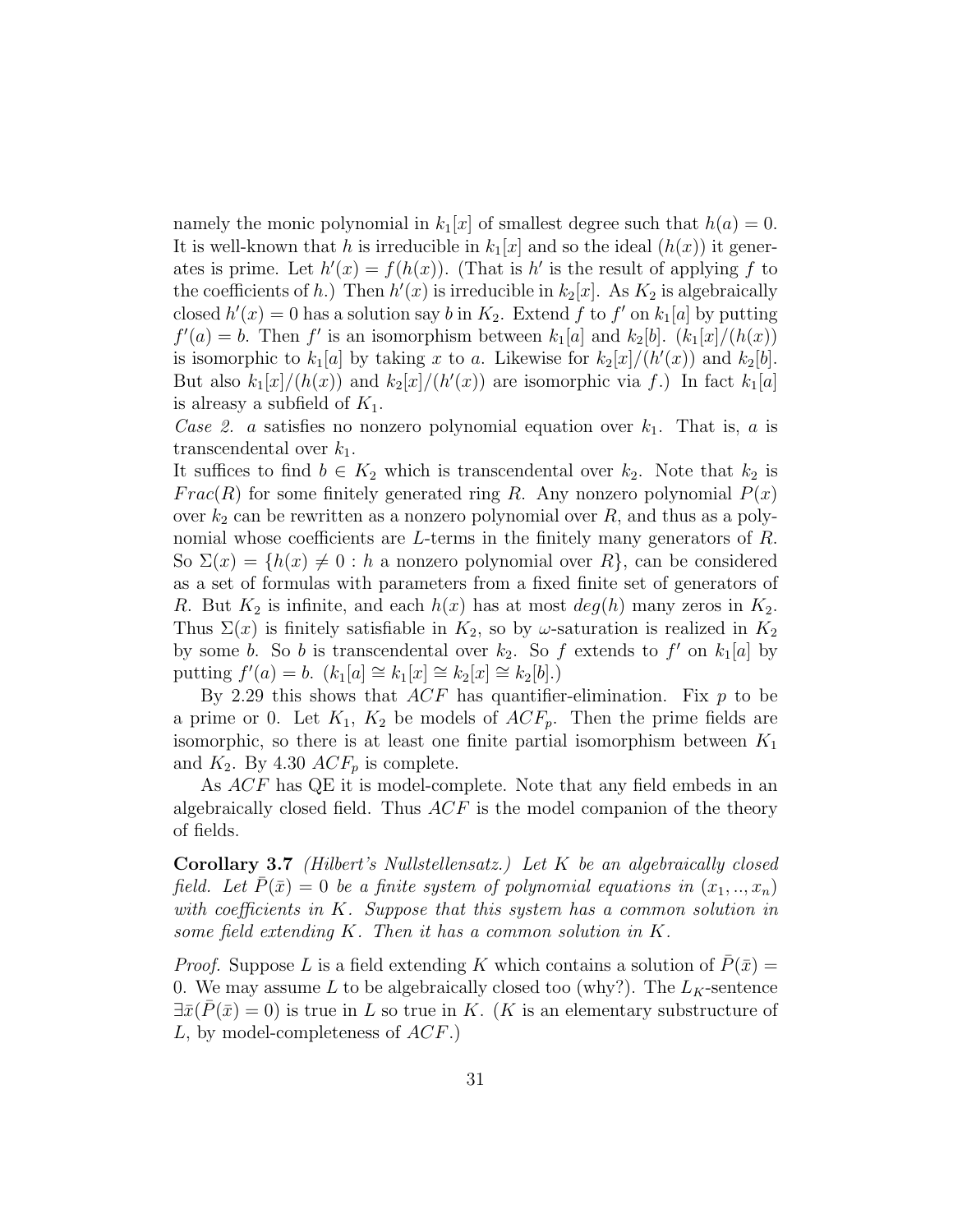Corollary 3.8 (Lefschetz principle.) Let  $\sigma$  be a sentence in the language of rings. Then the following are equivalent:

(i)  $\sigma$  is true in the complex field.

(ii)  $\sigma$  is true in some algebraically closed field of characteristic 0,

(iii)  $\sigma$  is true in all algebraically closed fields of characteristic 0.

(iv) For infinitely many primes p,  $\sigma$  is true in some (all) algebraically closed fields of characteristic p.

(v) For all but finitely many primes p,  $\sigma$  is true in some (all) algebraically closed fields of characteristic p.

*Proof.* This is often seen as a consequence of the completeness of  $ACF_0$  and the  $ACF_p$ 's, but it can be better seen as coming from quantifier-elimination of  $ACF$ . So as  $ACF$  has QE (and L contains some constant symbols) there is a quantifier-free sentence  $\tau$  such that  $ACF \models \sigma \leftrightarrow \tau$ . Now  $\tau$  is a finite disjunction of finite conjunctions of sentences  $t_1 = t_2, t_1 \neq t_2$  where  $t_i$  are closed terms of L. These just concern the arithmetic of the prime field, so everything is clear.(???)

**Corollary 3.9** (Ax) Let  $V \subset \mathbb{C}^n$  be a variety (namely the common zero-set of finitely many polynomial equations over  $C$  in indeterminates  $x_1,..,x_n$ ). Let  $f: V \to V$  be an injective polynomial map. That is, the coordinates of f are given by polynomials  $Q_i(x_1, \ldots, x_n)$  with coefficients in  $C$  (and f is 1-1). Then f is surjective.

*Proof.* Suppose V is the common zero set of  $P_i(x_1, \ldots, x_n, \bar{a}_i) = 0$ ,  $(i = 1, \ldots, m)$ where P is over **Z** and  $a_i$  is a finite tuple from **C**. Similarly let f be given by  $(Q_1(\bar{x}, b_1), ..., Q_n(\bar{x}, b_n))$  where the  $b_i$  are finite tuples from **C**, and the  $Q_i$  are over **Z**. Let  $\bar{c}$  be a finite tuple including all the  $a_i$  and  $b_i$ . Let us suppose for a contradiction that f is 1 − 1 but not surjective. Let  $\phi(\bar{y})$  be the L-formula expressing that  $Q(\bar{x}, \bar{y})$  defines an injective but not surjective map from the set defined by  $P(\bar{x}, \bar{y}) = 0$  to itself. Let  $\sigma$  be the L-sentence  $\exists \bar{y}(\phi(\bar{y}))$ . So  $\sigma$ is true in the field of complex numbers. By Corollary 3.8,  $\sigma$  is true in  $\mathbf{F}_p$  for some prime  $p$ . Let  $K$  be this field. So we can find some finite tuple  $d$  from K and a variety  $W \subseteq K^n$  and a polynomial map  $g: W \to W$  all defined with coefficients d such that g is  $1 - 1$  but not onto. K is a (directed) union of the finite fields  $\mathbf{F}_{p^n}$ . So the coefficients d are contained in some  $\mathbf{F}_q$ . Now W is the union of the  $W(\mathbf{F}_{q'})$  for  $q' \geq q$ . and each such set is finite. Note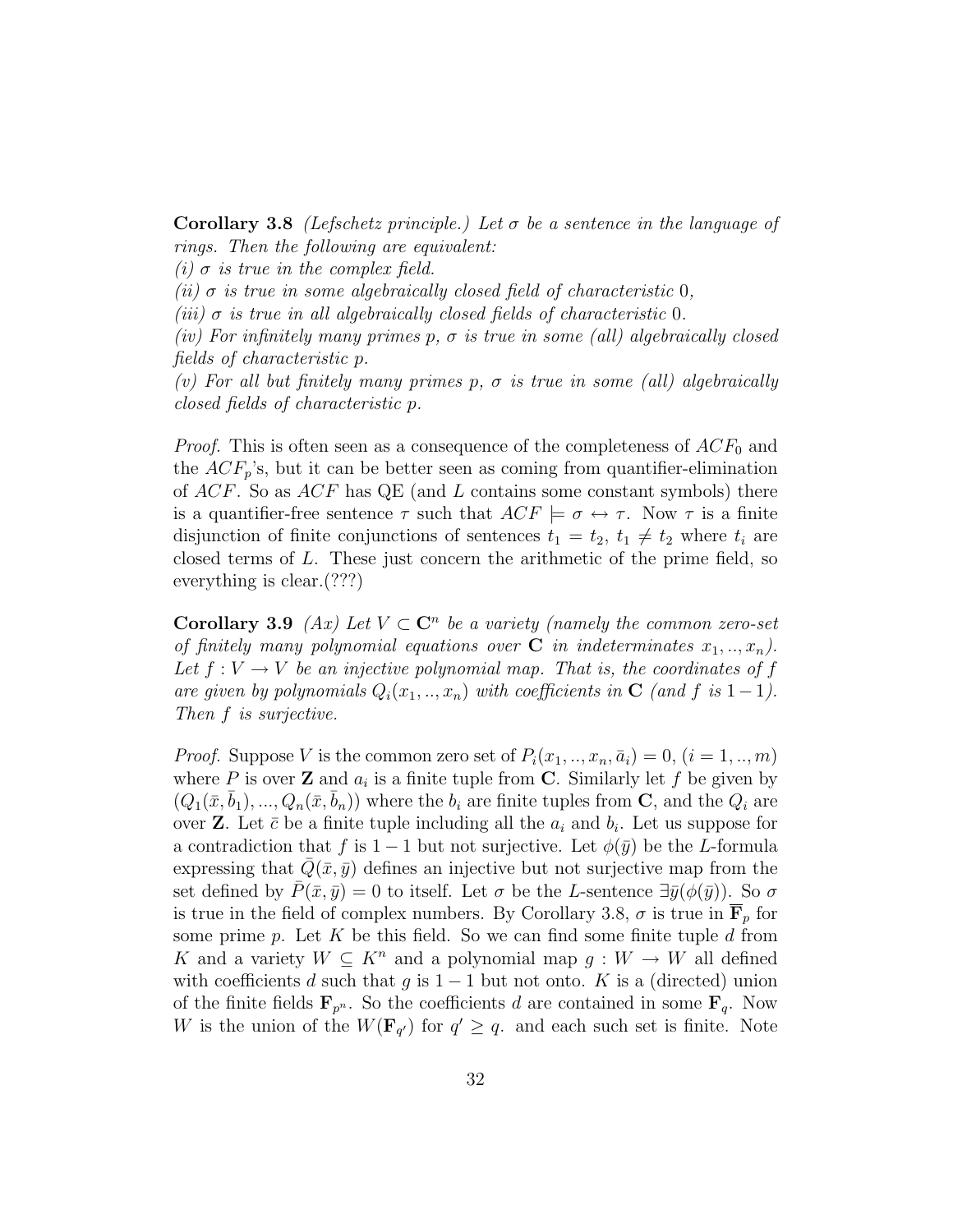that g takes  $W(\mathbf{F}_{q'})$  into itself and therefore onto itself (by counting). Thus  $g: W \to W$  is surjective, a contradiction.

Example 3.10 The theory RCF of real closed fields in the language of rings, is complete, model-complete, and is the model companion of the theory of formally real fields. RCF does not have quantifier-elimination. The theory RCOF of real closed ordered fields, in the language of ordered rings is complete with quantifier-elimination (and is the model companion of the theory of ordered fields).

Explanation and proof. The general idea is that real closed fields are to the reals as algebraically closed fields of characteristic zero are to the complexes.

Let  $L_r$  be the language of rings, and  $L_{or} = L_r \cup \{ \leq \}$  be the language of ordered rings.

We will need some algebraic notions and facts which we will now discuss. Among other things Lang's Algebra is a good source.

The field F is said to be formally real if  $-1$  is not a sum of squares. Note that a formally real field has characteristic zero. Also note that the class of formally real fields (as  $L_r$ -structures) is an elementary class. the field F is said to be real closed if  $F$  is formally real and has no proper formally real algebraic extension.

Fact 3.11 F is real closed iff  $-1$  is not a square in F and  $F[\sqrt{-1}]$  is alge-√ braically closed.

So note that the class of real closed fields is also elementary. (Why?)  $RCF$  is the corresponding theory. Also the field of real numbers is real closed. Note that it follows from the algebraic closedness of  $F[\sqrt{-1}]$  that any polynomial  $f(x)$  over a real closed field F splits (over F) into irreducible factors of degree 1 and 2. In particular any odd degree polynomial over F has a root in  $F$ .

By an ordered field we mean a field  $F$  equipped with a total ordering  $\lt$ such that

 $(i)$  0 < 1,

(ii)  $x < y \rightarrow x + z < y + z$ ,

(iii)  $x < y \wedge z > 0 \rightarrow xz < yz$ .

Note that the ordering on  $F$  has to be dense with no first or last element (why?).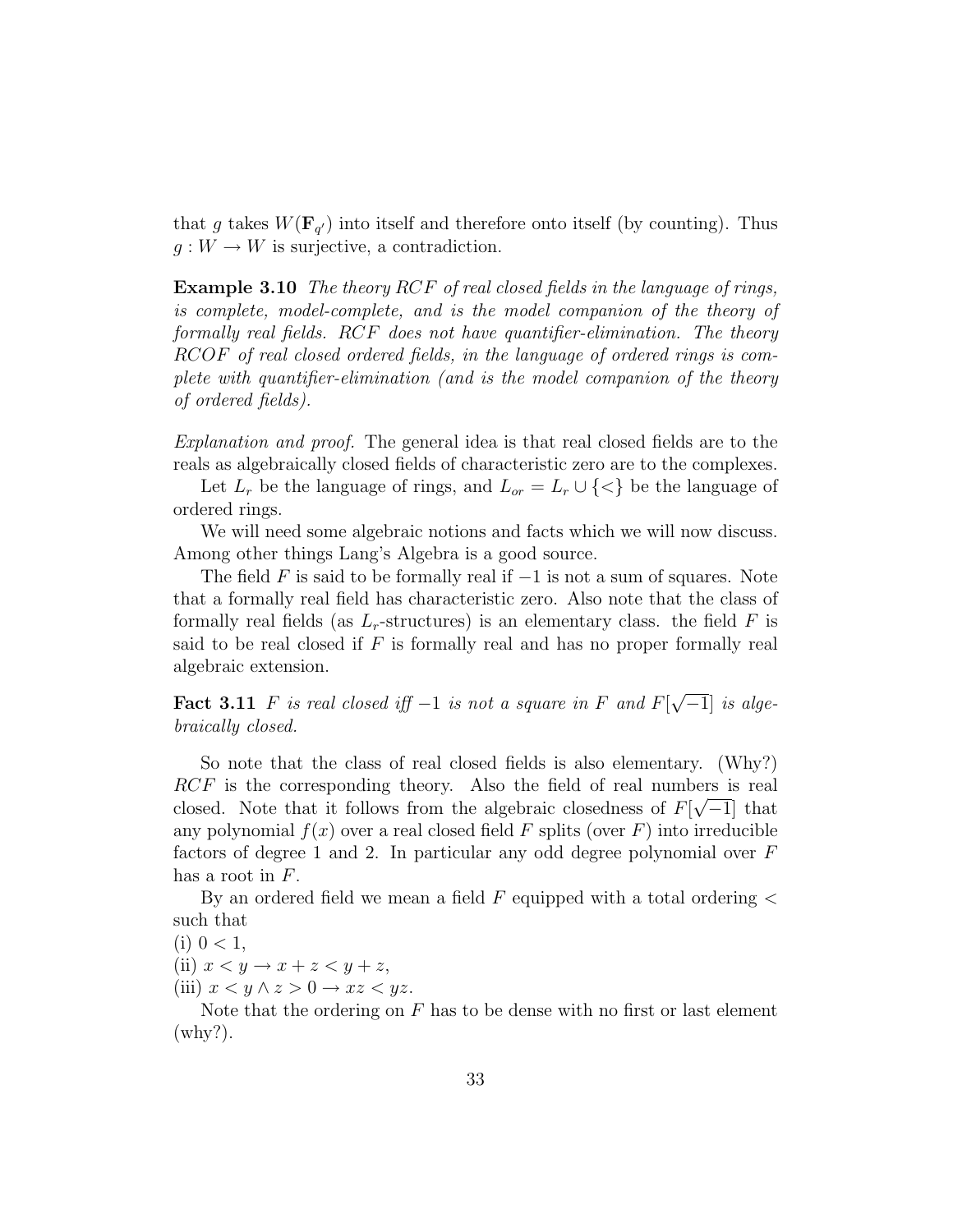By a real closed ordered field we mean an ordered field  $(F, <)$  such that  $F$  is real closed.

So the class of ordered fields (as well as the class of real closed ordered fields) in the language  $L_{or}$  is elementary.

**Fact 3.12** (i) The field F is formally real if and only if there is an ordering on F making F into an ordered field. Moreover  $a \in F$  is not a sum of squares iff there is an ordering  $\langle$  of F under which  $a \langle 0$ .

(ii) Suppose that  $F$  is a real closed field. Then  $F$  has a unique ordering (as an ordered field), namely that where the positive elements are the squares.

(iii) Let  $(F, <)$  be an ordered field. Then F is real closed if and only if  $(F, <)$ has the sign-change property for polynomials: namely whenever  $f(x)$  is a polynomial over F,  $a, b \in F$  and  $f(a) < 0$  and  $f(b) > 0$  then there is c between a and b (in the sense of the ordering) such that  $f(c) = 0$ .

By virtue of (iii) we get nice axioms for the class of real closed ordered fields. In any case we denote by RCOF the theory of real closed ordered fields.

By a real closure of a formally real field we mean a real closed field which contains  $F$  and is algebraic over  $F$ . (Such a thing exists by definition).

**Fact 3.13** (Artin-Schreier) Let  $(F, <)$  be an ordered field. Then there is a real closure R of F such that  $\lt$  is induced by the (unique) ordering of R. Moreover any two such real closures of  $F$  are isomorphic over  $F$ .

To prove quantifier elimination for  $RCOF$  we will need the following:

**Lemma 3.14** Suppose that  $(K, <)$  and  $(K', <)$  are real closed order fields. Suppose  $(F, \leq)$  is a real closed (ordered) subfield of  $(K, \leq)$  and likewise for  $F'$ . Suppose that  $f: F \to F'$  is an isomorphism between k and k' (as ordered fields). Suppose  $b \in K$ ,  $b' \in K'$  and for each  $a \in F$ ,  $b < a$  iff  $b' < f(a)$ . Then f extends to an isomorphism g between the the ordered rings  $F[b]$  and  $F'[b]$  by putting  $g(b) = b'$ .

*Proof.* We have to show that for any polynomial  $p(x) \in F[x]$ ,  $p(b) > 0$ iff  $p'(b') > 0$  (Where  $p' = f(p)$ ). We may assume that  $p(x)$  is monic, and irreducible in  $F[x]$  so p has degree  $\leq 2$ . If  $p(x)$  has degree 1, then  $p(x) = x-a$ for some  $a \in F$ . So  $p(b) > 0$  iff  $b > a$  iff  $b' > f(a)$  iff  $p'(b') > 0$  (using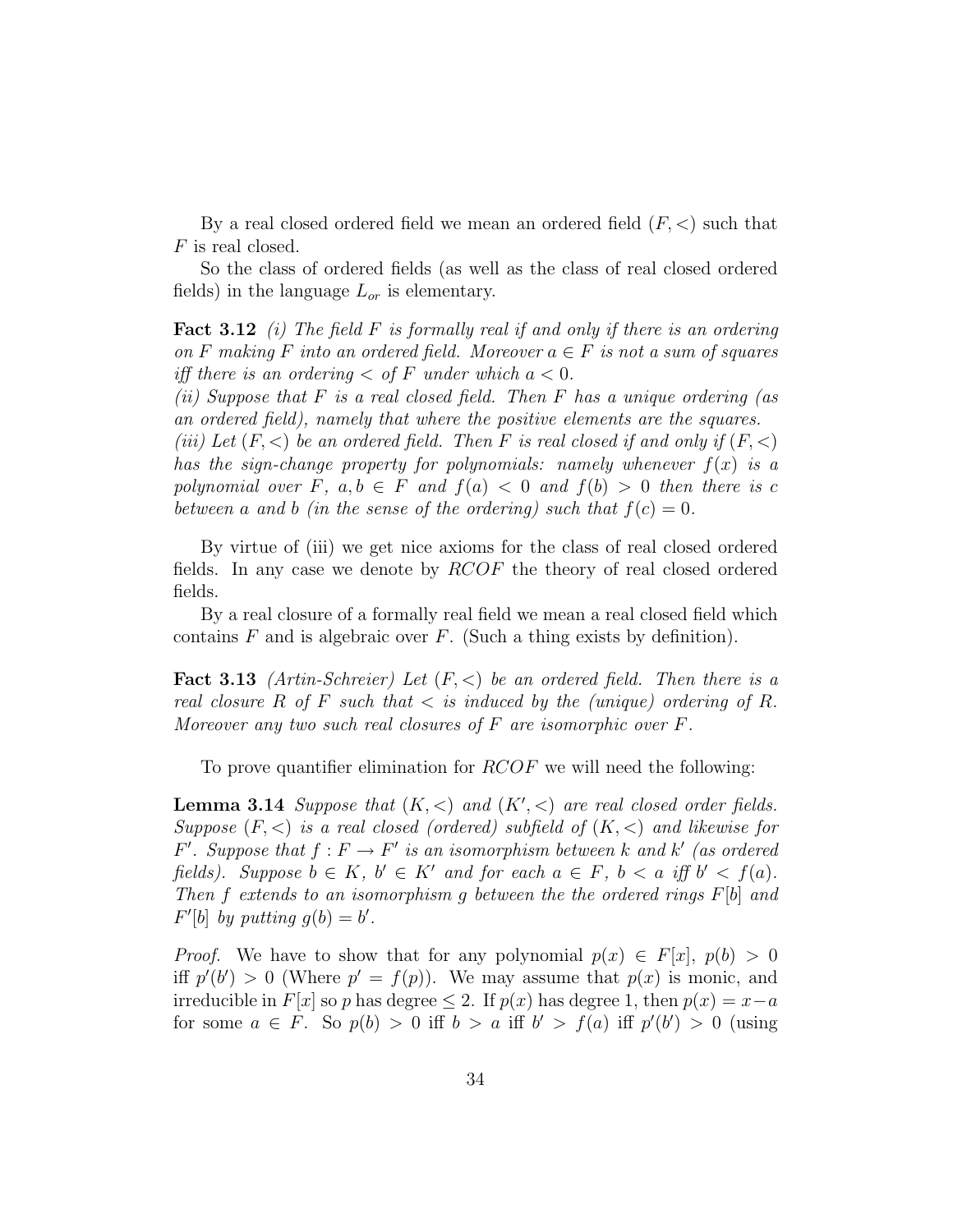our assumptions). Otherwise  $p(x)$  is degree 2. Note that F is relatively algebraically closed in K, so  $p(x)$  is also irreducible in K[x]. By the sign change property,  $p(x)$  has constant sign on K. Likewise  $p'(x)$  has constant sign on K'. Suppose that  $p(b) > 0$ . Let  $a \in F$ . So also  $p(a) > 0$ . As f is an isomorphism,  $p'(f(a)) > 0$ . Thus  $p'(b') > 0$ .

Proof of QE for RCOF. We will prove that the class of partial isomorphisms between countable substructures of  $\omega_1$ -saturated models of RCOF has the back-and forth property. This clearly implies that the class of partial isomorphisms between finitely generated substructures of  $\omega$ -saturated models of RCOF has the back-and-forth property, and so we can apply 2.29.

Let us give a brief explanation of this. Suppose we have a theory  $T$  and we know that the set of partial isomorphism between countable substructures of any two  $\omega_1$ -saturated models of T has the back-and-forth property. Now let M, N be  $\omega$ -saturated models of T. Let M', N' be  $\omega_1$ -saturated elementary extensions of  $M, N$  respectively (which exist by modifying the proof of Lemma 2.12 or by 4.7 below). Let  $a, b$  be finite tuples from  $M, N$  respectively such that  $tp_M(a) = tp_N(b)$ , and let  $c \in M$ . Then  $tp_{M'}(a) = tp_{N'}(b)$  so there is (by assumption) some  $d \in N'$  such that  $tp_{M'}(ac) = tp_{N'}(bd)$ . As N is  $\omega$ -saturated, we can realize  $tp_{N'}(d/b)$  in N by d'. Now  $tp_M(ac) = tp_N(bd')$ . OK.]

So let  $(K, <)$ ,  $(K', <)$  be  $\omega_1$ -saturated real closed ordered fields. Let F, F' be countable substructures of  $K, K'$  respectively and f an isomorphism between them (so an isomorphism of ordered rings). f extends to an isomorphism between the ordered fields generated by  $F, F'$  and then, by Fact 3.13, to an isomorphism between the real closures of  $F, F'$  in  $K, K'$  respectively. As these are still countable, we may assume that  $F$  and  $F'$  are real closed. Let  $b \in K$ . As f is an isomorphism between  $(F, \leq)$  and  $(F', \leq)$ , we may, by  $\omega_1$ -saturation of K' (and denseness of the ordering) find  $b' \in K'$  such that for all  $a \in F$ ,  $a < b$  iff  $f(a) < b'$ . By Lemma 3.14, f extends to an isomorphism between  $(F[b], <)$  and  $(F'[b'], <)$ .

This yields QE for *RCOF*. Note that the ring **Z** of integers has a unique ordering on it (making it an ordered ring). So  $(\mathbb{Z}, \leq)$  is a (finitely generated) substructure of every real closed ordered field. By 2.30, RCOF is complete. (So  $RCOF = Th(\mathbf{R}, +, -, 0, 1, <)$ .)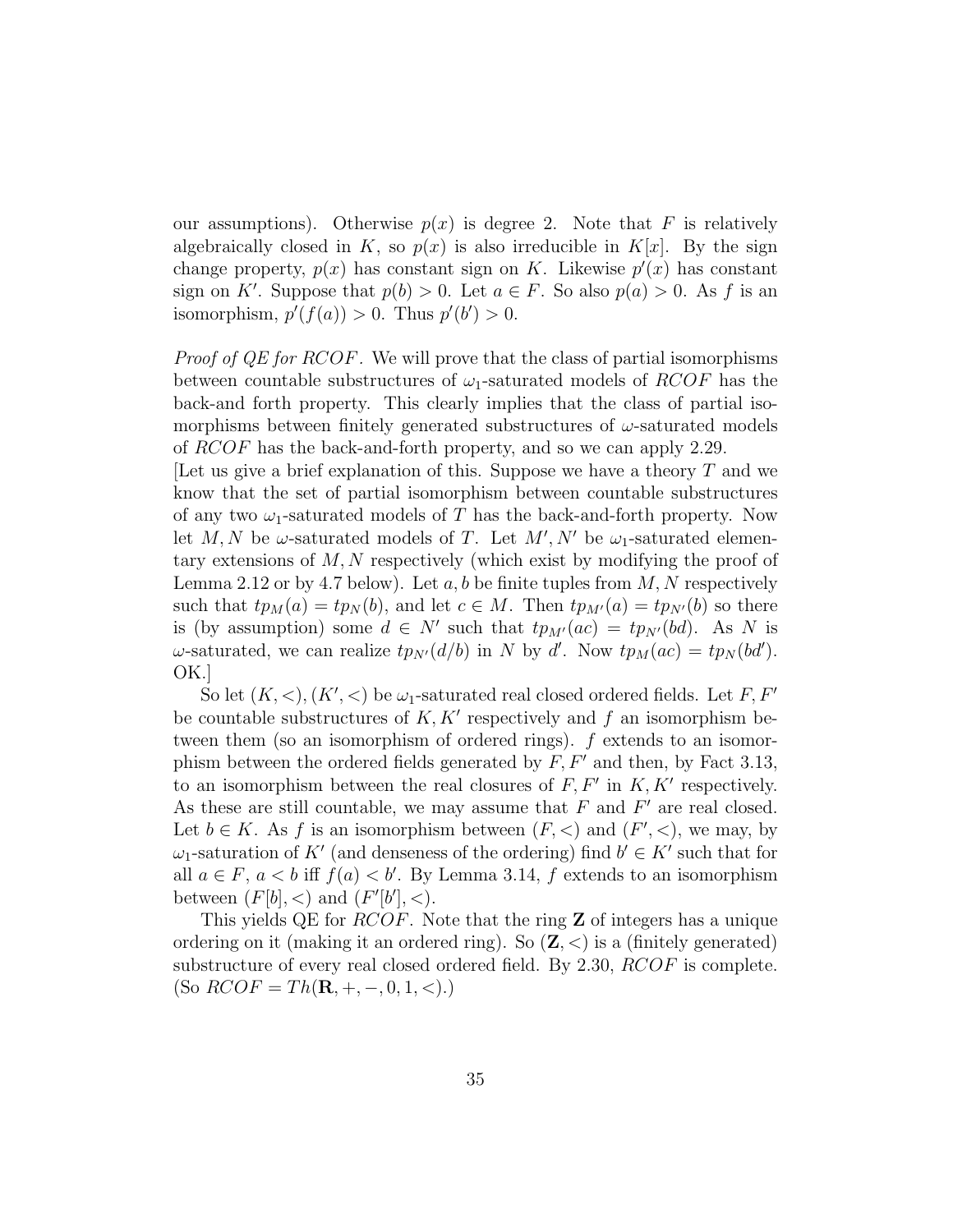Finally we look at RCF, the theory of real closed fields in the language  $L_r$ . By 3.12(ii)  $RCOF$  is a definitional expansion of  $RCF$ , so  $RCF$  is complete too. In fact  $x < y$  is defined by the existential formula  $\exists z(y - x = z^2)$ . But the negation of  $x < y$  is equivalent (in  $RCOF$ ) to  $y < x \vee y = x$  which is also defined by an existential formula. So  $x \leq y$  is equivalent, in  $RCOF$ , to both an existential  $L_r$ -formula and a universal  $L_r$ -formula. It follows from QE for RCOF that every  $L_r$ -formula is equivalent in RCF to an existential  $L_r$ formula. By 2.39, RCF is model-complete. Note that any formally real field is a substructure of a real closed field, and so  $RCF$  is the model companion of of the theory of formally real fields.

Finally we note that RCF does NOT have quantifier-elimination. In the model **R**, both  $\pi$  and  $-\pi$  have the same quantifier-free  $L_r$ -type (they are both transcendental), but different types (one is a square, one is not).

**Corollary 3.15** (Hilbert's 17th problem) Let  $(R, <)$  be a real closed field (such as the field of reals), and let  $f(x_1, \ldots, x_n) \in R(x_1, \ldots, x_n)$  be a rational function which is postive semidefinite, that is, for all  $\bar{a} \in R^n$ ,  $f(\bar{a}) \geq 0$ . Then f is a sum of squares in  $R(\bar{x})$ .

*Proof.* Suppose not. Then by 3.12(i), there is an ordering  $\lt$  on the field  $R(\bar{x})$ such that  $f < 0$ . Notice that  $\langle$  restricts to the given ordering on R (why?). So  $(R, <)$  is a substructure of  $(R(\bar{x}), <)$ . The formula  $\exists \bar{x}(f(\bar{x}) < 0)$  is true in  $R(\bar{x}),$  so also in  $(R, <)$  (as the latter is existentially closed in the class of substructures of models of RCOF), a contradiction.

**Example 3.16** Consider the theory T of groups in the language  $\{\cdot, 1, ^{-1}\}$ . (Note that  $T$  is universal.) Then  $T$  has no model-companion.

Proof. We will use the following well-known fact:

(\*) Let G be a group and  $a, b \in G$ . Then there is a group extension  $H \supseteq G$ and  $h \in H$  such that  $h^{-1}ah = b$  if and only if a and b have the same order.

It follows that if  $G$  is an ec model of  $T$  (that is, an existentially closed group), then for any  $a, b$  in  $G, G \models \exists x (x^{-1}ax = b)$  iff a and b have same order.

Now assume for the sake of a contradiction that  $T$  has a model companion  $T^*$  (whose models will thus be precisely the ec groups). For each  $n < \omega$  let  $\psi_n(x, y)$  be a formula expressing that the order of x is n if and only if the order of y is n. Let  $\phi(x, y)$  be the formula  $\exists z(z^{-1}xz = y)$ . So  $\phi(x, y)$  is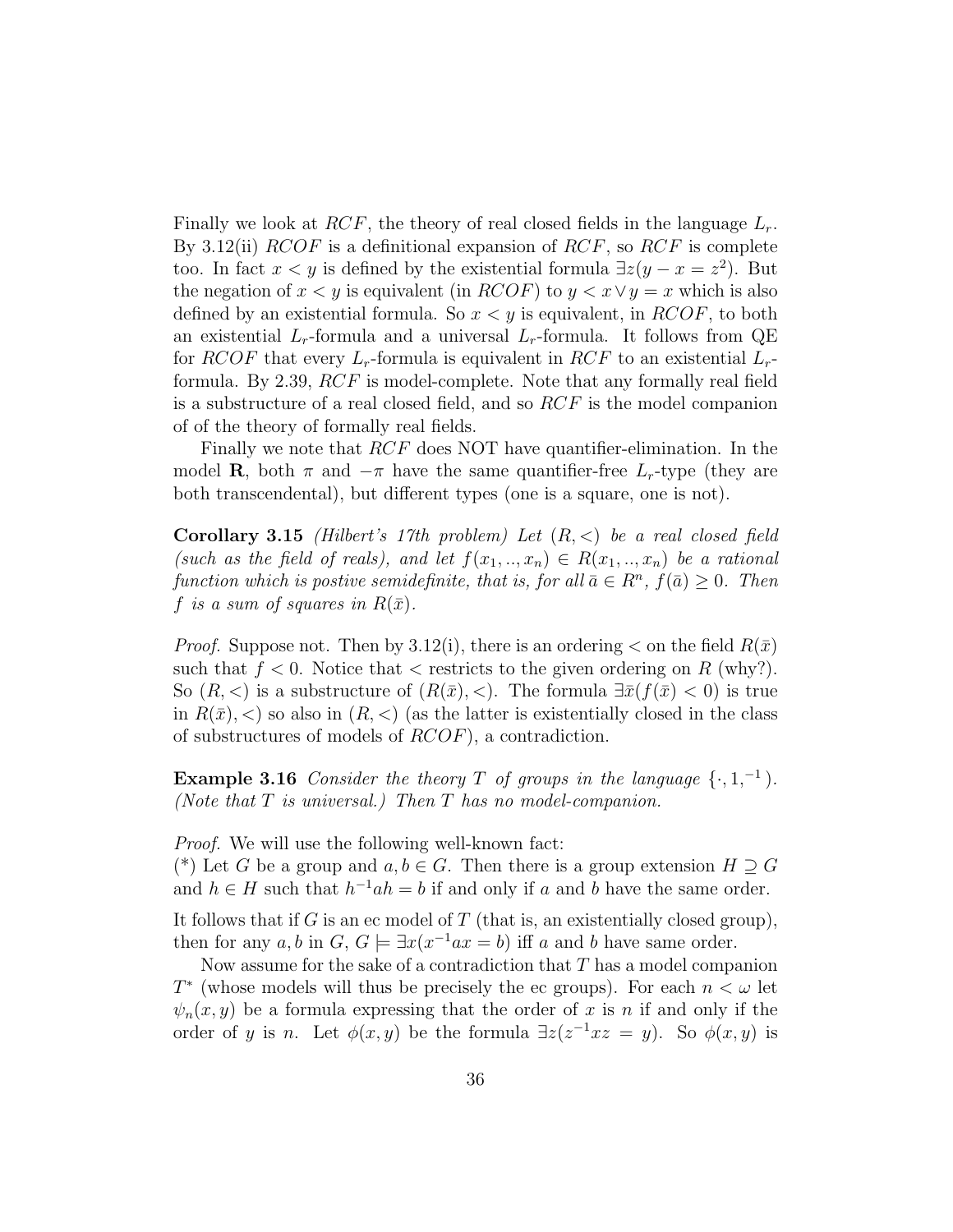equivalent to  $\wedge_n \psi_n(x, y)$  in all models of  $T^*$ . By compactness there is n such that  $\phi(x, y)$  is equivalent to  $\wedge_{i \leq n} \psi_i(x, y)$  in all models of  $T^*$ . Let  $k \neq l$  be greater than  $n$ . Let G be a group containing an element  $a$  of order  $k$  and an element b of order l. (For example G could be the direct product of  $\mathbf{Z}/k\mathbf{Z}$ and  $\mathbf{Z}/l\mathbf{Z}$ .) Let H be an existentially closed group extending G. So a, b still have orders k, l respectively in H. But then  $H \models \wedge_{i \leq n} \psi_i(a, b)$  whence  $H \models \phi(a, b)$  so a and b are conjugate in H which is impossible as conjugation is a group isomorphism and a and b have different orders.

See Hodges "Building models by games" for more on ec groups.

We finally mention (with no details) a couple of topical examples.

#### Example 3.17 Fields with operators.

A differential field is a field F equipped with a derivation  $\partial$ . This means that  $\partial$  is an additive homomorphism and  $\partial(xy) = x\partial(y) + \partial(x)y$ . An example is  $(C(t), d/dt)$ . We consider differential fields as structures in the language of rings together with a function symbol  $\partial$ . Let  $DF_0$  be the (obvious) theory of differential fields of characteristic zero.  $DF_0$  is  $\forall \exists$  (because the theory of fields is). By definition a differentially closed field (of characteristic zero) is an existentially closed model of  $DF_0$  (that is an ec structure for the  $DF_0$  or equivalently  $(DF_0)_{\forall}$ . It is a fact that  $DF_0$  DOES HAVE a model companion,  $DCF_0$  (the theory of differentially closed fields of characteristic zero), and that moreover  $DCF_0$  has quantifier-elimination and is complete.

Let  $FA$  be the theory of fields equipped with an automorphism (in the language of rings together with a new function symbol  $\sigma$ ). FA is  $\forall \exists$ . FA DOES have a model-companion which is called ACFA. The models of ACFA are precisely the existentially closed models of  $FA$ . Any model of  $ACFA$  is, as a field, algebraically closed.  $ACFA$  does NOT have quantifier-elimination. ACFA is not complete. If  $(K, \sigma)$  is a model of ACFA then  $Th(K, \sigma)$  is determined by the isomorphism type of  $(K_0, \sigma | K_0)$  where  $K_0$  is the algebraic closure of the prime field of K.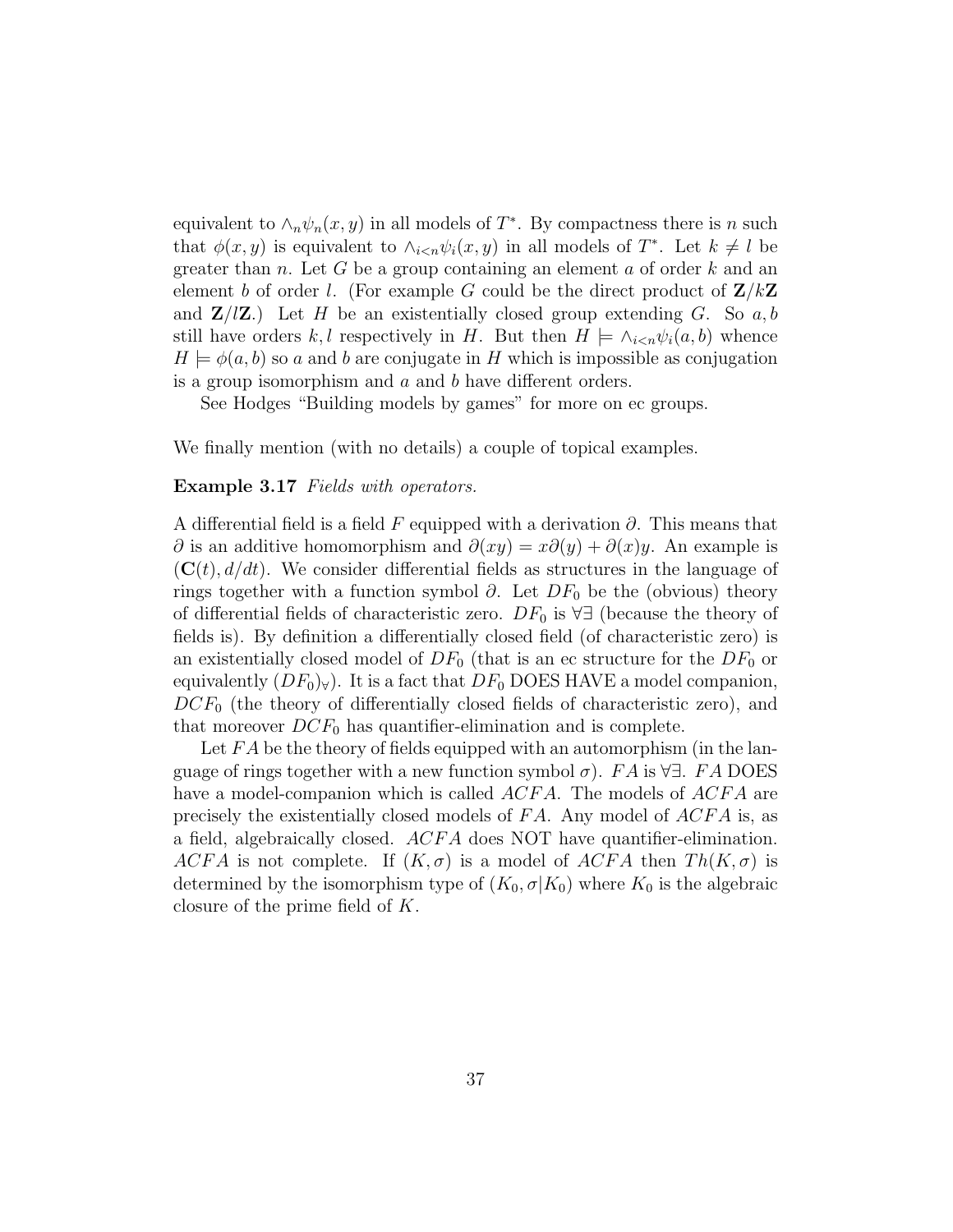### 4 Saturation, homogeneity, countable models,  $\omega$ -categoricity.

In this section we complete our exposition of the elements of "basic" model theory.

As usual we fix a language L and we consider L-structures. We will often be considering types of possible infinite tuples in structures. We recall the notation. Let  $M$  be an L-structures. Let  $I$  be some index set (often an ordinal). Let A be a subset of the universe of M and  $(b_i)_{i\in I}$  a set of elements of M, indexed by I. Let  $x_i$   $(i \in I)$  be distinct variables. Then by  $tp_M((b_i)_{i\in I}/A)$  we mean the set of  $L_A$ -formulas,  $\phi(x_{i_1},...,x_{i_n})$  (with free variables from among the  $x_i, i \in I$ ) such that  $M \models \phi(b_{i_1},...,b_{i_n})$ . If  $A = \emptyset$  we may omit it and just write  $tp_M((b_i)_{i\in I})$ .

**Definition 4.1** Let  $M, N$  be L-structures. By a partial elementary map between M and N we mean a map f from a subset  $A = dom(f)$  of (the universe of) M into (the universe of) N such that for any L-formula  $\phi(x_1,..,x_n)$  and  $a_1, ..., a_n \in A, M \models \phi(a_1, ..., a_n) \text{ iff } N \models \phi(f(a_1), ..., a_n).$ 

We will freely use the next remark.

**Remark 4.2** Let f be a map from a subset A of M into N. Let  $(a_i)_{i\in I}$  be some indexing of A. (For example it could be  $(a_{\alpha} : \alpha < \beta)$  for some ordinal β. Let  $b_i = f(a_i)$ . Then f is a a (partial) elementary map between M and N if and only if  $tp_M((a_i)_{i\in I}) = tp_N(b_i)_{i\in I}).$ 

**Definition 4.3** (i) Let M be an L-structure, and A a subset of the universe of M. Let  $n < \omega$ . Then  $S_n(A, M)$  is the set of complete n-types of  $Th(M, a)_{a \in A}$ . Likewise for  $S_I(A, M)$  where I is a possibly infinite index set. If I is an ordinal  $\beta$  we write  $S_{\beta}(A, M)$ . We sometimes omit M if it is understood. Note that  $S_n(\emptyset, M) = S_n(Th(M))$  from 2.23.

(ii) Let  $\kappa$  be an infinite cardinal. We say that M is  $\kappa$ -saturated if whenever  $A \subseteq M$  has cardinality  $\lt \kappa$ , then any  $p \in S_n(A)$  is realized in M. We say that M is saturated if it is  $|M|$ -saturated.

(iii) We say that M is  $\kappa$ -homogeneous, if whenever  $\beta < \kappa$  and a, b are  $\beta$ tuples from M with  $tp_M(a) = tp_M(b)$ , and c is an element of M then there is d such that  $tp_M(a, c) = tp_M(b, d)$ . We say that M is homogeneous if it is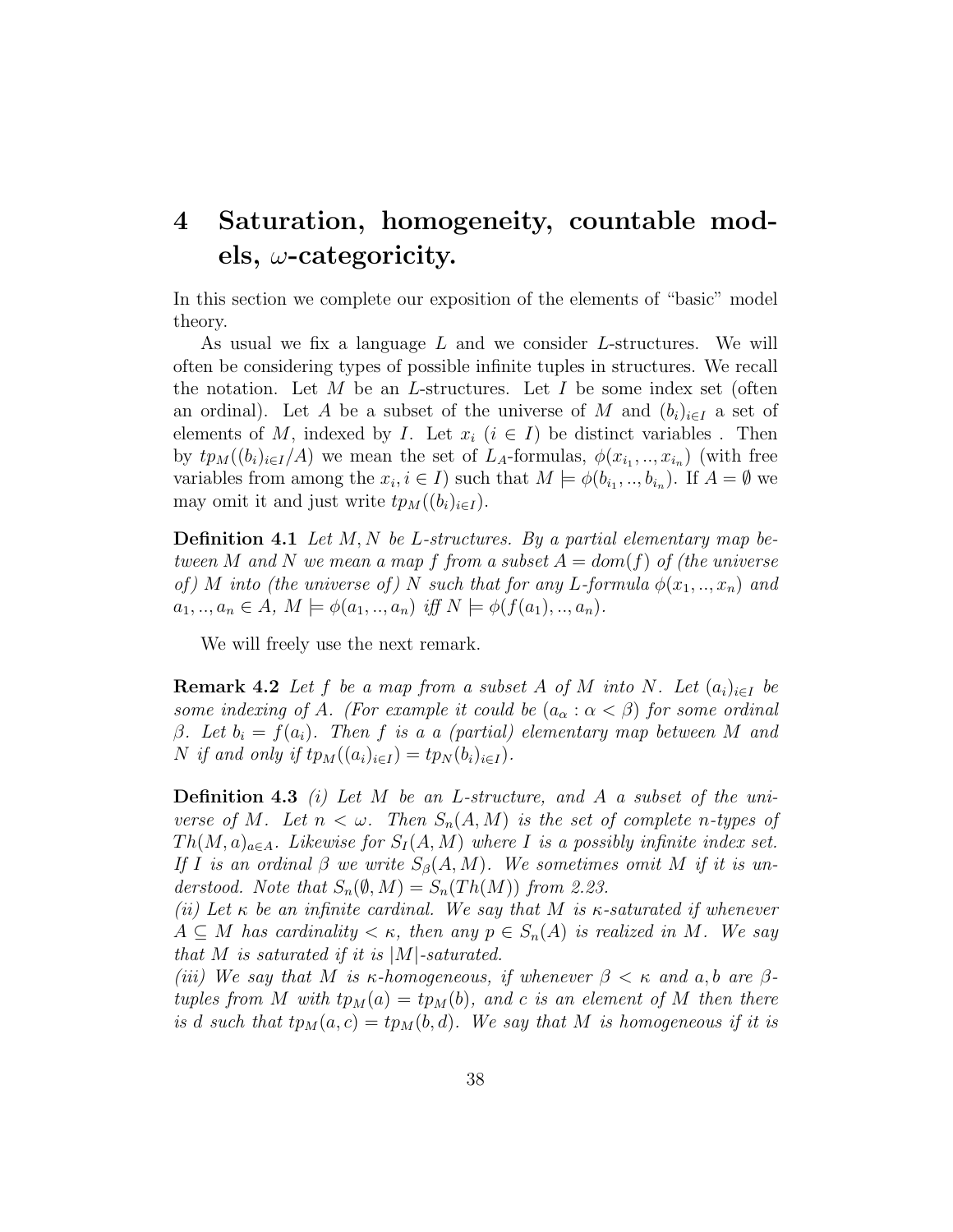$|M|$ -homogeneous.

(iv), We say that M is strongly  $\kappa$ -homogeneous if whenever a, b are as in (hypothesis of) (iii) then there is an automorphism f of M such that  $f(a) = b$ . M is strongly homogeneous if it is strongly |M|-homogeneous.

**Exercise 4.4** (i) M is  $\kappa$ -saturated iff for any  $A \subseteq M$  and  $p \in S_1(A)$ , p is realized in M if and only if whenever  $\beta < \kappa$  and  $A \subseteq M$ , any  $p \in S_{\beta}(A)$  is realized in M.

(ii) In (iii) of the definition above, we can allow c to be a  $\gamma$ -tuple for any  $\gamma < \kappa$ .

(iii) If M is  $\kappa$ -saturated then M is  $\kappa$ -homogeneous.

(iv) If M is homogeneous then M is strongly homogeneous.

(v) If M is saturated then M is strongly homogeneous.

Proposition 4.5 Suppose M, N are elementarily equivalent saturated structures of the same cardinality. Then  $M \cong N$ .

*Proof.* Let  $|M| = |N| = \kappa$ . List  $M = (a_i : i < \kappa)$  and  $N = (b_i : i < \kappa)$ . We define inductively  $c_i \in M$  and  $d_i \in N$  for  $i < \kappa$  such that for all  $\alpha < \kappa$ ,  $tp_M(c_i : i < \alpha) = tp_N(d_i : i < \alpha)$ . Suppose we have done this for all  $\alpha < \beta$ . Write  $\beta = \gamma + n$  for  $\gamma$  limit. Suppose  $n = 2m$ . Put  $c_{\beta} = a_{\gamma+m}$ . Let  $p(x) = tp_M(c_\beta/c_{\leq \beta})$ . Let  $q(x)$  be the result of replacing the parameters  $c_i$ by  $d_i$  (for  $i < \beta$ ). Then as, by induction hypothesis,  $tp_M(c_{<\beta}) = tp_N(d_{<\beta}),$  $q(x) \in S_1(d_{\leq \beta}, N)$  and so is realized in N by some  $d_{\beta}$ . So  $tp_M(c_{\leq \beta}) =$  $tp_N(d_{\leq \beta}).$ 

If  $n = 2m + 1$ , put  $d_{\beta} = b_{\gamma+m}$  and find  $c_{\beta} \in M$  as before.

By construction this yields a partial elementary map  $f$  from  $M$  to  $N$  with  $dom(f) = M$  and  $Ran(f) = N$ . So f is an isomorphism.

**Proposition 4.6** Suppose M and N are elementarily equivalent,  $|M| \leq \kappa$ and N is  $\kappa$ -saturated. Then there is an elementary embedding of M into N.

Proof. Like that of Proposition 4.5.

Gien M and  $\kappa$  it is easy to find an elementary extension N of M which is  $\kappa$ -saturated. The difficult issue is to choose N of "small" cardinality. We will investigate these questions in the next few results. Let us first recall the notion of "cofinality". If  $\kappa$  is a cardinal, the cofinality of  $\kappa$ ,  $cf(\kappa)$ , is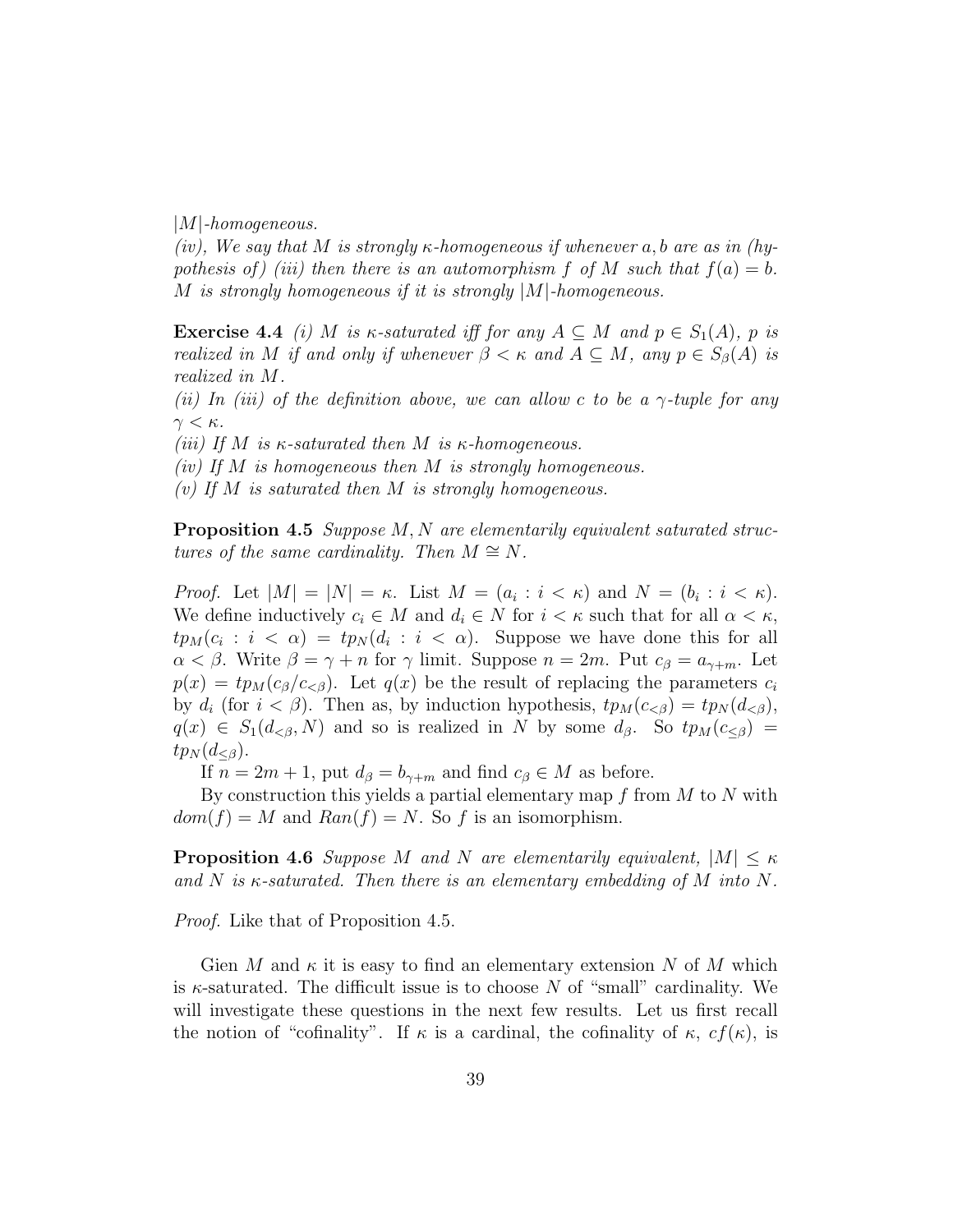the least ordinal  $\delta$  such that there is an increasing sequence  $(\alpha_i : i < \delta)$  of ordinals such that  $\lim_{i \to i} \alpha_i = \kappa$ .  $cf(\kappa)$  is known to be a cardinal.  $\kappa$  is said to be a regular cardinal if  $cf(\kappa) = \kappa$ . It is a fact that any successor cardinal is regular.

**Proposition 4.7** Let M be an L-structure and  $\tau$  a cardinal such that  $\tau \geq$  $|L| + \omega$ , and  $|M| \leq 2^{\tau}$ . Then M has an elementary extension N which has cardinality at most  $2^{\tau}$  and is  $\tau^{+}$ -saturated.

*Proof.* We may assume that  $|M| = 2^{\tau}$ .

First we construct an elementary continuous chain  $(M_i : i < \tau^+)$  of models of cardinality 2<sup> $\tau$ </sup> such that  $M_0 = M$  and for each ordinal  $\alpha < \tau^+$ , subset A of  $M_{\alpha}$  of cardinality  $\leq \tau$  and complete n-type  $\Sigma$  over A,  $\Sigma$  is realized in  $M_{\alpha+1}$ . (By "continuity" of the chain we mean that at limit stages take unions.) Note that the union of a chain of length at most  $\tau^+$  of models of cardinality  $2^{\tau}$  has cardinality  $2^{\tau}$ . So it suffices to prove:

*Claim.* Any model (without loss M) of cardinality  $2^{\tau}$  has an elementary extension of cardinality  $2^{\tau}$  realizing all types over subsets of M of cardinality at most  $\tau$ .

*Proof of claim.* The number of subsets of M of cardinality at most  $\tau$  is  $\leq 2^{\tau}$ . The number of complete types over any such set is at most  $2^{\tau}$ . So by compactness and Lowenheim-Skolem we can find the required model.

So from the claim the construction can be carried out. Let N be the union of the  $M_i$ . So N is an elementary extension of M (and of each  $M_i$ ) and has cardinality 2<sup> $\tau$ </sup>. We claim that N is  $\tau$ <sup>+</sup>-saturated. Let A be a subset of N of cardinality  $\tau$  and p a complete n-type over A. Then (by regularity of  $\tau^+$ ,  $A \subset M_\alpha$  for some  $\alpha < \tau^+$ . (Otherwise for arbitrarily large  $\alpha < \tau^+$  there is something in A which is in  $M_{\alpha+1} \setminus M_{\alpha}$ . But then  $cf(\tau^+) \leq |A| = \tau$ , a contradiction.) So p is realized in  $M_{\alpha+1}$  by construction, so also in N.

Exercise 4.8 Show that the previous proposition is best possible. Let M be the structure with a single binary relation  $R$ , such that the univese of  $M$  is the set of finite subsets of  $\omega$  and R is interpreted as inclusion. Show that any  $\tau^+$  saturated model of Th(M) has cardinality at least  $2^{\tau}$ .

Corollary 4.9 Assume GCH  $(2^{\tau} = \tau^+$  for every infinite cardinal  $\tau$ ). Let T be any L-theory. Then for ay regular cardinal  $\lambda > |L + \omega|$ , T has a saturated model of cardinality  $\lambda$ .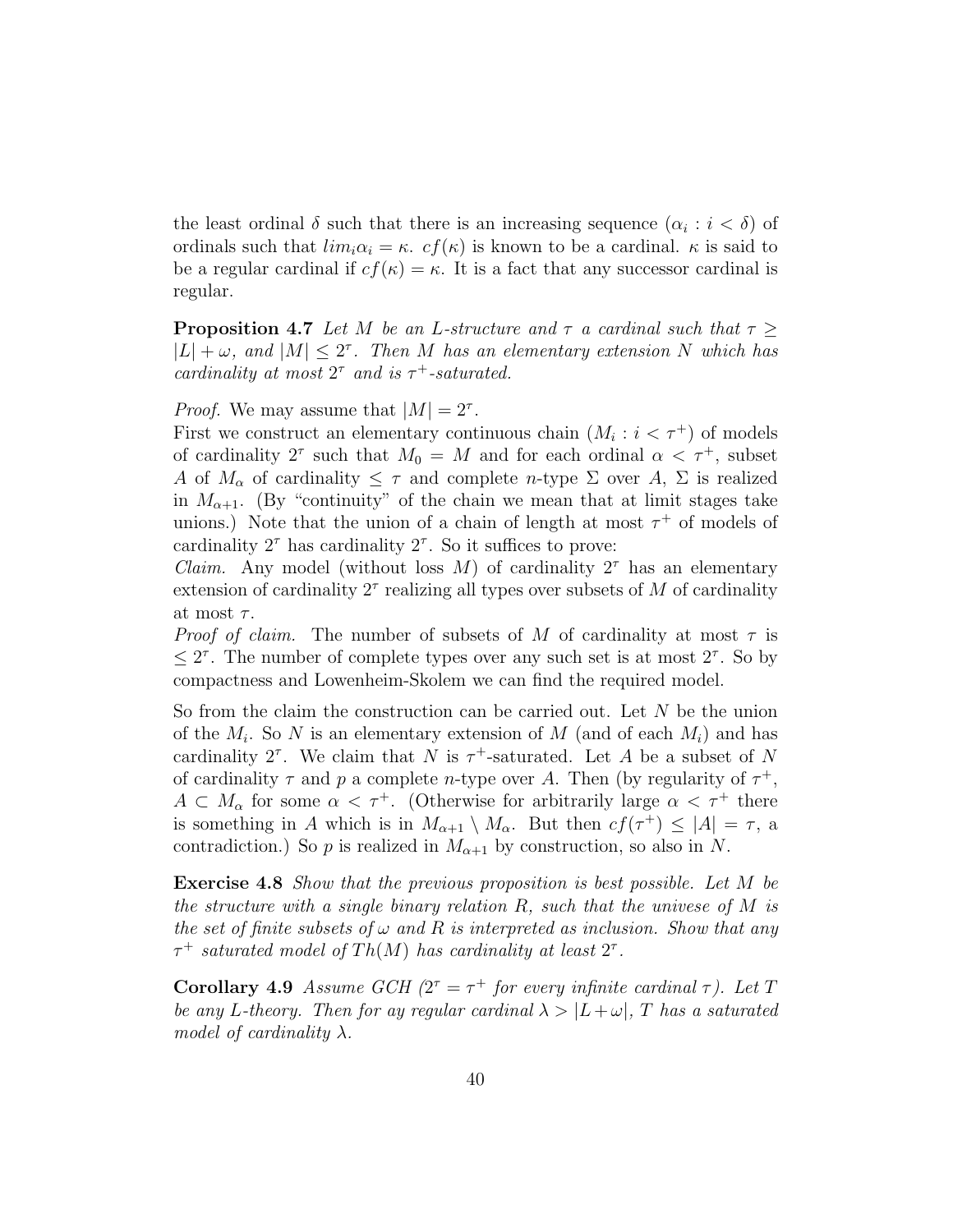*Proof.* When  $\lambda$  is a successor cardinal, this is given by 4.7. Assume now  $\lambda$  to be limit. By 4.7, we may construct an elementary (continuous) chain  $(M_\mu : \mu < \lambda)$  of saturated models of T such  $|M_\mu| = \mu^+$ . Let N be the union. Then N has cardinality  $\lambda$ . If A is a subset of M of cardinality  $\langle \lambda \rangle$ , then by regularity of  $\lambda$ , A is contained in some  $M_{\mu}$ . We may assume that  $|A| < \mu^{+}$ , so by saturation of  $M_{\mu}$  every *n*-type over A is already realized in  $M_{\mu}$ .

**Exercise 4.10** An infinite cardinal  $\lambda$  is said to be inaccessible if  $2^{\mu} < \lambda$ whenever  $\mu < \lambda$ . Prove that if T is an L-theory and  $\lambda > |L| + \omega$  with  $\lambda$ inaccessible. Then T has a saturated model of cardinality  $\lambda$ .

**Proposition 4.11** Let  $\kappa$  be any cardinal. Then any structure M has an elementary extension which is  $\kappa$ -saturated and strongly  $\kappa$ -homogeneous.

Proof. It is easy to construct (using 4.7 if you wish) an elementary continuous chain  $(M_\alpha : \alpha < \kappa^+)$  such that

(i)  $M_0 = M$ ,

(ii)  $M_{\alpha+1}$  is  $|M_{\alpha}|^+$ -saturated.

Let  $N$  be the union.

*Claim 1. N* is  $\kappa^+$ -saturated.

*Proof.* As  $\kappa^+$  is regular, any subset A of N of cardinality  $\lt \kappa^+$  must be contained in some  $M_{\alpha}$ . But then  $|A| \leq |M_{\alpha}|$  so any *n*-type over A is realized in  $M_{\alpha+1}$  by (ii).

*Claim 2. N* is strongly  $\kappa^+$ -homogeneous.

*Proof.* Let a, b be say  $\lambda$ -tuples from N where  $\lambda < \kappa^+$ , and  $tp_N(a) = tp_N(b)$ . Let  $f: a \to b$  be the corresponding partial elementary map. We must extend f to an automorphism of N. As above there is  $\alpha$  such that both a and b are included in  $M_{\alpha}$ . Note that  $(M_{\alpha}, a)$  is elementarily equivalent to  $(M_{\alpha+1}, b)$ , and that  $(M_{\alpha+1}, b)$  is still  $|M_{\alpha}|^+$ -saturated. So by 4.6 there is an elementary embedding  $f_{\alpha}$  of  $M_{\alpha}$  in  $M_{\alpha+1}$  taking a to b (so extending f). Likewise we can find an elementary embedding  $f_{\alpha+1}$  of  $M_{\alpha+1}$  in  $M_{\alpha+2}$  extending  $f_{\alpha}$ . Continue in this way, taking unions at limit ordinals, to obtain an automorphism of N extending  $f.$  (???)

The previous proposition is quite useful methodologically. For example, suppose we are given a complete theory  $T$  and we are interested in understanding the models of T of cardinality  $\lt \kappa$ . Let N be a model of T given by the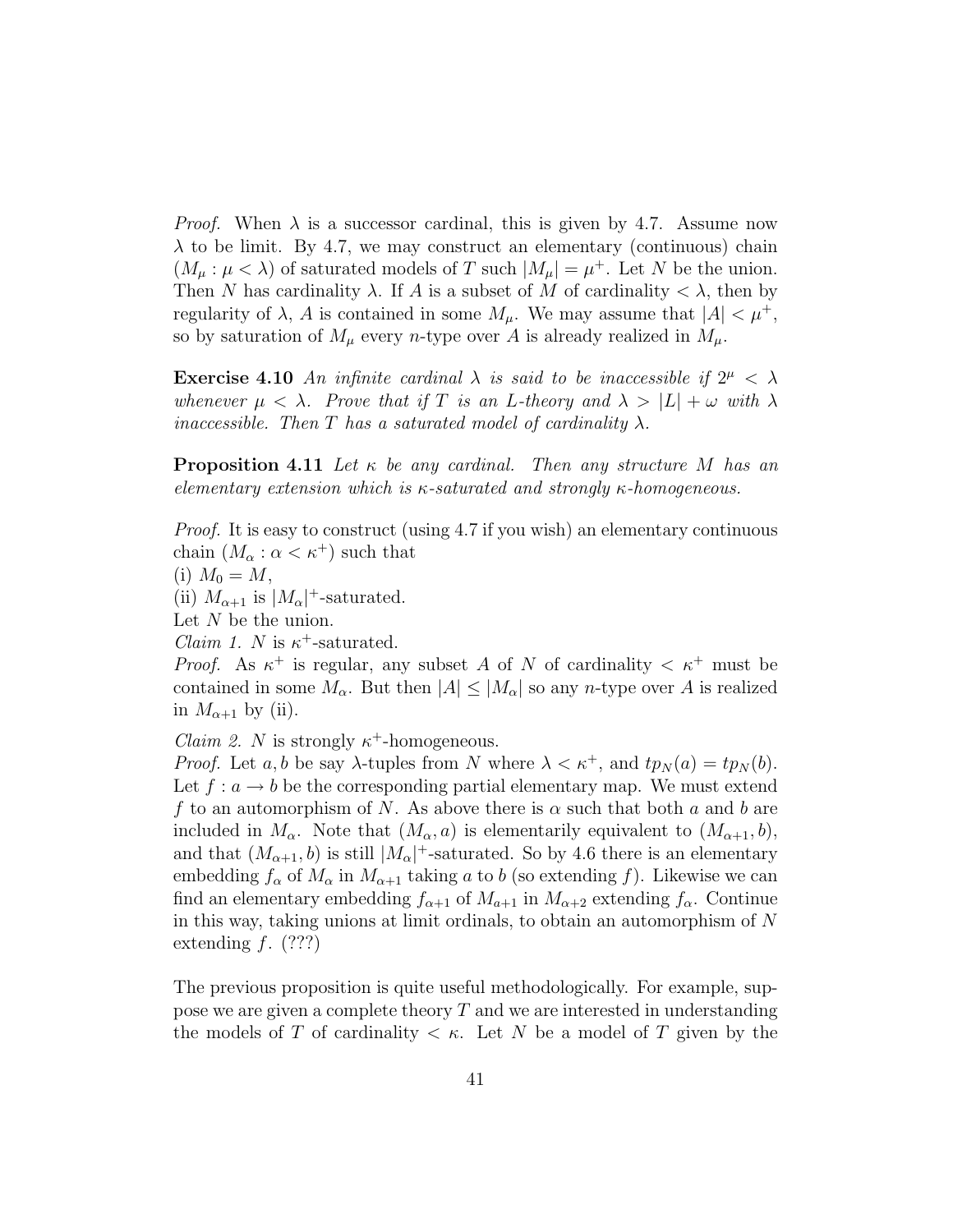previous proposition. Then any model of T of cardinality  $\lt \kappa$  is isomorphic to an elementary substructure of  $N$  (by 4.6). Moreover any two tuples from N of length  $\lt$   $\kappa$  have the same type in N iff they are in the same orbit under  $Aut(N)$ . Of course, for T to have outright saturated models of arbitrarily large cardinality would be even better, but this in general requires some set-theoretic hypothesis.

Finally in this discussion of saturation and homogeneity, we give a rather surprising result about homogeneous models.

**Lemma 4.12** Suppose that M and N are L-structures, and  $\kappa$  is a cardinal, such that

(i) for any finite tuple a from M,  $tp_M(a)$  is realized in N, and conversely. (ii) N is  $\kappa$ -homogeneous.

Then for any tuple a from M of length  $\lt \kappa$ , tp<sub>M</sub>(a) is realized in N.

*Proof.* We prove it by induction on the length of the tuple a. Suppose length a is i. For  $j < i$  let a is the first j elements of a. We will build b in N inductively. That is construct  $b^j$  for  $j < i$  such that  $tp_M(a|j) = tp_N(b^j)$  and  $j < j'$  implies  $b^{j'}$  is a extension of  $b^j$ . For j finite we can start and continue by our hypotheses. For  $j$  limit, take union of what we have so far. What about the case of an infinite successor ordinal. So we have  $tp_M(a|j) = tp_N(b^j)$ , and we want to extend  $b^j$  to  $b^{j+1}$  such that  $tp_M(a|j+1) = tp_N(b^{j+1})$ . We can reorder the tuple  $a|j+1$  as a  $\beta$ -sequence c say where  $\beta < j+1$ . By induction hypothesis we can find a  $\beta$ -tuple d from N such that  $tp_M(c) = tp_N(d)$ . Now by  $\kappa$ -homogeneity of N we can extend  $b^j$  to  $b^{j+1}$  as required.

**Exercise 4.13** Let T be a complete theory,  $\kappa$  a cardinal, and M, N homogeneous models of T of cardinality  $\kappa$ . Suppose that M and N realizes the same types in  $S_n(T)$  for all n. Then M and N are isomorphic.

We will now specialize to countable models. Classification theory for countable models is quite different in spirit from that for uncountable models. But we will discuss some elementary results in which useful notions like prime models and cardinalities of type spaces are introduced.

Countable means of cardinality at most  $\omega$ . From now on when we say that a theory  $T$  is countable we mean that the language  $L$  of  $T$  has cardinality at most  $\omega$ .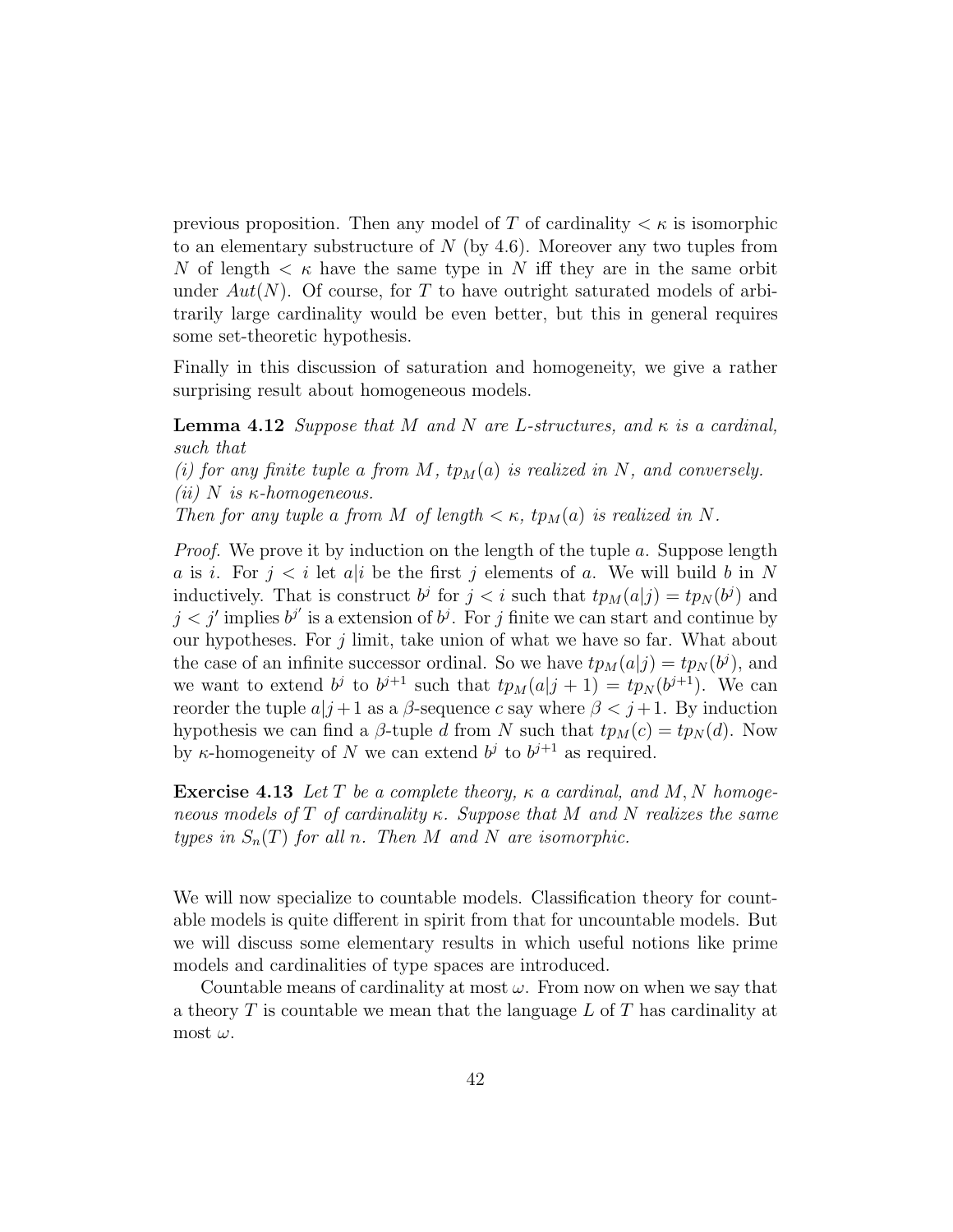**Lemma 4.14** Suppose  $T$  is countable and complete. Then the following are equivalent:

(i)  $S_n(T)$  is countable for all  $n < \omega$ .

(ii) For any model M of T and finite subset  $A \subset M$ ,  $S_1(A, M)$  is countable. (iii) For any model M of T and finite  $A \subset M$ ,  $S_n(A, M)$  is countable for all  $n < \omega$ .

*Proof.* (i) implies (ii). Suppose for a contradiction that  $S_1(A, M)$  is uncountable (for some  $M \models T$  and finite  $A \subset M$ ). So there is an elementary extension N of M and  $b_i \in N$  for  $i < \omega_1$  such that  $tp_N(b_i/A) \neq tp_N(b_j/A)$ for  $i \neq j$ . Suppose  $|A| = n$ . Let  $\bar{a}$  be an enumeration of A. Then clearly  $tp_N(\bar{a}, b_i) \neq tp_N(\bar{a}, b_j)$  for  $i \neq j$ , whereby  $S_{n+1}(T)$  is uncountable.

(ii) implies (iii). By induction on  $n$ . Assume for a contradiction that  $S_{n+1}(A, M)$  is uncountable for some  $M \models T$  and finite  $A \subset M$ . So again we have  $n+1$ -tuples  $b_i$  for  $i < \omega_1$  in some elementary extension N of M such that the  $tp_N(b_i/A)$  are all different. By 4.11 we may assume that N is strongly  $\omega$ -homogeneous (this is not really necessary). Let  $c_i$  be the *n*-tuple consisting of the first *n* elements of  $b_i$ , and  $d_i$  the last element of  $b_i$ . By induction hypothesis there are only countably many types over A among the  $tp_N(c_i/A)$ . So relabelling, we may assume that  $tp_N(c_i/A) = tp_N(c_i/A)$  for all i, j. By the strong homogeneity assumption, for each  $i$ , let  $f_i$  be an automorphism of N which fixes A and takes  $c_i$  to  $c_0$ . Let  $d'_i = f_i(d_i)$ . Then  $tp_N(c_0d'_i)$  $_i^{\prime}(A)$  are all different, so writing  $C_0$  as the set enumerated by  $c_0$ ,  $tp_N (d'_i)$  $C_i/A\cup C_0$  are all different, contradicting (ii).

(iii) implies (i) is immediate.

**Proposition 4.15** Let T be countable and and complete. Then the following are equivalent:

(i)  $S_n(T)$  is countable for all  $n < \omega$ ,

(*ii*) T has a countable  $\omega$ -saturated model.

*Proof.* (ii) implies (i). Let M be a (in fact the) countable  $\omega$ -saturated model of T. Then M realizes all types in  $S_n(T)$  for all n (as M is weakly saturated). So by countability of  $M$  we get (i).

(i) implies (ii). Let  $M_0$  be any countable model of T. By our hypothesis, Lemma 4.14 and Lowenheim-Skolem, we can find a countable elementary extension  $M_1$  of  $M_0$  such that for every finite  $A \subset M_0$  and  $p \in S_n(A, M_0)$ ,  $p$  is realized in  $M_1$ . Continue to build an elementary chain of countable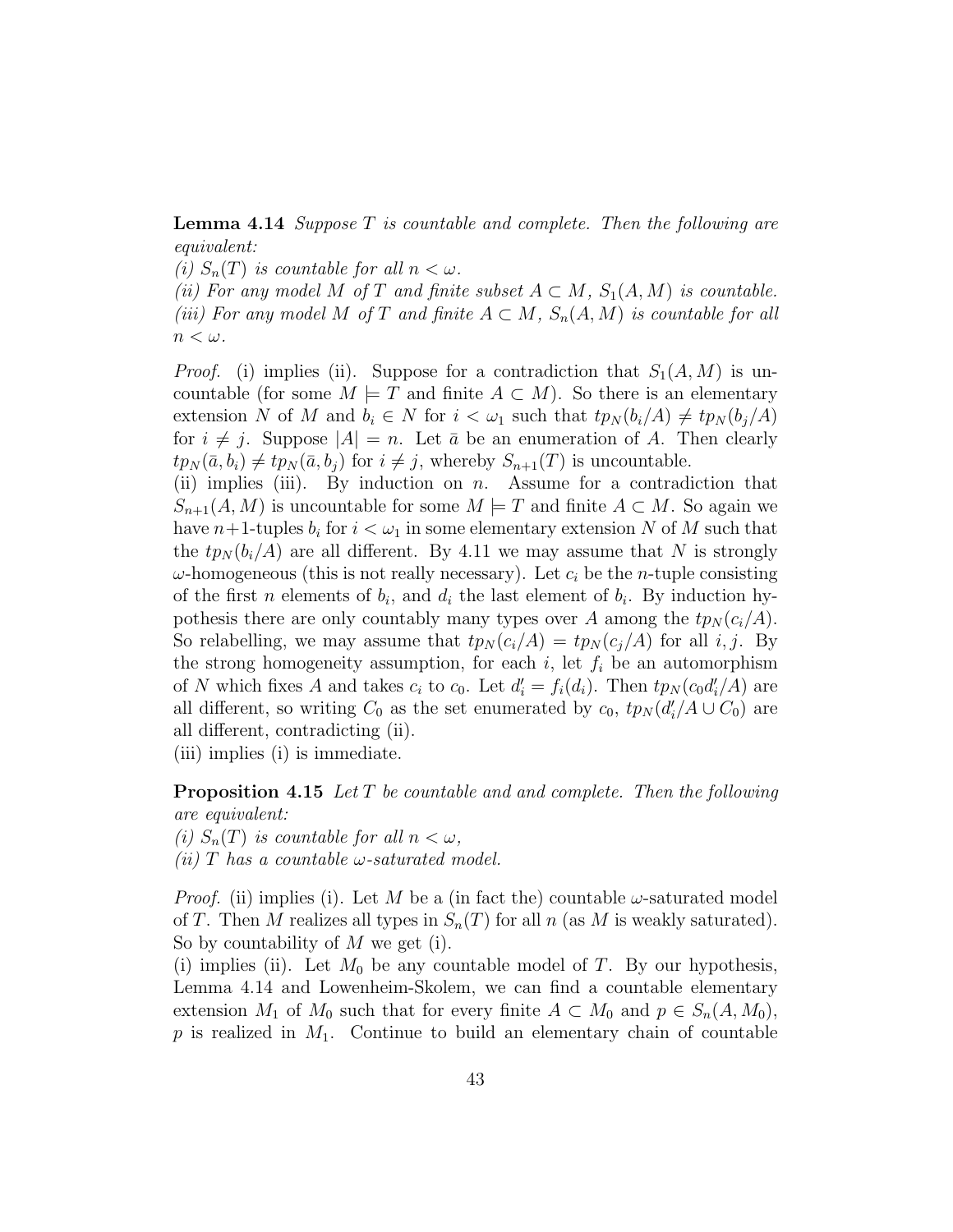models  $M_0 \subseteq M_1 \subseteq M_2...$  Let M the the union. Then M is countable and  $\omega$ -saturated.

**Remark 4.16** A countable complete theory  $T$  is often said to be "small" if it satisfies the equivalent conditions of  $\ddagger$ . 15. By Proposition 4.5 any two countable saturated models of  $T$  are isomorphic. By 4.6, any countable model of T embeds in any  $\omega$ -saturated model of T. So for small theories there is a "biggest" countable model, the countable saturated one. We will discuss below when there is a "smallest" countable model.

**Definition 4.17** Let T be a complete theory. A model M of T is said to be a prime model of  $T$  if for any model  $N$  of  $T$  there is an elementary embedding of  $M$  in  $N$ .

Note that a prime model of T, if it exists, has cardinality at most  $|L|+\omega$ . A natural question to ask is whether any two prime models of T must be isomorphic. This is false in general, but as we will see it is true for countable theories. We will need the "omitting types" theorem.

**Definition 4.18** Let T be a theory, and  $\Sigma(x_1,..,x_n)$  an n-type of T. We will say that  $\Sigma$  is principal if there is an L-formula  $\phi(x_1,..,x_n)$  such that (i)  $\phi$  is consistent with T, and (ii) for every  $\psi \in \Sigma$ ,  $T \models \forall \bar{x}(\phi(\bar{x}) \rightarrow \psi(\bar{x}))$ 

**Remark 4.19** (i) Suppose p is a complete n-type of T. Then p is principal iff p is an isolated point in the space  $S_n(T)$ . (ii) If T is complete and  $\Sigma$  is a principal type of T then  $\Sigma$  is realized in every model of T.

**Proposition 4.20** Suppose that T is a countable theory and  $\Sigma$  is a nonprincipal n-type of T. Then T has a (countable) model which omits  $\Sigma$ .

*Proof.* (Note in passing that if  $\Sigma(x_1, \ldots, x_n)$  is a set of L-formulas which is not an *n*-type of T then every model of T omits  $\Sigma$ .)

For notational ease we prove the Proposition when  $n = 1$ . The proof will be a generalized Henkin construction. Let us add a countable set  $\{c_0, c_1, ...\}$ of new constants to L to get L'. We will build a complete L' theory  $T'$ extending T with the properties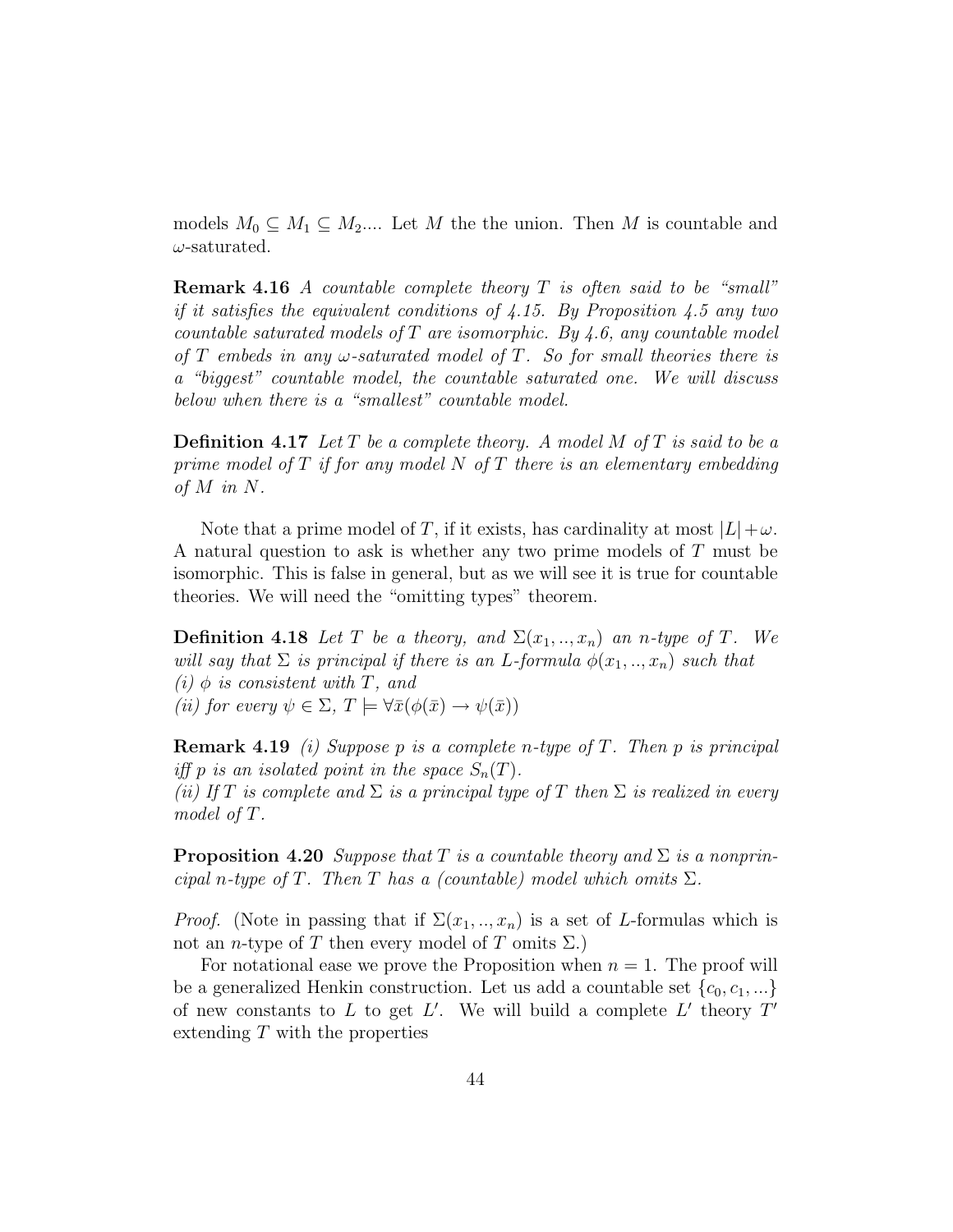(i) for each L'-formula  $\phi(x)$ , if  $\exists x \phi(x) \in T'$  then  $\phi(c_m) \in T'$  for some m, and (ii) for each m there is  $\psi(x) \in \Sigma(x)$  such that  $\neg \psi(c_m) \in T$  for all m.

Suppose have found such a theory  $T'$ . Let  $M'$  be a model of  $T'$ . By Tarkski-Vaught the subset of  $M'$  consisting of interpretations of the new constants  $c_i$  is the universe of a (countable) elementary substructure  $M''$  of M' which clearly omits  $\Sigma(x)$ . The L-reduct of M'' satisfies the theorem.

So how to build  $T'$ ? Let  $\sigma_0, \sigma_1, \dots$  be a list of all L'-sentences. We will build consistent sets of L'-sentences  $T = S_0 \subseteq S_1 \subseteq \dots S_n$ .  $(n < \omega)$ , such that each  $S_{i+1}$  is obtained by adding finitely many sentences to  $S_i$ , as follows: Suppose we are given  $S_i$ . If  $S_i \cup \sigma_i$  is consistent, put  $S'_i = S_i \cup {\sigma_i}$ . Otherwise put  $S_i' = S_i \cup {\overline{\{ \neg \sigma_i \}}}.$ 

Now suppose we added  $\sigma_i$  and  $\sigma_i$  was of the form  $\exists x \phi(x)$ . Then add  $\phi(c_i)$ to  $S_i'$  $S_i'$  for some  $c_j$  not appearing in  $S_i'$  $\int_i'$  to get  $S_i''$ ". Otherwise put  $S_i'' = S_i'$  $i<sub>i</sub>$ . In any case  $S_i''$ " is consistent.  $S_i''$  has the form  $T \cup {\psi_1, ..., \psi_s}$ . Let  $\bar{c}$  be the tuple of new constants occuring in  $\psi_1, \dots, \psi_s$ . Write  $\wedge_{j=1,\dots,s} \psi_j$  as  $\psi(\bar{c})$  where  $\psi(x_1, \ldots, x_n)$  is an *L*-formula. We may assume that  $c_i$  is included in  $\bar{c}$ . *Claim.* For some  $\delta(x) \in \Sigma(x)$ ,  $S''_i \cup {\lbrace \neg \delta(c_i) \rbrace}$  is consistent.

*Proof of claim.* Otherwise  $S_i''$  $\delta''_i \models \delta(c_i)$  for all  $\delta(x) \in \Sigma(x)$ . So  $T \cup \psi(\bar{c}) \models \delta(c_i)$ for all  $\delta \in \Sigma$ . Let  $\chi(x_i)$  be the L-formula  $\exists x_1...x_{i-1}x_{i+1}...x_n(\psi(x_1,..,x_n)).$  So one sees that  $T \models \forall x_i(\chi(x_i) \rightarrow \delta(x_i))$  for all  $\delta \in \Sigma$ . As  $\chi(x_i)$  is consistent with T, this shows  $\Sigma$  is principal, a contradiction.

Put  $S_{i+1} = S''_i \cup {\neg \delta(c_i)}$  for some  $\delta \in \Sigma$  given by the claim.

If we take T' to be the union of the  $S_i$ , then T' satisfies (i) and (ii) as at the beginning of the proof.

**Exercise 4.21** Let T be countable and for each  $i < \omega$  let  $\Sigma_i$  be a nonprincipal  $n_i$ -type of T (for some finite  $n_i$ ). Then T has a countable model omitting all the  $\Sigma_i$ .

**Definition 4.22** (i) An L-structure M is said to be atomic if for each n and every n-tuple  $\bar{a}$  in M, tp<sub>M</sub>( $\bar{a}$ ) is a principal type of Th(M) (equivalently an isolated type in  $S_n(Th(M))$ .

(ii) Let T be a complete theory. A formula  $\phi(x_1,..,x_n)$  of L is said to be complete, or an atom, or an atomic formula, if  $\phi(x_1,..,x_n)$  isolates a complete type in  $S_n(T)$ . (Equivalently, if  $\phi$  is consistent with T and for each  $\psi(x_1,..,x_n)$  of  $L, T \models \forall \bar{x}(\phi(\bar{x}) \rightarrow \psi(\bar{x}))$  or  $T \models \forall \bar{x}(\phi(\bar{x}) \rightarrow \neg \psi(\bar{x})).$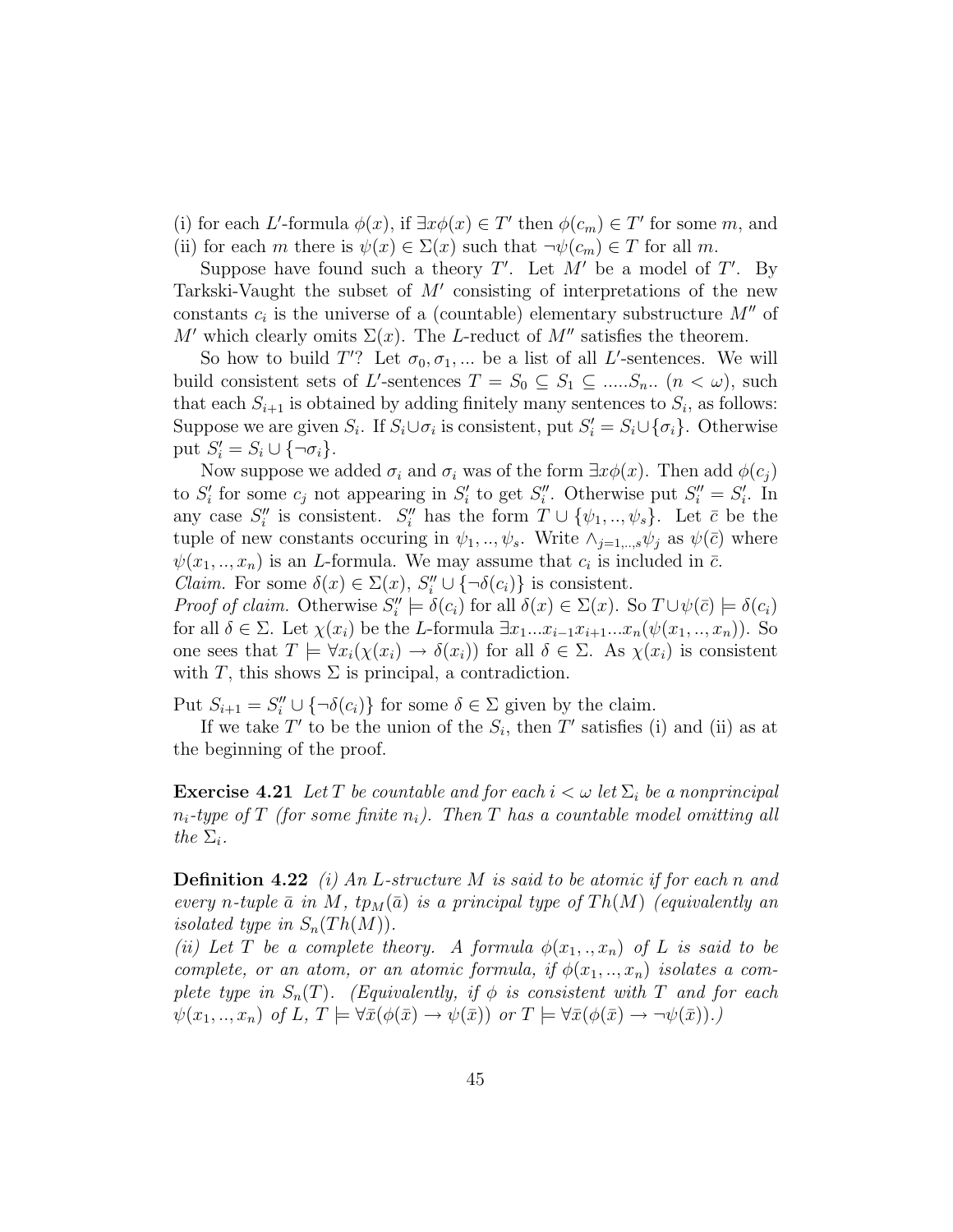**Remark 4.23** Let T be complete. For each n let  $\Phi_n(x_1,..,x_n) = \{\neg \phi(x_1,..,x_n):$  $\phi(x_1,..,x_n)$  is a complete n-formula of T}. Then a model M of T is atomic if and only if M omits each  $\Phi_n$ .

Proposition 4.24 Let T be countable and complete. The following are equivalent:

 $(i)$  T has an atomic model,  $(ii)$  T has a countable atomic model, (iii) For each n the isolated types are dense in  $S_n(T)$ .

*Proof.* (i) implies (ii) is clear (by taking a countable elementary substructure).

(ii) implies (iii). Let  $\phi(x_1, \ldots, x_n)$  be any L-formula consistent with T. Let M be a (countable) atomic model of T. So  $\phi$  is realized in M by some n-tuple  $\bar{a}$ . But  $tp_M(\bar{a})$  is isolated (and contains  $\phi$ ). So the clopen subset of  $S_n(T)$ determined by  $\phi$  contains an isolated point.

(iii) implies (i). Let  $\Phi_n(x_1, \ldots, x_n)$  be as in Remark 4.23. We claim that each  $\Phi_n$  is (if consistent with T) a nonprincipal *n*-type of T. For if  $\phi(x_1, \ldots, x_n)$ is consistent with T, then by (iii) there is a complete *n*-formula  $\psi(x_1, \ldots, x_n)$ consistent with  $\phi$  and T (in fact which even implies  $\phi$  mod T). But  $\neg \psi \in \Phi_n$ . Thus by Exercise 4.21, T has a model omitting each  $\Phi_n$ . By Remark 4.23, such a model is atomic.

Exercise 4.25 Let M be an L-structure, and let a, b be finite tuples from M. Then  $tp_M(a, b)$  is isolated iff  $tp_M(a)$  is isolated and  $tp_M(b/a)$  is isolated.

Proposition 4.26 Let T be countable and complete, and let M be a model of T. Then M is a prime model of T if and only if M is a countable atomic model of T.

*Proof.* Assume first M to be prime. As remarked earlier M is countable. Let  $p \in S_n(T)$  be nonisolated. By Proposition 4.20, p is omitted in some model N of T. But there is an elementary embedding of M in N. So  $p$  is also omitted in  $M$ . Thus every complete *n*-type realized in  $M$  must be isolated, and M is atomic.

Conversely, assume M to be countable and atomic. We have to show that M is elementarily embeddable in every model of  $T$ . Let  $N$  be a model of  $T$ . Let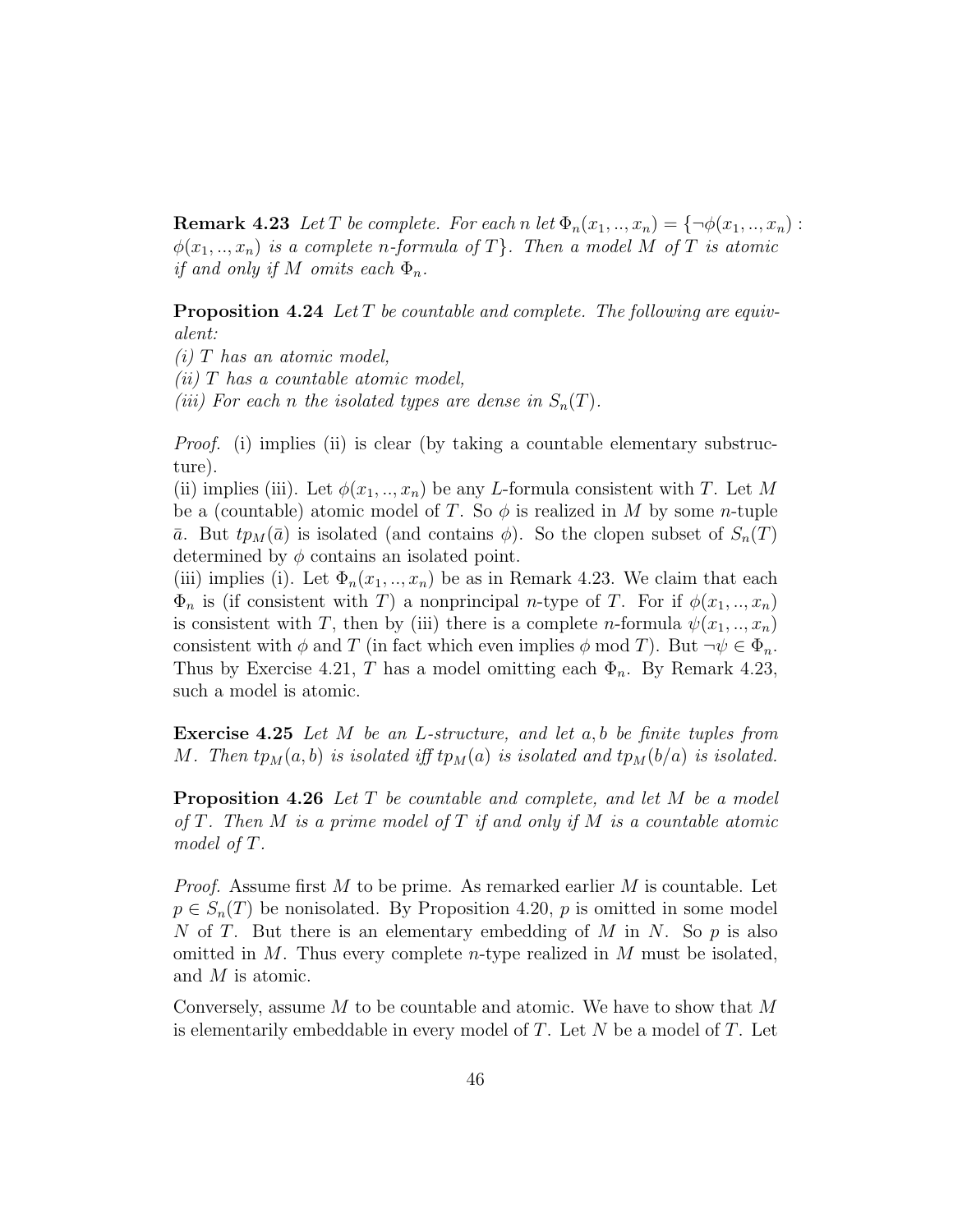us enumerate  $M = (a_0, \ldots, a_n, \ldots)$ . We will define inductively an elementary map f of M into N. Let us suppose that we have defined f on  $a_0, \ldots, a_{n-1}$  with  $f(a_i) = c_i \in N$  and  $tp_M(a_0, \ldots, a_{n-1}) = tp_N(c_0, \ldots, c_{n-1})$ . Write  $b = (a_0, \ldots, a_{n-1})$ and  $d = (c_0, ..., c_{n-1})$ . So  $(M, b) \equiv (N, d)$ . Let  $p_b(x) = tp_M(a_n/b)$ . By Exercise 4.25,  $p_b(x)$  is isolated (in  $S_1(Th(M, b))$ ). Thus  $p_d(x)$  is isolated (in  $S_1(Th(N, d))$ . By 4.19 (ii),  $p_d(x)$  is realized in N by some  $c_n$  say. It follows that  $tp_M(a_0,., a_n) = tp_N(c_0,., c_n)$ . Put  $f(a_n) = c_n$ .

**Exercise 4.27** Suppose T is countable and complete. (i) Show that any atomic model of  $T$  is  $\omega$ -homogeneous. (ii) Show that any two prime models of  $T$  are isomorphic.

**Proposition 4.28** (T countable, complete.) If  $S_n(T)$  is countable then the isolated types are dense in  $S_n(T)$ .

*Proof.* This is purely "topological". If X is a countable, Hausdorff, compact toplogical space with a basis of clopens then the isolated points are dense in X: Suppose for a contradiction that U is an open subset of X containing no isolated points. We may assume  $U$  to be clopen.  $U$  contains 2 distinct points  $a \neq b$ . By Hausdorffness there are open disjoint subsets  $U_0, U_1$  of U, one containing a the other containing b. We may assume  $U_0$ ,  $U_1$  to be clopen. Again each of  $U_0, U_1$  contains at least two distinct points, so we find disjoint nonempty clopen subsets  $U_{00}$ ,  $U_{01}$  of  $U_0$  and  $U_{10}$ ,  $U_{11}$  of  $U_1$ . Continuing this way we produce clopen subsets  $U_{\eta}$  for each  $\eta \in 2^{<\omega}$  such that if  $\eta_2$  prolongs  $\eta_1$ then  $U_{\eta_2} \subseteq U_{\eta_1}$ . For each  $\rho \in 2^{\omega}$ , put  $U_{\rho} = \cap \{U_{\rho|n} : n < \omega\}$ . By compactness each  $U_{\rho}$  is nonempty and for different  $\rho$ 's they are disjoint. So X has size at least the continuum.

Exercise 4.29 (i) Let X be a compact Hausdorff topological space with a countable basis of clopens. Show that X is either countable or has cardinality the continuum.

(ii) Suppose T is countable, complete and that for some n,  $S_n(T)$  is uncountable. Prove that  $T$  has continuum many countable models (up to isomorphism).

A big question in model theory is Vaught's conjecture: If  $T$  is a countable complete theory then the number of countable models of  $T$  up to isomorphism is either at most  $\omega$  or is  $2^{\omega}$ . (A negative solution was recently announced by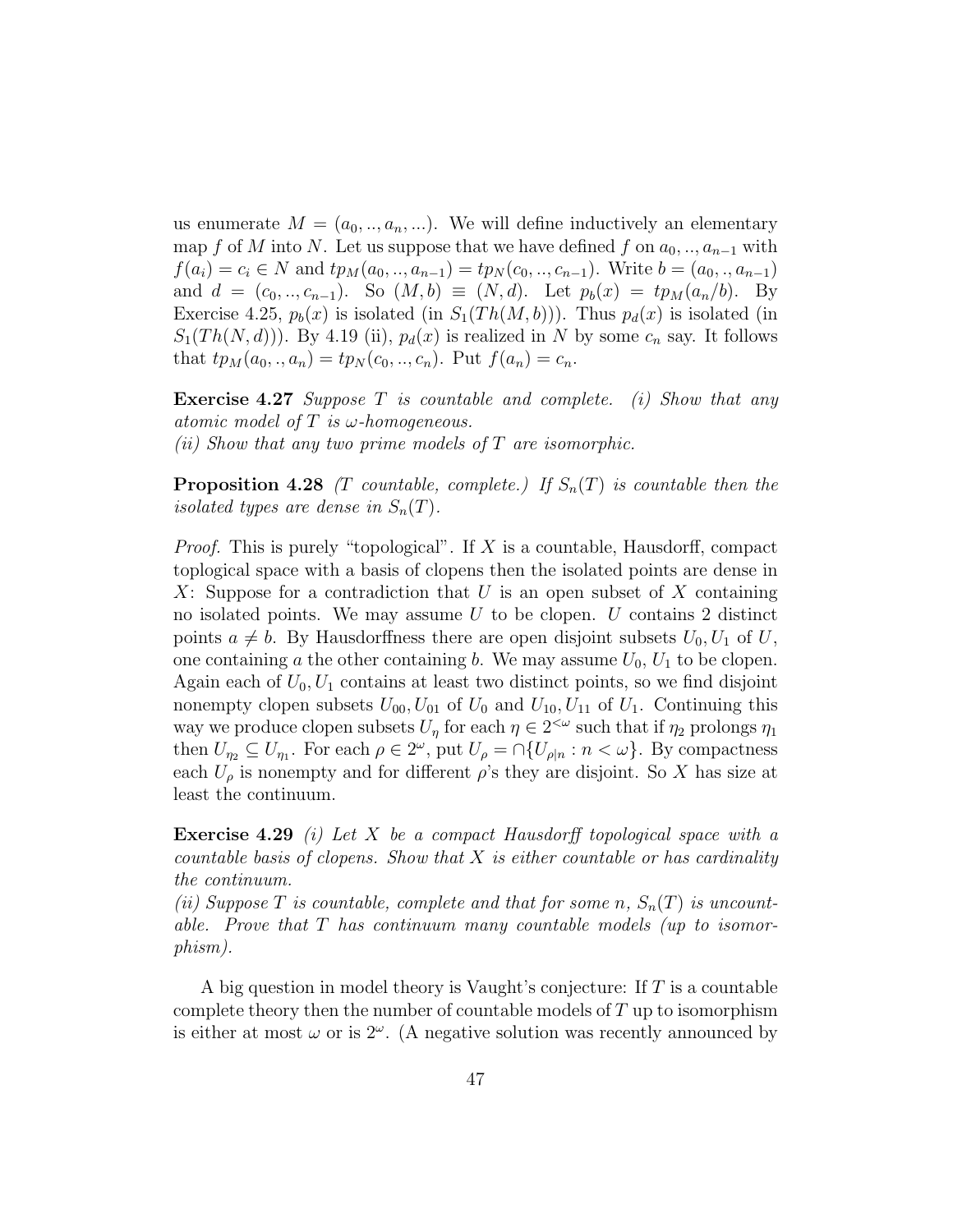Knight.) By virtue of Exercise 4.29(ii), we may assume T to be small (see Remark 4.16). From our study so far we have found some kind of information about the class of countable models of a small theory.

Corollary 4.30 Let T be a countable, complete, small theory. Then T has a prime model  $M_0$  and a countable saturated model  $M_1$ . For any countable model M of T, there is an elementary embedding of  $M_0$  into M and an elementary embedding of  $M$  into  $M_1$ .

*Proof.* We have already dealt with the existence and properties of the countable saturated model. (See Remark 4.16.) By Proposition 4.28, for each  $n$ the isolated types are dense in  $S_n(T)$ . By Proposition 4.24 T has a countable atomic model, which by 4.26 is prime.

Let us consider some of the examples mentioned earlier in the light of the structure and number of countable models. Details are left to you. The theory of dense linear orderings (with no first or last element) has exactly one countable model, which must therefore be both prime and saturated. The theory of independent unary predicates has neither a countable saturated model nor a prime model. The theory of discrete linear orderings (with no first or last element) has a prime model and a countable saturated model (what are they), but has continuum many countable models. The theory of algebraically closed fields of a given characteristic has a prime and countable saturated model. Moreover it has only countably many countable models. The theory of real closed fields has a prime model but no countable saturated model. So it has continuum many countable models.

**Lemma 4.31** Let T be countable and complete. Then T is  $\omega$ -categorical if and only if for each  $n \geq 1$ , every type in  $S_n(T)$  is isolated.

*Proof.* Suppose first that the right hand side is false. So for some n there is  $p \in S_n(T)$  which is not isolated. By 4.20, T has a countable model omitting p. But T also a countable model realizing p. These models could not be isomorphic, so T is not  $\omega$ -categorical.

Conversely, suppose the right hand side holds. Then every model of T is atomic. By 4.26 and 4.27, T is  $\omega$ -categorical.

From "topological" considerations, we obtain the following characterization of  $\omega$ -categorical theories.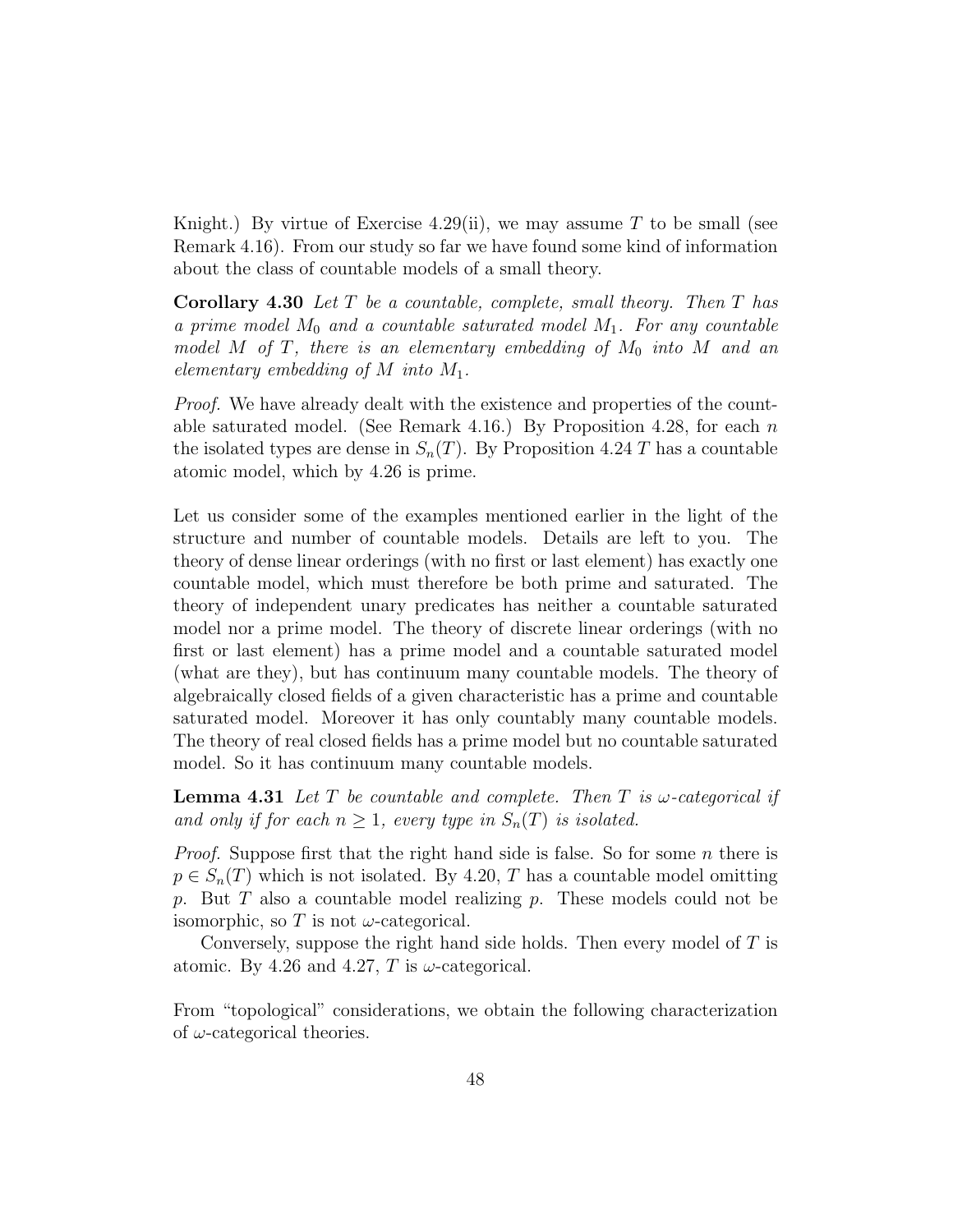Corollary 4.32 Let T be countable and complete. Then the following are equivalent:

(i) T is  $\omega$ -categorical,

(ii) For each  $n \geq 1$ ,  $S_n(T)$  is finite,

(iii) For each  $n \geq 1$  there are only finitely many many L-formulas  $\phi(x_1,..,x_n)$ up to equivalence modulo T.

Proposition 4.33 Suppose T to be countable complete. Then T does not have exactly two countable models (up to isomorphism).

*Proof sketch.* Suppose for the sake of a contradiction that  $T$  has exactly two countable models. By 4.29 (ii) T is small, so by 4.30 has a prime model M and a countable saturated model  $M_1$ . On the other hand by 4.30 there is  $p \in S_n(T)$  for some n, which is not isolated. p is realized in  $M_1$  but not in  $M_0$ whereby  $M_0$  and  $M_1$  are not isomorphic. We have to find another countable model. Let  $p(\bar{x})$  be the nonisolated type in  $S_n(T)$ . Adjoin new constants  $\bar{c}$ to get a language L' and let T' be  $T \cup p(\bar{c})$  (or just  $p(\bar{c})$ ) which is a complete  $L'$ -theory). By Lemma 4.14, T' is also small. (Why?) So by 4.30, T' has a prime model. Let us write this prime model as  $(M_2, \bar{a})$  where  $M_2$  is a model of T (so an L-structure) and  $\bar{a}$  is the interpretation of the new constants  $\bar{c}$ . Note that  $M_2$  can not be isomorphic to  $M_0$ , as  $M_0$  omits p, and  $M_2$  realizes it. We will now show that  $M_2$  is NOT  $\omega$ -saturated, so is NOT isomorphic to  $M_1$  which will complete the proof.

Now  $S_n(T)$  is infinite (Why?), so also  $S_n(T')$  is infinite (why?), and so there is a nonisolated type  $q(\bar{x})$  in  $S_n(T')$ . q is omitted in  $(M_2, \bar{a})$  as the latter is a prime, so atomic model of T'. As  $q(\bar{x}) \in S_n(Th(M_2, \bar{a}))$  is omitted in  $(M_2 < \bar{a})$ ,  $M_2$  could not be  $\omega$ -saturated.

Example 4.34 There is a countable complete theory with exactly three countable models, up to isomorphism.

Explanation. This is the so-called Ehrenfeucht example. Let  $L$  consists of a binary relation symbol  $\lt$  and constants  $c_i$  for  $i \lt \omega$ . T says that  $\lt$  is a dense linear ordering with no first or last element, and that  $c_i < c_j$  whenenever  $i < j$ . A routine back-and-forth argument shows that T is complete with quantifier-elimination. Let M be a countable model, and let  $a_i = c_i(M)$ . Then exactly one of the following cases occurs: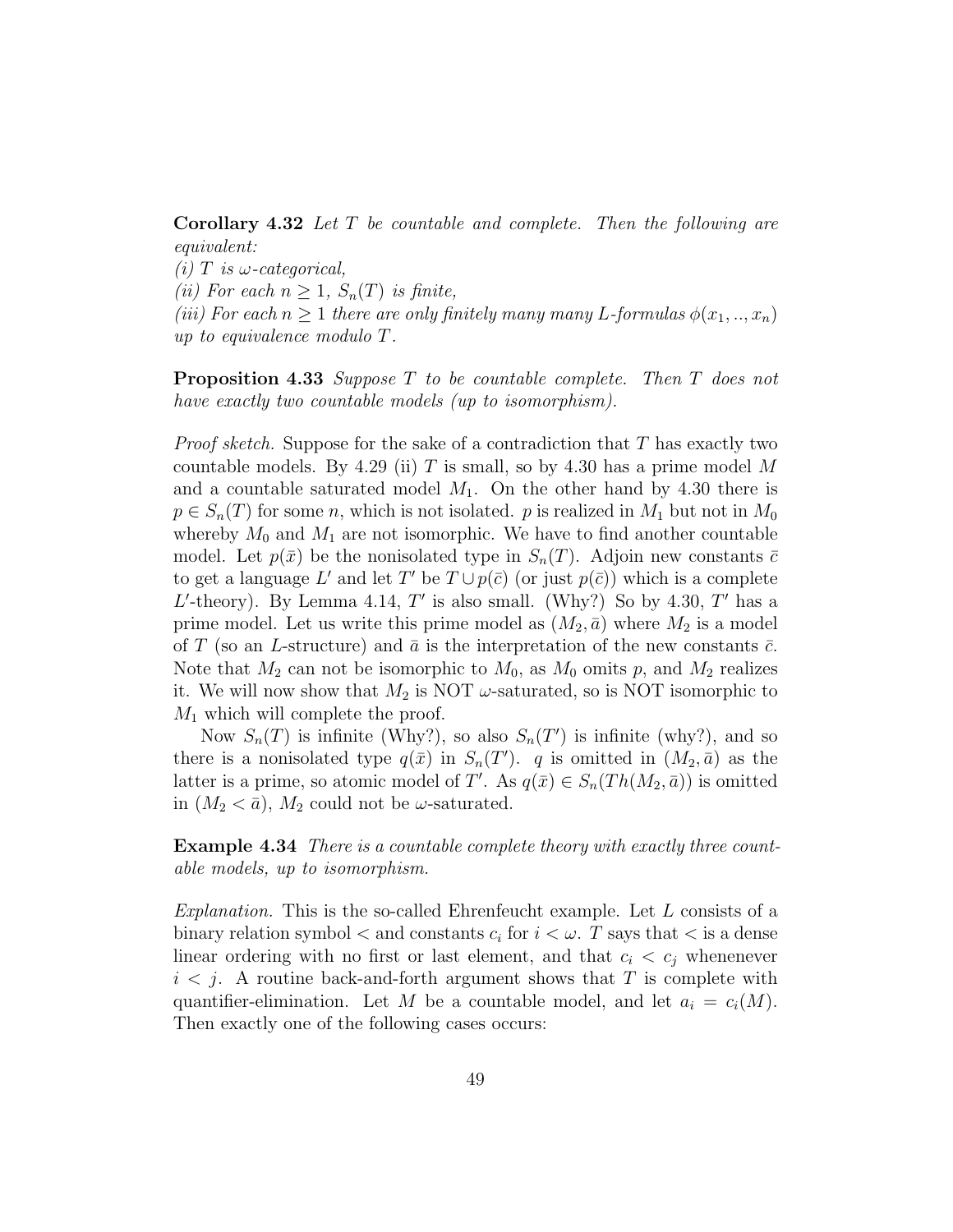(i) the  $a_i$  are cofinal in M. (ii)  $\{a_i : i < \omega\}$  has a supremum in M. (iii)  $\{a_i : i < \omega\}$  has an upper bound in M but no supremum in M. Note that each of these three possibilities can occur, and that moreover the isomorphism type of  $M$  is determined by which one occurs. Thus  $T$  has precisely three countable models. Let us call these  $M_1$ ,  $M_2$ ,  $M_3$  according to whether (i), (ii) or (iii) occurs.  $M_1$  has to be the prime model (it elementarily embeds in the other models). Which of  $M_2, M_3$  is saturated? Well consider  $M_2$  and let b be the supremum of the  $a_i$  in  $M_2$ . Then the set of formulas  $\{x < b\} \cup \{x > a_i : i < \omega\}$  is finitely satisfiable in  $M_2$  but not realized in  $M_2$ . So  $M_2$  is not saturated. So  $M_3$  is the countable saurated model. Note that all models elementarily embed in  $M_2$  too. So  $M_2$  is weakly saturated but not saturated.

**Exercise 4.35** Let T be a countable complete theory. Assume that every countable model of T is  $\omega$ -homogeneous. Then either T is  $\omega$ -categorical, or T has infinitely many countable models up to isomorphism.

### 5  $\omega$ -stable theories and Morley's theorem

In this section we will develop some machinery and notions required to prove Morley's celebrated theorem. These notions, such as  $\omega$ -stability and indiscernibles, are of interest in their own right. Roughly speaking  $T$  is said to be  $\omega$ -stable if there are only countably many types over any countable set.

Recall that Morley's Theorem says: If the countable complete theory T is  $\kappa$ -categorical for some uncountable cardinal  $\kappa$  then T is  $\kappa$ -categorical for all uncountable  $\kappa$ .

Our proof will have three steps.

Step 1. Deduce from the  $\kappa$ -categoricity of T (for some some uncountable  $\kappa$ ), the  $\omega$ -stability of T.

Step 2. Use  $\omega$ -stability (and sometimes) the assmption of categoricity, to find enough saturated models in uncountable cardinals, prime models over arbitrary sets, and indiscernibles in uncountable models.

Step 3. Show using the machinery from Step 2 that if T is  $\kappa$ -categorical in some uncountable cardinality then every uncountable model of  $T$  is saturated.

Let us start with Step 1.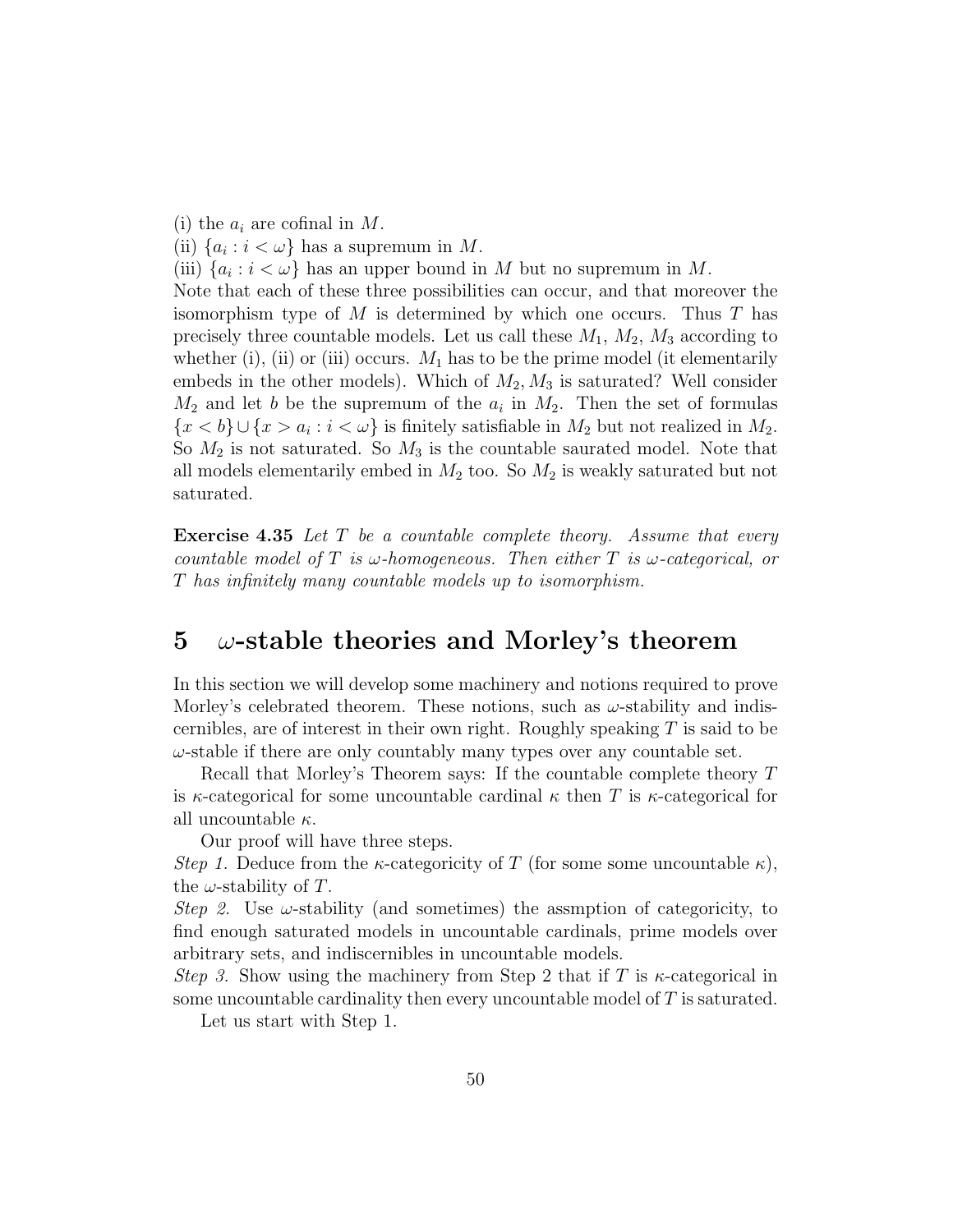**Definition 5.1** The countable complete theory T is said to be  $\omega$ -stable if for any model M of T, and countable subset A of M,  $S_1(A, M)$  is countable (that is,  $Th(M, a)_{a \in A}$  has at most countably many complete 1-types).

**Remark 5.2** As usual, if T is  $\omega$ -stable then over any countable set there are only countably many complete n-types for all n. Many of the theories we have analyzed earlier are  $\omega$ -stable: for example the theory of infinite sets in the empty language, the theory of torsion-free divisible abelian groups, the theory of algebraically closed fields,..) On the other hand the theory of dense (or discrete) linear orderings is not  $\omega$ -stable.

**Definition 5.3** Let  $T_0$  be a possibly incomplete theory in language  $L_0$ . We will say that  $T_0$  has Skolem functions, or is Skolemized, if for each  $L_0$ -formula  $\phi(x,\bar{y})$  with  $l(\bar{y}) = n$  there is a n-ary function symbol f of  $L_0$  such that  $T_0 \models \forall \bar{y}(\exists x \phi(x, \bar{y}) \rightarrow \phi(f(\bar{y}), \bar{y})).$ 

**Lemma 5.4** Let  $T$  be any theory (in language  $L$ ). Then there is a language  $L_0 \supseteq L$  of cardinality at most  $|L|+\omega$  and an  $L_0$  theory  $T_0$  containing T, such that  $T_0$  has Skolem functions.

*Proof.* Let M be a model of T. For each  $\phi(x, \bar{y}) \in L$  add a new function symbol  $f_{\phi}(\bar{y})$  to get a language  $L^{1}$ . Expand M to an  $L^{1}$ -structure  $M_{1}$  by defining  $f(M^1)(\bar{b})$  to be some c such that  $M \models \phi(c, \bar{b})$  if there is such a c, and anything you want otherwise. Iterate this construction to find languages  $L \subset L^1 \subset L^2...$  and expansions  $M^1, M^2, ...$  of M. Let  $L_0$  be the union of the  $L^i$  (for  $i < \omega$ ) and  $M_0$  the resulting expansion of M to an  $L_0$ -structure. Put  $T_0 = Th(M_0).$ 

Lemma 5.5 Suppose that T is Skolemized. Then any substructure of a model of T is an elementary substructure.

*Proof* Let M be a substructure of  $N \models T$ . Suppose  $N \models \exists \phi(x, \overline{b})$  where  $\phi(x,\bar{y}) \in L$  and  $\bar{b}$  is from M. Then  $N \models \phi(f(\bar{b}), \bar{b})$  for some function symbol  $f \in L$ . As M is a substructure of N,  $f(\overline{b}) \in M$ . So by Tarski-Vaught, M is an elementary substructure of N.

**Definition 5.6** Let M be a structure, A a subset of the universe of M,  $(I, \leq)$ an ordered set and  $(b_i : i \in I)$  a subset of the universe of M. We say that  $(b_i : i \in I)$  is indiscernible (relative to  $(I, <)$ ) over A in M if for any n and  $i_1 < ... < i_n$  and  $j_1 < ... j_n$  from I,  $tp_M((b_{i_1},...,b_{i_n})/A) = tp_M((b_{j_1},...,b_{j_n})/A)$ .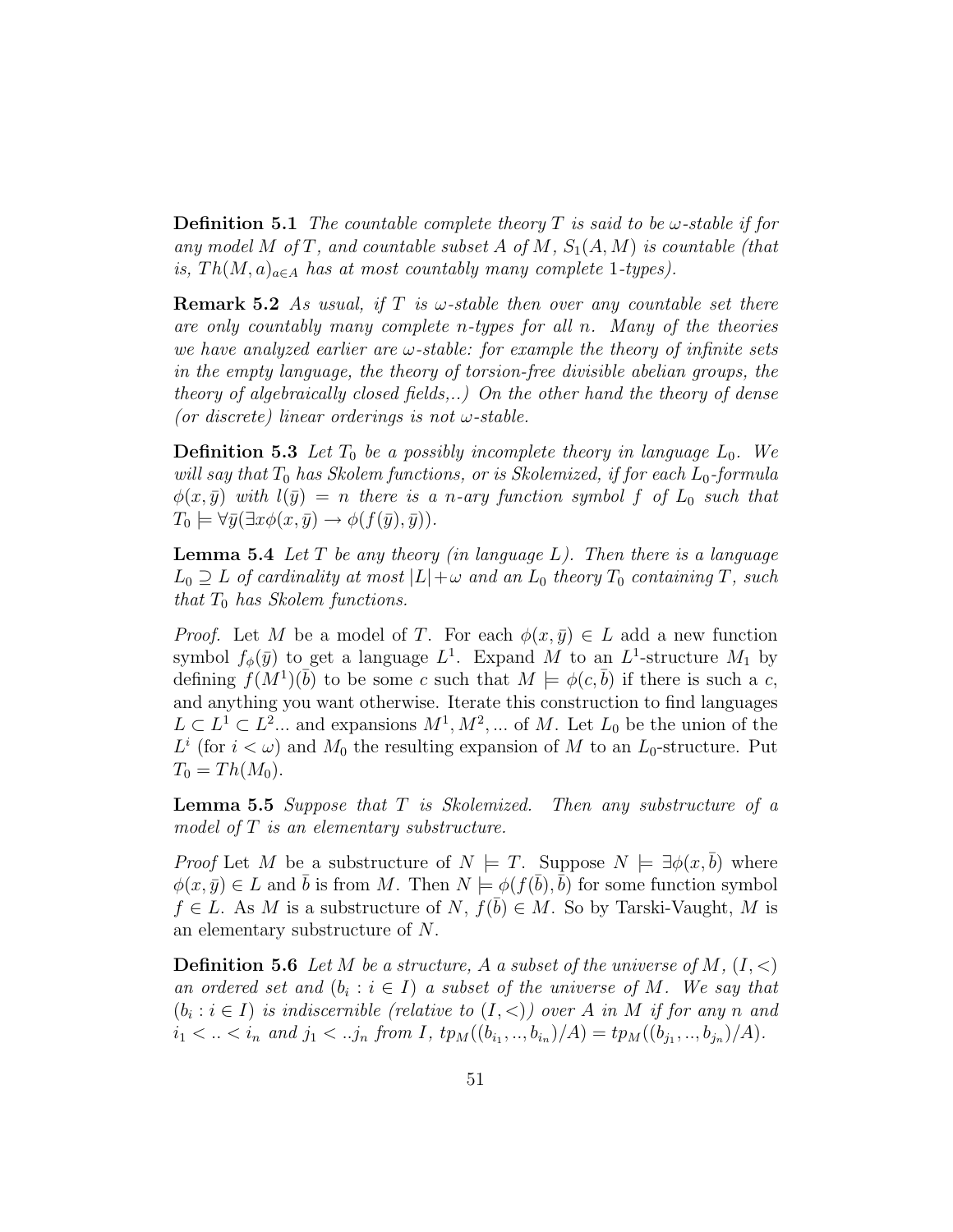Remark 5.7 We are mainly interested in the case when I is infinite. We can define likewise when an indexed sequence of k-tuples from a model M is indiscernible over A in M. If  $A = \emptyset$  we just say indiscernible. Often I will be an ordinal  $\alpha$  with the usual ordering, in which case we will just say that  $(b_i : i < \alpha)$  is an indiscernible sequence.

**Lemma 5.8** Suppose that  $(a_i : i < \omega)$  is an indiscernible sequence in a structure M. Let  $(I, \leq)$  be any infinite ordered set. Then there is a structure N containing elements  $(b_i : i \in I)$  such that  $(b_i : i \in I)$  is indiscernible relative to  $(I, \leq)$  in N and such that for each n and  $i_1 < \ldots < i_n \in I$ ,  $tp_N(b_{i_1},...,b_{i_n}) = tp_M(a_1,..,a_n).$ 

Proof. Compactness.

We will obtain infinite indiscernible sequences from Ramsey's Theorem. First some notation: if X is a set and  $n < \omega$ ,  $X^{[n]}$  denote the set of *n*-element subsets of X.

**Fact 5.9** Let  $n < \omega$ . Let  $X_1, X_2$  be disjoint subsets of  $\omega^{[n]}$  whose union is  $\omega^{[n]}$ . Then there is an infinite subset Y of  $\omega$ , and some i such that  $Y^{[n]} \subseteq X_i$ .

Remark 5.10 By iterating 5.9 we clearly obtain the following strengthening: Let  $n_1, ..., n_r < \omega$  ( $r < \omega$ ), and for each  $i < r$  let  $X_{i,1}, X_{i,2}$  be a partition of  $\omega^{[n_i]}$ . Then there is an infinite subset Y of  $\omega$  and for each  $i \, < \, r$  some  $j_r \in \{1,2\}$  such that  $Y^{[n_i]}$  is contained in  $X_{i,j_i}$  for  $i = 1,..,r$ .

**Proposition 5.11** Let T be a complete theory. For each n let  $\Sigma_n(x_1,..,x_n)$ be a (possibly empty) set of L-formulas. Suppose that there is a model M of T and elements  $a_i \in M$  for  $i < \omega$  such that for each  $i_1 < \ldots < i_n < \omega$ ,  $(a_{i_1},...,a_{i_n})$  realizes  $\Sigma_n(x_1,..,x_n)$  in M. Then there is a model N of T and an indiscernible sequence  $(b_i : i < \omega)$  in N such that  $(b_1, ..., b_n)$  realize  $\Sigma(x_1, ..., x_n)$ in N.

*Proof.* Adjoin new constants  $\{c_i : i < \omega\}$  to L to get L'. Let  $\Omega$  be the following set of L'-sentences:  $T\cup \{\phi(c_{i_1},...,c_{i_n}) \mapsto \phi(c_{j_1},...,c_{j_n}) : i_1 < ... < i_n <$  $\omega, j_1 < ... j_n < \omega, \phi(x_1, ..., x_n) \in L$   $\} \cup {\{\sum_n(c_{i_1},.., c_{i_n}) : n < \omega, i_1 < ... < i_n < \omega\}}.$ It is clearly enough to prove that  $\Omega$  is consistent. Take a finite subset  $\Omega'$ of  $\Omega$  and let  $\phi_1(x_1, \ldots, x_{n_1}), \ldots, \phi_r(x_1, \ldots, x_{n_r})$  be the *L*-formulas appearing in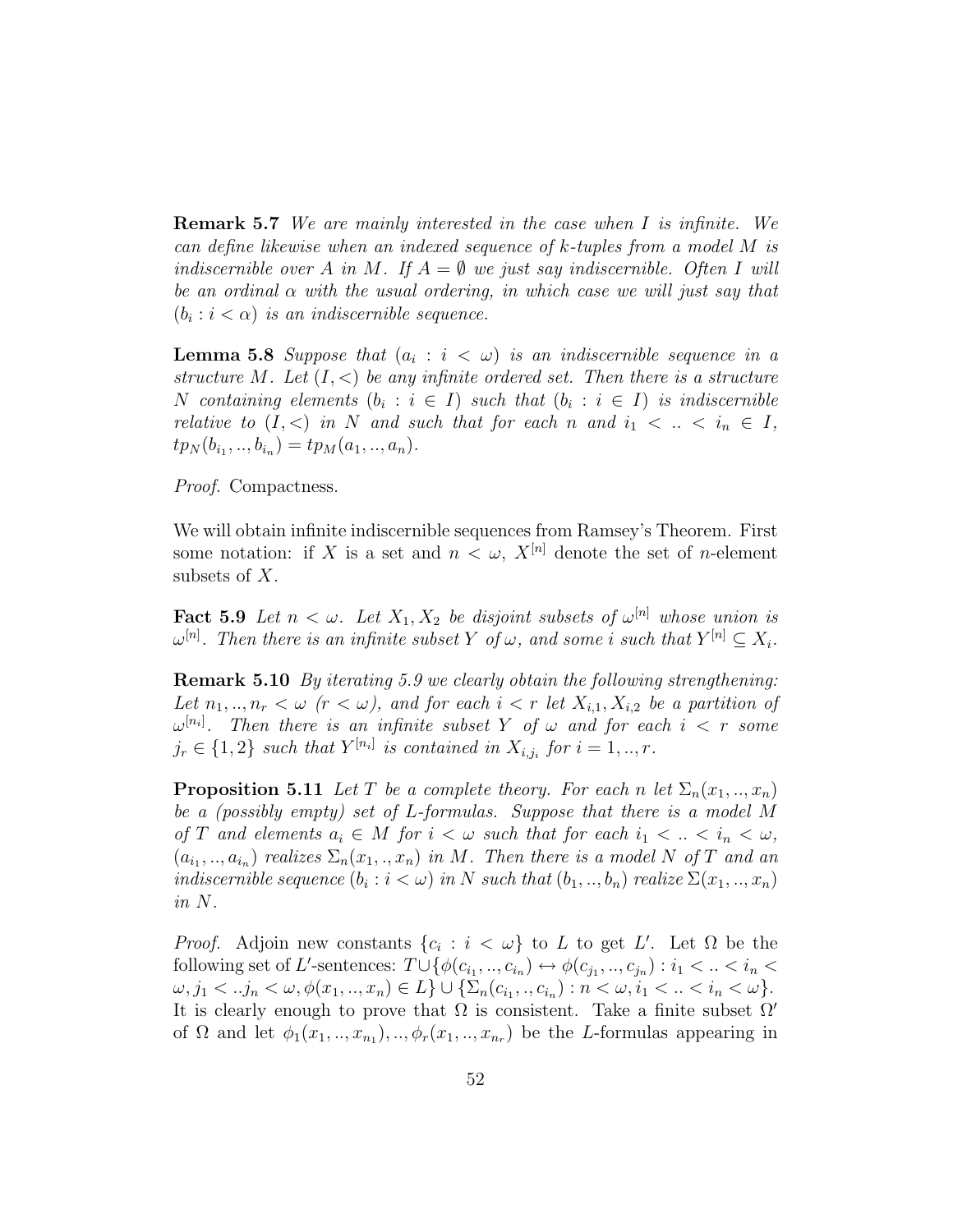the second part of  $\Omega'$ . For  $i = 1, ..., r$ , partition  $\omega^{[n_i]}$  into two sets  $X_{i,1}$  and  $X_{i,2}$  as follows: suppose  $j_1 < \ldots < j_{n_i} < \omega$ . Put  $\{j_1, \ldots, j_{n_i}\}$  into  $X_{i,1}$  if  $M \models \phi_i(a_{j_1},...,a_{j_{n_i}})$  and into  $X_{i,2}$  otherwise. Let Y be as given by 5.10. Let  $Y = \{s_0, s_1, s_2, ...\}$  where  $s_0 < s_1 < \dots$  Then interpreting  $c_i$  as  $a_{s_i}$  gives a model of  $\Omega'$ .

**Corollary 5.12** Let  $T$  be a theory with infinite models. Then for any cardinal  $\kappa$  there is a model M of T and a set  $\{a_i : i < \kappa\}$  of distinct elements of M such that  $(a_i : i < \kappa)$  is an indiscernible sequence in M.

*Proof.* By 5.11 and 5.8.

Here is the main conclusion we obtain from the above material on Skolem functions and indiscernibles:

**Proposition 5.13** For any countable theory T and uncountable cardinal  $\kappa$ , there is a model M of T of cardinality  $\kappa$  such that for every countable subset A of M only countably many types in  $S_1(A, M)$  are realized in M.

*Proof.* By Lemma 5.4 let  $T'$  be a countable Skolemization of  $T$  in a (countable) language  $L'$ . It is clearly enough to prove the Proposition for  $T'$ . By Corollary 5.12, let  $(b_i : i < \kappa)$  be an indiscernible sequence (of cardinality  $\kappa$ ) in a model M of T. By Lemma 5.5 we may assume that M is the substructure of itself generated by  $(b_i : i < \kappa)$ . Namely every element of M is of the form  $t(M)(\bar{b})$  for some term t of L' and some finite tuple  $\bar{b}$  of the  $b_i$ 's. Note that M has cardinality  $\kappa$ .

Now let A be a countable subset of the universe of M. For each  $a \in A$ , pick a term  $t_a$  of L' and a finite tuple  $\bar{b}_a$  from  $(b_i : i < \kappa)$  such that  $a = t_a(\bar{b}_a)$ . Let B be the set of  $b_i$  appearing in the  $\overline{b}_a$  for  $a \in A$ . So B is countable. Let  $I_0 \subset \kappa$ be the set of  $i < \kappa$  such that  $b_i \in B$ . So  $I_0$  is countable. Now for each n, we will define an equivalence relation  $E_n$  on *n*-tuples from  $\kappa$ . Namely, suppose  $\alpha_1, \ldots, \alpha_n < \kappa$  and  $\beta_1, \ldots, \beta_n < \kappa$ . We say that  $E_n((\alpha_1, \ldots, \alpha_n), (\beta_1, \ldots, \beta_n))$  if (a) for each  $1 \leq i, j \leq n$   $\alpha_i < \alpha_j$  iff  $\beta_i < \beta_j$  and  $\alpha_i = \alpha_j$  iff  $\beta_i = \beta_j$  and (b) for each  $z \in I_0$ , and each  $i = 1, ..., n$ ,  $\alpha_i < z$  iff  $\beta_i < z$  and  $\alpha_i = z$  iff  $\beta_i = z$ . As  $\kappa$  is well-ordered it follows that there are at most countably many  $E_n$ -classes for each n.

*Claim.* Suppose that  $E_n((\alpha_1, ..., \alpha_n), (\beta_1, ..., \beta_n))$ , and that  $s(x_1, ..., x_n)$  is an L'-term. Then  $tp_M(s(b_{\alpha_1},...,b_{\alpha_n})/A) = tp_M(s(b_{\beta_1},..b_{\beta_n})/A)$ .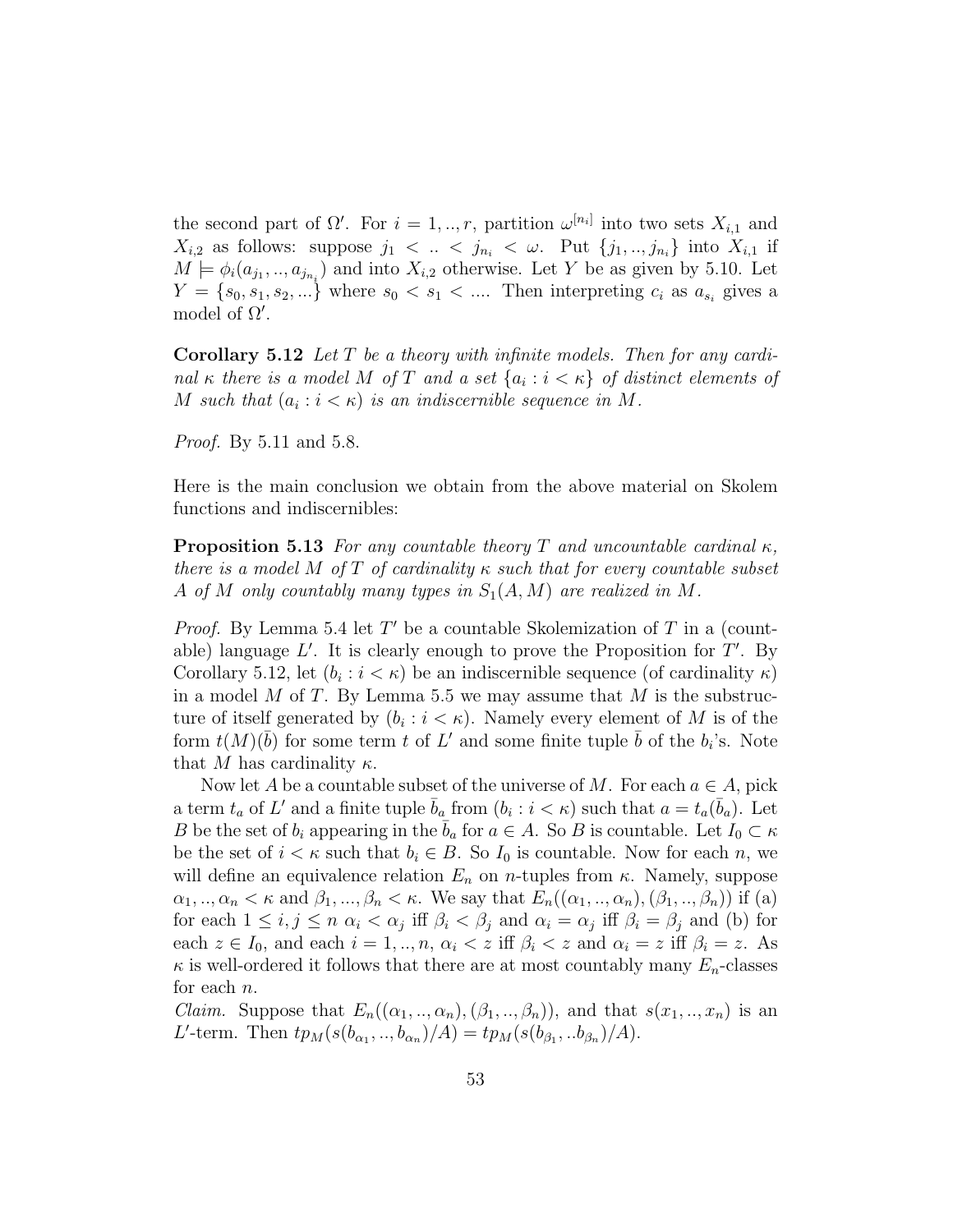*Proof of claim.* This is because every element of A is of the form  $t(\bar{b})$  for some  $\bar{b}$  from B and because by definition of  $E_n$  and indiscernibility of  $(b_i : i < \kappa)$ , if  $\bar{b}$  is a tuple from B then  $tp_M(b_{\alpha_1},...,b_{\alpha_n},\bar{b}) = tp_M(b_{\beta_1},...,b_{\beta_n},\bar{b}).$ 

There are countably many  $L'$ -terms s and countably many  $E_n$ -clases for each n. So by the claim, only countably many distinct types over A are realized in M.

**Corollary 5.14** (T countable and complete.) Suppose T is  $\kappa$ -categorical for some uncountable  $\kappa$ . Then T is  $\omega$ -stable.

*Proof.* Suppose for the sake of a contradiction that T is not  $\omega$ -stable. So there is a model  $M$  of  $T$  and some countable subset  $A$  of  $M$  such that  $S_1(Th(M, a)_{a \in A})$  is uncountable. So there is an elementary extension N of M realizing all these types. By Lowenheim-Skolem we may choose either an elementary extension N' of N or an elementary substructure  $N'$  of N containing A, such that N' has cardinality  $\kappa$  and uncountably many complete 1-types over A are realized in  $N'$ . Let  $N''$  be a model of T of cardinality  $\kappa$  given by 5.13. Then N' and N'' are not isomorphic, contradicting  $\kappa$ categoricity of T.

Step 1 is complete. We now proceed to Step 2, the study of  $\omega$ -stable theories. We will first show that  $\omega$ -stability is equivalent to "Morley rank" being defined. We will leave the verification of various things as exercises.

**Definition 5.15** Let T be a complete theory,  $n < \omega$ , M a model of T and  $\phi(\bar{x}, \bar{a})$  a formula with free variables  $\bar{x} = (x_1, ..., x_n)$  and parameters  $\bar{a}$  from M. We first define by induction " $RM_n(\phi(\bar{x}, \bar{a}) \geq \alpha$ " where  $\alpha$  is an ordinal. On the face of it this depends on M too. Anyway

(i)  $RM(\phi(\bar{x}, \bar{a})) \geq 0$  if  $M \models \exists \bar{x}(\phi(\bar{x}, \bar{a}).$ 

(ii) For  $\delta$  a limit ordinal,  $RM_n(\phi(\bar{x}, \bar{a})) \geq \delta$  if  $RM_n(\phi(\bar{x}, \bar{a})) \geq \alpha$  for all  $\alpha < \delta$ ,

(iii)  $RM_n(\phi(\bar{x}, \bar{a})) \ge \alpha + 1$  if there is some elementary extension N of M and there are formulas  $\psi_i(\bar{x}, b_i)$  for  $j < \omega$  where  $b_j \in N$ , such that (a)  $N \models \psi_i(\bar{x}, b_i) \rightarrow \phi(\bar{x}, \bar{a})$  for all  $j < \omega$ , (b)  $RM_n(\psi_i(\bar{x}, \bar{b}_i)) \geq \alpha$  for all  $j < \omega$ , and (c) for all  $i \neq j$ ,  $N \models \neg \exists \bar{x}(\psi_i(\bar{x}, \bar{b}_i) \wedge \psi_i(\bar{x}, \bar{b}_j)).$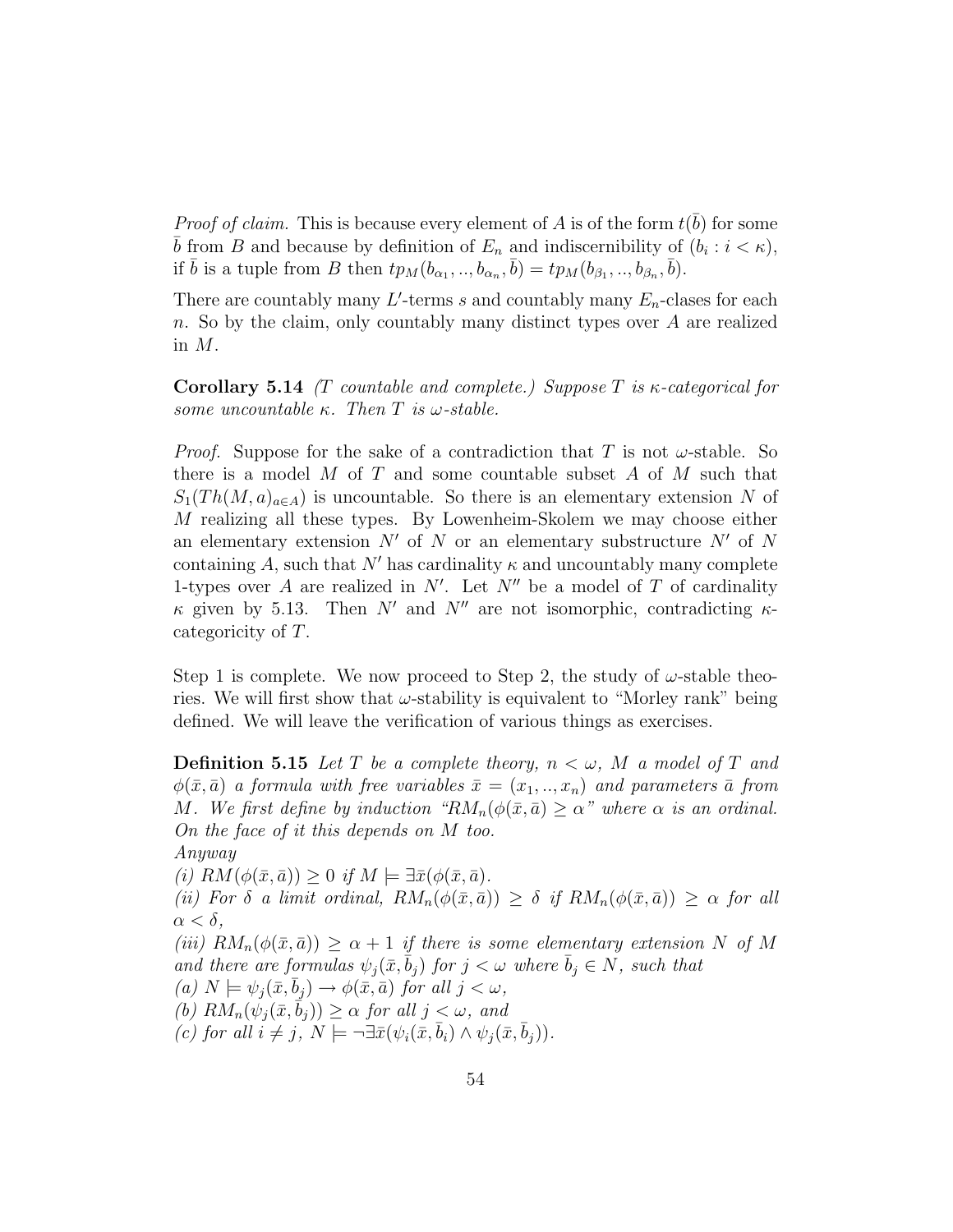Having defined the expression " $RM_n(-) \geq \alpha$ " we will say  $(iv) RM_n(\phi(\bar{x}, \bar{a})) = \alpha$  if  $\alpha$  is the greatest ordinal such that " $RM_n(\phi(\bar{x}, \bar{a})) \ge$  $\alpha$ ". If  $RM_n(\phi(\bar{x}, \bar{a})) \geq \alpha$  for all ordinals  $\alpha$ , we will say that  $RM_n(\phi(\bar{x}, \bar{a})) =$  $\infty.$ 

**Exercise 5.16** Show that  $RM_n(\phi(\bar{x}, \bar{a}))$  depends only on  $tp_M(\bar{a})$ .

**Remark 5.17** (i) We will drop the n in  $RM_n(-)$  when it is clear from the context.

(ii) Let M be an  $\omega$ -saturated model of T. Identify formulas of  $L_M$  in free variables  $x_1, \ldots, x_n$  with definable subsets of  $M^n$ . Then the crucial clause (iii) in Definition 5.15 can be rephrased as: Let  $X \subset M^n$  be definable in M. Then  $RM(X) \geq \alpha + 1$  if there are pairwise disjoint definable subsets  $Y_i$  of X for  $i < \omega$  such that  $RM(Y_i) \geq \alpha$  for all  $i < \omega$ .

**Exercise 5.18** (Work in an  $\omega$ -saturated model M of the complete theory T.) (i)  $RM(\phi(\bar{x}, \bar{a}) \vee \psi(\bar{x}, \bar{b})) = max\{RM(\phi(\bar{x}, \bar{a})), RM(\psi(\bar{x}, \bar{b}))\}.$ (ii) if  $M \models \phi(\bar{x}, \bar{a}) \rightarrow \psi(\bar{x}, \bar{b})$  then  $RM(\phi(\bar{x}, \bar{a})) \leq RM(\psi(\bar{x}, \bar{b})).$ (iii)  $RM(\phi(\bar{x}, \bar{a})) = 0$  if  $M \models \exists^{=k}\bar{x}(\phi(\bar{x}, \bar{a}))$  for some integer  $k \geq 1$ . (iv) Suppose that  $RM(\phi(\bar{x}, \bar{a})) = \alpha$ . Then there is a greatest integer d such that there exist  $\psi_i(\bar{x}, \bar{b}_i)$  for  $i < d$  such that  $RM(\psi_i(\bar{x}, \bar{b}_i)) = \alpha$  for  $i < d$ ,  $M \models \psi_i(\bar{x}, \bar{b}_i) \rightarrow \phi(\bar{x}, \bar{a})$  for  $i < d$ , and the  $\psi_i(\bar{x}, \bar{b}_i)$  are pairwise inconsistent. We call d the Morley degree of  $\phi(\bar{x}, \bar{a})$ ,  $dM(\phi(\bar{x}, \bar{a}))$ , and this also depends only on  $tp_M(\bar{a})$ .

**Proposition 5.19** Let T be countable, complete. Then the following are equivalent.

(i) T is  $\omega$ -stable, (ii) for any  $M \models T$  and formula  $\phi(\bar{x})$  of  $L_M$ ,  $RM(\phi(\bar{x})) < \infty$ . (iii) For any  $\lambda \geq \omega$ , T is  $\lambda$ -stable. That is, for any  $M \models T$  and subset A of M of cardinality at most  $\lambda$ ,  $S_1(A, M)$  has cardinality at most  $\lambda$ .

*Proof.* (i) implies (ii). Let  $\gamma$  be an ordinal, such that for any formula  $\phi(\bar{x})$ with parameters from a model M of T, if  $RM(\phi(\bar{x})) \geq \gamma$  then  $RM(\phi(\bar{x})) =$  $\infty$ . ( $\gamma$  exists by Exercise 5.16.) Work in an  $\omega$ -saturated model M of T and work with  $L_M$ -formulas. It follows that if  $RM(\phi(\bar{x})) = \infty$  then there are  $\psi_1(\bar{x}), \psi_2(\bar{x})$  each of which also has  $RM = \infty$  and such that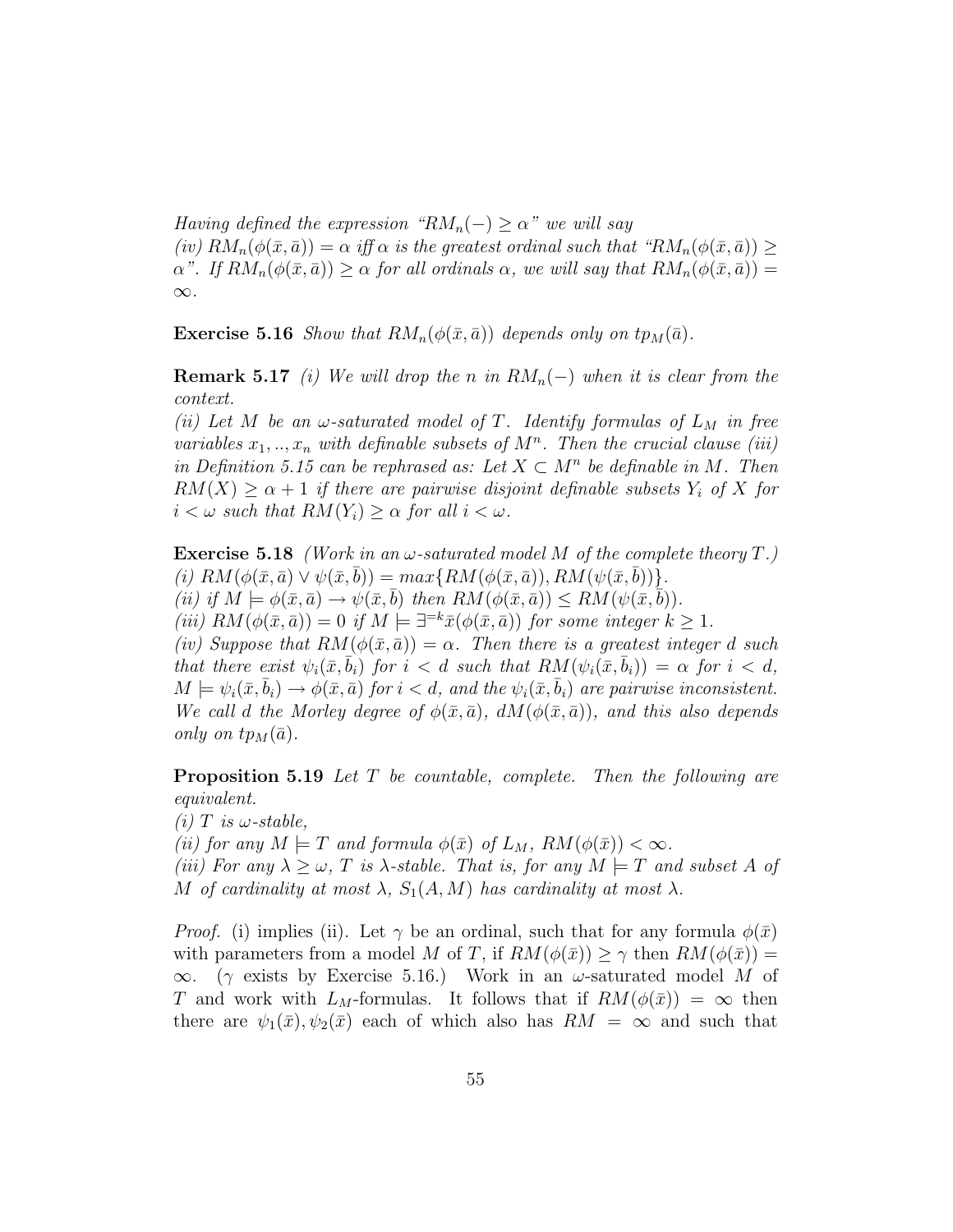$M \models \neg \exists \bar{x}(\psi_1(\bar{x}) \land \psi_2(\bar{x}))$ . So we can build a tree of (consistent) formulas  $\psi_{\eta}(\bar{x})$  of formulas of  $L_M$  for  $\eta \in 2^{<\omega}$ , such that if  $\eta$  is an initial segment of  $\tau$  then  $M \models \psi_{\tau}(\bar{x}) \rightarrow \psi_{\eta}(\bar{x})$  and such that for each  $\eta$ ,  $\psi_{\eta 0}(\bar{x})$  and  $\psi_{\eta 1}(\bar{x})$ are inconsistent. Let  $A$  be the set of parameters from  $M$  occuring in the  $\psi_{\eta}$ . For each  $\tau \in 2^{\omega}$ ,  $\{\psi_{\tau}|j}(\bar{x}) : j < \omega\}$  extends to a complete *n*-type  $p_{\tau}(\bar{x})$ in  $S_n(Th(M, a)_{a \in A})$  and for  $\tau_1 \neq \tau_2$ ,  $p_{\tau_1} \neq p_{\tau_2}$ . So we have  $2^{\omega}$  types over a countable set, contradicting  $\omega$ -stability.

(ii) implies (iii). Let M be a model of T of cardinality  $\lambda$ . We will show that  $S_1(M) (= S_1(Th(M, a)_{a \in M}))$  has cardinality at most  $\lambda$ . For each  $p(x) \in$  $S_1(M)$  let  $\phi_p(x)$  be a formula in  $p(x)$  such that  $(RM(\phi(x)), dM(\phi(x)))$  is least possible. (That is first minimize Morley rank then minimize Morley degree).

*Claim.* Let  $p(x) \in S_1(M)$  and let  $RM(\phi_p) = \alpha$  and  $dM(\phi_p) = d$ . Then for any formula  $\psi(x)$  of  $L_M$ ,  $\psi(x) \in p(x)$  iff  $RM(\phi_p(x) \wedge \psi(x)) = \alpha$  and  $dM(\phi_p(x) \wedge \psi(x)) = d.$ 

Proof of claim. Left implies right is clear. For right implies left; assume the right hand side, and assume for a contradiction that  $\psi(x) \notin p$  and thus  $\neg\psi(x) \in p(x)$ . But then  $RM(\phi_p(x) \wedge \neg \psi(x)) = \alpha$  and so  $dM(\phi_p(x) \wedge \psi(x)) \ge$ 1. But then clearly  $dM(\phi_p(x)) \geq d+1$ , a contradiction.

So  $p(x) \in S_1(Th(M))$  is "determined by"  $\phi_p(x)$  (that is  $\phi_p = \phi_q$  implies  $p = q$ . As there are at most  $\lambda$  many formulas in  $L_M$  there are at most (iii) implies (i) is immediate.

The first application of 5.19 will to be find saturated models.

**Lemma 5.20** Suppose T (countable, complete) is  $\omega$ -stable. Then for every cardinal  $\kappa$  and regular cardinal  $\lambda \leq \kappa$ , T has a  $\lambda$ -saturated model of cardinality  $\kappa$ .

. *Proof.* Let  $M_0$  be a model of T of cardinality  $\kappa$ . By 5.19 (iii), we can build a continuous elementary chain  $(M_\alpha : \alpha < \lambda)$  of models of T of cardinality  $\kappa$  such that ALL types in  $S_1(M_\alpha)$  are realized in  $M_{\alpha+1}$  for all  $\alpha < \lambda$ . Let M be the union of this chain. So M has cardinality  $\kappa$  and we claim that M is  $\lambda$ -saturated. Let A be a subset of M of cardinality  $\langle \lambda \rangle$ . As  $\lambda$  is regular  $A \subseteq M_{\alpha}$  for some  $\alpha < \lambda$ . Any 1-type over A extends to a complete 1-type over  $M_{\alpha}$  which is realized in  $M_{\alpha+1}$  so in M.

**Corollary 5.21** Suppose that  $\kappa$  is an uncountable cardinal and that the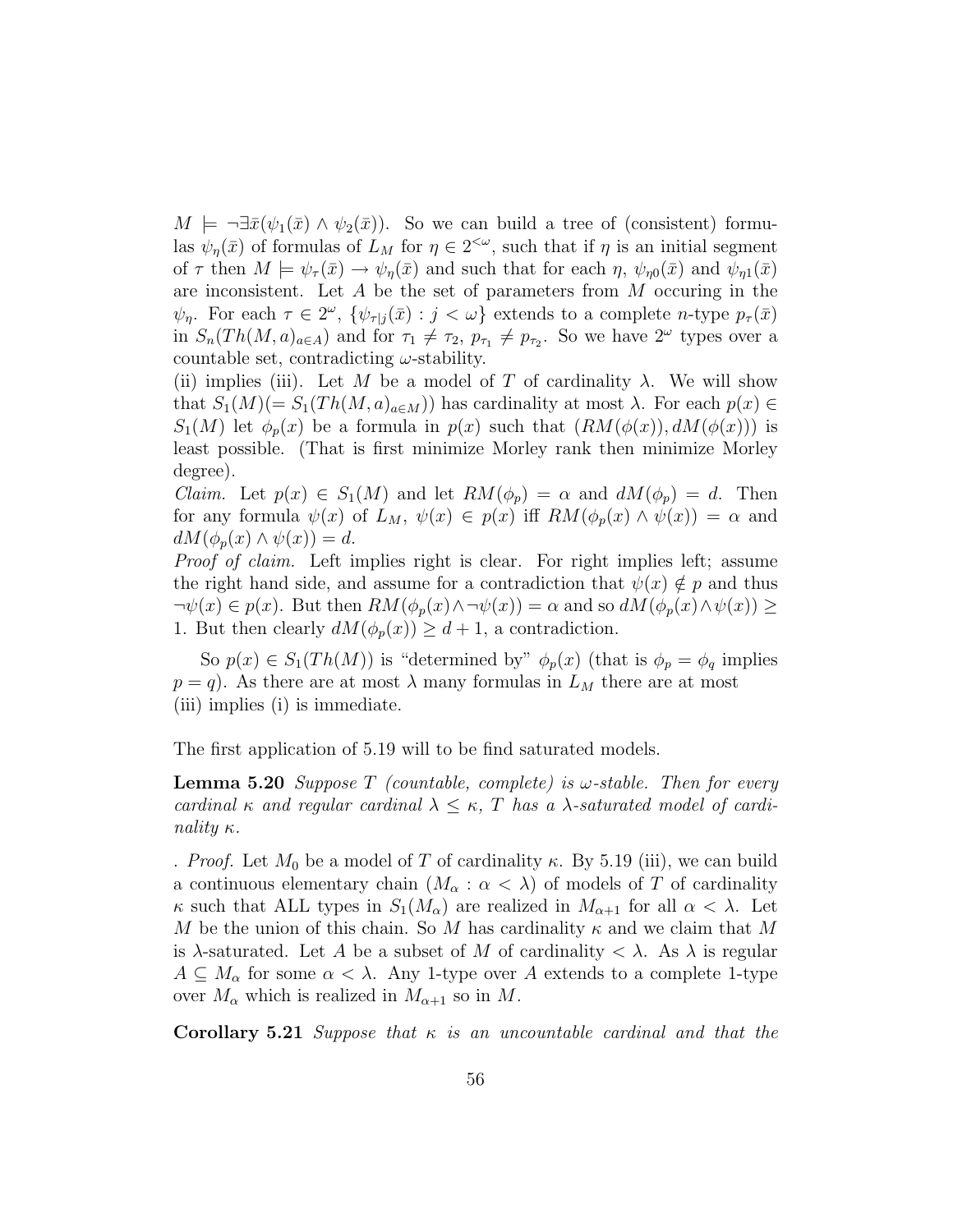(countable, complete) theory T is  $\kappa$ -categorical. Then T has a saturated model of cardinality  $\kappa$ .

*Proof.* By 5.14, T is  $\omega$ -stable. If  $\kappa$  is regular, then we can apply Lemma 5.20 (taking  $\lambda = \kappa$ ). If  $\kappa$  is NOT regular then in particular  $\kappa$  is a limit cardinal. For each  $\lambda < \kappa$ ,  $\lambda^+$  is a regular cardinal  $< \kappa$ , hence by 5.20, T has some model of cardinality  $\kappa$  which is  $\lambda^+$ -saturated. As T has a unique model (say M) of cardinality  $\kappa$ , M is  $\lambda^+$ -saturated for all  $\lambda < \kappa$ . It follows that M is  $\kappa$ -saturated.

**Remark 5.22** It is actually a theorem that if T is  $\omega$ -stable then T has a saturated model in every infinite cardinality  $\kappa$ . The proof in the case where  $\kappa$  is singular uses a bit more information about  $\omega$ -stable theories, such as the rudiments of forking.

The next fact we need to establish for  $\omega$ -stable theories is the existence of "constructible" models over any set.

**Definition 5.23** Let M be a structure and A a subset of the universe of M. We will say that M is constructible over A, if we can write the universe of M as  $A\cup \{b_\alpha : \alpha < \gamma\}$  for some ordinal  $\gamma$  such that  $tp_M(b_\beta/A\cup \{b_\alpha : \alpha < \beta\})$ is isolated, for all  $\beta < \gamma$ .

Remark 5.24 (i) Suppose M is constructible over A. Then for every model  $(N, a)_{a \in A}$  of  $Th(M, a)_{a \in A}$ , M is elementarily embeddable in N over A. That is  $(M, a)_{a \in A}$  is a prime model for  $Th(M, a)_{a \in A}$ .

(ii) Let M be constructible over A and let  $\{b_{\alpha} : \alpha < \gamma\}$  be as in 5.23. For any given  $\beta < \gamma$ ,  $tp(b_{\beta}/A \cup \{b_{\alpha} : \alpha < \beta\})$  is isolated by a formula  $\phi(x)$ with parameters from  $A \cup \{b_{\alpha} : \alpha < \beta\}$ . Now we can write  $\phi(x)$  in the form  $\phi'(x,\bar{b})$  where  $\phi'(x,\bar{y})$  is an L<sub>A</sub>-formula, and  $\bar{b}$  is a finite tuple from  ${\{b_\alpha : \alpha < \beta\}}$ . Note then that  $\phi'(x, \bar{b})$  also isolates  $tp(b_\beta/A \cup {\{\bar{b}\}})$ . We say that  $tp(b_\beta/A \cup \{b_\alpha : \alpha < \beta\})$  is isolated over  $A \cup \{b\}$ .

**Lemma 5.25** Suppose M is constructible over A. Then for each finite tuple  $\bar{c}$  from M,  $tp_M(\bar{c}/A)$  is isolated. That is, M is atomic over A.

*Proof.* Write M as  $A \cup \{b_{\alpha} : \alpha < \gamma\}$  as in Definition 5.23, where we may assume that the  $b_{\alpha} \notin A$  and are all distinct. (Why?) Let  $B_{\beta} = A \cup \{b_{\alpha} :$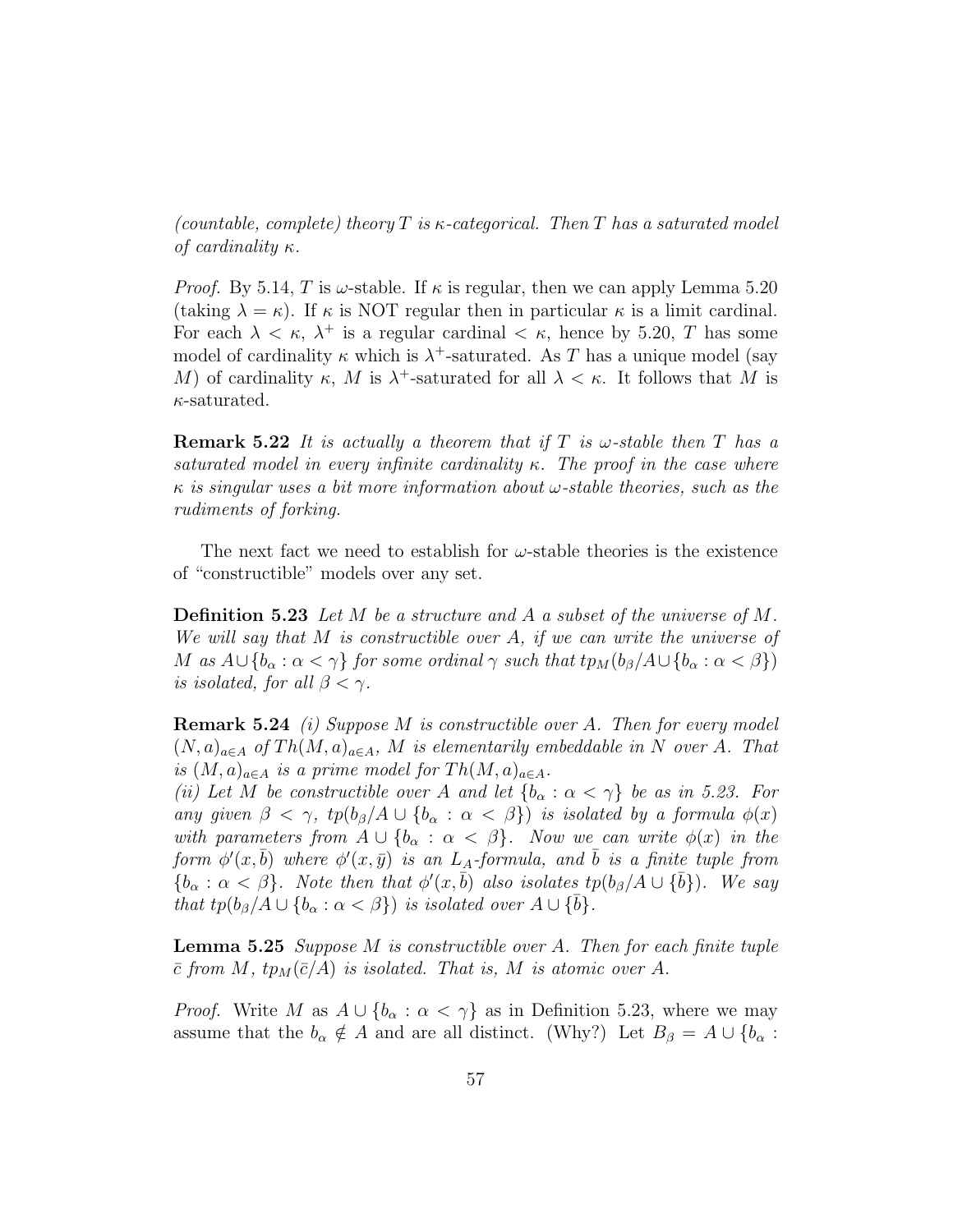$\alpha < \beta$ . Let us call a finite sequence  $(b_{\beta_1},..,b_{\beta_n})$  good if, possibly after rearranging the sequence,  $\beta_1 < ... < \beta_n$  and for each  $i = 1, ..., n$ ,  $tp(b_{\beta_i}/B_{\beta_i})$ is isolated over  $A \cup \{b_{\beta_1},...,b_{\beta_{i-1}}\}$ . By iterating Exercise 4.25, we see that if  $\bar{b}$  is a good sequence, then  $tp(\bar{b}/A)$  is isolated.

*Claim.* Let  $\bar{c}$  be a finite tuple from  $(b_{\alpha} : \alpha < \gamma)$ . Then  $\bar{c}$  can be extended to a good sequence.

*Proof of claim.* In fact we will show by induction on  $\beta \leq \gamma$ , that if  $\bar{c}$  is a finite tuple from  $B_\beta \setminus A$  then  $\bar{c}$  can be extended to a good tuple from  $B_\beta \setminus A$ . Let  $\bar{c}$  be a finite tuple from  $B_{\beta+1}$ . We may assume that  $b_{\beta} \in \bar{c}$  (otherwisse use induction hypothesis). Let *b* be such that  $tp(b_\beta/B_\beta)$  is isolated over  $A \cup b$ . Let  $\vec{c}' = \vec{c} \setminus \{b_\beta\}$  and let  $\vec{c}'' = \vec{b}\vec{c}''$ . Then  $\vec{c}''$  is a finite sequence contained in  $B_{\beta} \setminus A$ , so we can apply induction to extend it to a good sequence  $\overline{d}$  contained in  $B_\beta \setminus A$ . Then clearly  $(d, b_\beta)$  is also a good sequence (contained in  $B_{\beta+1}$ ), and d extends  $\bar{c}$ .

We can now use the claim to prove the lemma. Let  $\bar{c}$  be a finite tuple from M. We want to show that  $tp(\bar{c}/A)$  is isolated. We may assume that no element of  $\bar{c}$  is in A. (Why??) By the claim extend  $\bar{c}$  to a good sequence  $\bar{c}'$ . By a previous remark,  $tp(\bar{c}/\bar{A})$  is isolated. Hence so is  $tp(\bar{c}/A)$  (by 4.25).

**Proposition 5.26** Let T (countable, complete) be  $\omega$ -stable. Let  $M \models T$  and let  $A \subseteq M$ . Then there is an elementary substructure N of M which contains A and is constructible over A.

*Proof.* If A is already the universe of an elementary substructure of M there is nothing to do. Otherwise, by Tarski-Vaught there is a formula  $\phi(x)$  of  $L_A$  such that  $M \models \exists x \phi(x)$  but  $M \models \neg \phi(a)$  for all  $a \in A$ . Choose such a formula  $\phi(x)$  such that  $(RM(\phi(x)), dM(\phi(x))) = (\alpha, d)$  is minimized. We claim that  $\phi(x)$  isolates a complete type in  $S_1(A, M)$ . Otherwise there is a formula  $\psi(x)$  in  $L_A$  such that both  $\phi(x) \wedge \psi(x)$  and  $\phi(x) \wedge \neg \psi(x)$  are consistent (with  $Th(M, a)_{a \in A}$ ). But then one of  $\phi(x) \wedge \psi(x)$ ,  $\phi(x) \wedge \neg \psi(x)$ has lower  $(RM, dM)$  than  $(\alpha, d)$ , a contradiction. Let  $b_0$  realize  $\phi(x)$  in M. So  $tp(b_0/A)$  is isolated and  $b_0 \notin A$ . Continue like this to find distinct  $b_\alpha$  in M such that  $tp(b_\beta/A \cup \{b_\alpha : \alpha < \beta\})$  is isolated. We have to stop some time (as  $M$  is a set). At that point we have an elementary substructure of  $M$ .

Finally we need to prove the existence of infinite indiscernible sequences in uncountable models of  $\omega$ -stable theories.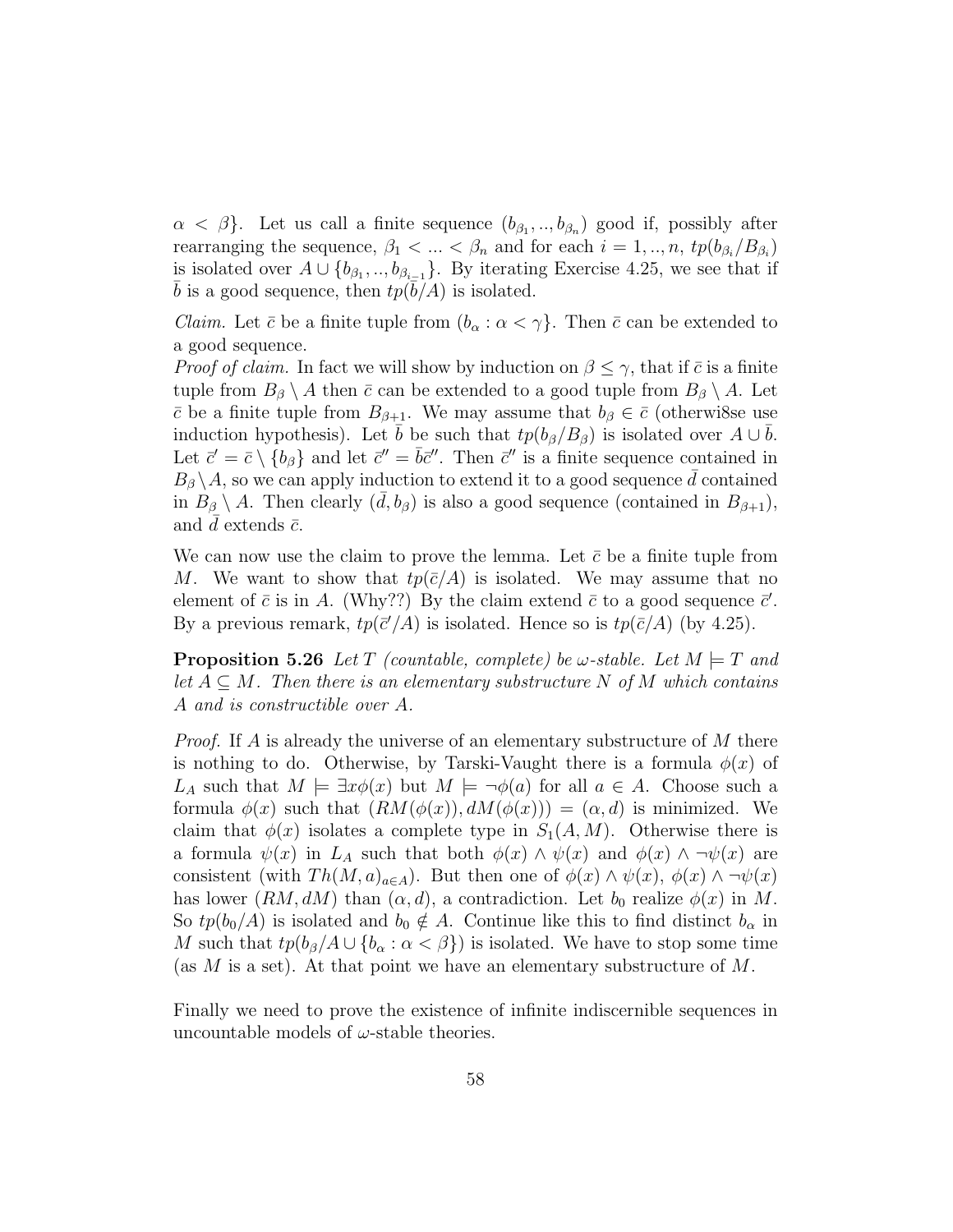**Definition 5.27** Suppose that T is  $\omega$ -stable. Let A be a subset of a model M of T. Let  $p(\bar{x}) \in S_n(A, M)$ . Then  $(RM(p), dM(p)) = min\{(RM(\phi(\bar{x})), dM(\phi(\bar{x})):$  $\phi(\bar{x}) \in p(\bar{x})\}.$ 

Let us make explicit something that we used earlier.

**Exercise 5.28** (T  $\omega$  stable say.) Let M be a model of T and A a subset of M. Let  $\phi(x)$  be an  $L_A$ -formula with  $(RM, dM) = (\alpha, d)$ . Then there is at most one type  $p(x) \in S_1(A)$  such that  $\phi(x) \in p(x)$  and  $(RM(p(x)), dM(p(x)) =$  $(\alpha, d)$ .

*Proof.* Let  $p(x) \in S_1(A)$  be such a type. Then note that for any  $\psi(x)$  in  $L_A$ ,  $\psi(x) \in p(x)$  if and only if  $(RM(\phi(x) \wedge \psi(x)), dM(\phi(x) \wedge \psi(x))) = (\alpha, d)$ . So p is uniquely determined.

**Lemma 5.29** Suppose that T is  $\omega$ -stable. Let M be a model of T and A a subset of the universe of M. Let  $\phi(x) \in L_A$  be a formula with  $(RM(\phi(x)), dM(\phi(x))) = (\alpha, d)$ . Let  $(b_i : i < \omega)$  be a sequence of elements of M. Let  $p_i(x) = tp_M(b_i/A \cup \{b_j : j < i\})$ . Assume that (i)  $M \models \phi(b_i)$  for all  $i < \omega$ , and (ii)  $(RM(p_i), dM(p_i)) = (\alpha, d)$  for all  $i < \omega$ . Then  $(b_i : i < \omega)$  is an indiscernible sequence over A.

*Proof.* We will prove by induction on  $n < \omega$  that  $tp_M(b_0, ..., b_n/A) = tp_M(b_{i_0}, ..., b_{i_n}/A)$ whenever  $i_0 < \ldots < i_n$ .

Let us first consider the case  $n = 0$ . Let  $i < \omega$ . Then  $tp(b_i/A)$  has  $(RM, dM) \leq (\alpha, d)$  as  $\phi(x) \in tp(b_i/A)$ . On the other hand  $tp(b_i/A) \subseteq p_i(x)$ so by (ii) also has  $(RM, dM)$  at most  $(\alpha, d)$ . So  $tp(b_i/A)$  has  $(RM, dM)$  =  $(\alpha, d)$ . The same is true of  $tp(b_0/A)$ . By (i) and Exercise 5.28,  $tp(b_i/A)$  =  $tp(b_0/A)$ .

Now for the induction step. Fix  $n > 0$ . Consider  $i_0 < ... < i_n < \omega$ . Then as above  $tp(b_{i_n}/A\cup\{b_{i_0},...,b_{i_{n-1}}\})$  has  $(RM, dM) = (\alpha, d)$ , as does  $p_n$ . Both these types contain the formula  $\phi(x)$ . By 5.28, for any L<sub>A</sub>-formula  $\psi(x, y_0, \ldots, y_{n-1}),$ we have

(a)  $M \models \psi(b_n, b_0, ..., b_{n-1})$  iff  $\phi(x) \land \psi(x, b_0, ..., b_{n-1})$  has  $(RM, dM) = (\alpha, d)$ .

(b)  $M \models \psi(b_{i_n}, b_{i_0}, ..., b_{i_{n-1}})$  iff  $\phi(x) \wedge \psi(x, b_{i_0}, ..., b_{i_{n-1}})$  has  $(RM, dM) = (\alpha, d)$ .

By induction hypothesis  $tp_M(b_0,..,b_{n-1}/A) = tp_M(b_{i_0},..,b_{i_{n-1}}/A)$ . So by 5.16 the right hand sides of  $(a)$ , $(b)$  are equivalent. So by  $(a)$  and  $(b)$ ,  $tp_M(b_0,..,b_n/A) = tp_M(b_{i_0},..,b_{i_n}/A)$ , proving the lemma.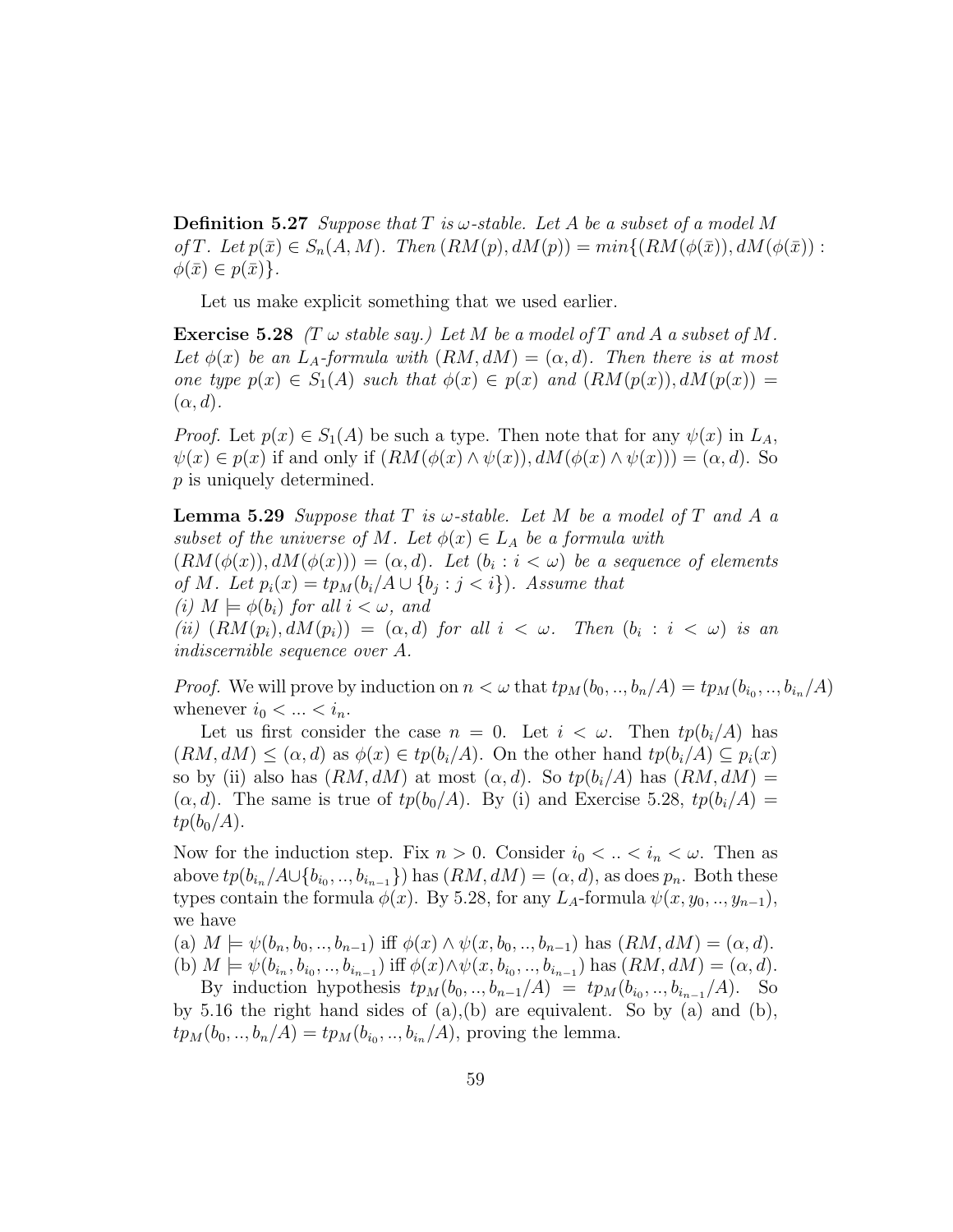Now we are able to obtain the desired consequence of  $\omega$ -stability.

**Proposition 5.30** Let T be w-stable. Let M be an model of T of cardinality  $\kappa > \omega$ , and A a subset of M of cardinality  $\lt \kappa$ . Then M contains an infinite indiscernible sequence over A.

*Proof.* We may assume A to be infinite. Let  $\lambda = |A|$ . Note that the formula  $x = x$  has  $> \lambda$  many realizations in M. Choose a formula  $\phi(x)$  in  $L_M$  such that  $\phi(x)$  has  $> \lambda$  many realizations in M and such that  $(RM(\phi(x)), dM(\phi(x))) =$  $(\alpha, d)$  say is minimized. (Note  $\alpha > 0$ .) By adding elements to A we may assume  $\phi(x)$  is in  $L_A$ . We will construct realizations  $b_0, b_1, ...$  of  $\phi(x)$  in M such that  $tp_M(b_i/A \cup \{b_0,..,b_{i-1}\})$  has  $(RM, dM) = (\alpha, d)$ .

First we find  $b_0$ . Suppose for a contradiction that for every realization c of  $\phi(x)$  in M,  $(RM(tp(c/A)), dM(tp(c/A))) < (\alpha, d)$ . So for each such c this is witnessed by a formula  $\psi_c(x)$  in  $L_A$ . There are at most  $\lambda$  such formulas. As there are  $>\lambda$  possible c', there must be  $>\lambda$  many of them with the same  $\psi_c(x)$ . But then this contradicts the choice of  $(\alpha, d)$ . So we find  $b_0$ .

 $b_1, b_2, \dots$  are found in precisely the same manner. By 5.29  $(b_i : i < \omega)$  is indiscernible over A.

Exercise 5.31 Modify the above proof to show that, under the hypothesis of 5.30, M contains an indiscernible sequence (over A) of cardinality  $\kappa$ , assuming  $\kappa$  is regular.

In any case, Step 2 is complete.

Finally we get to Step 3.

**Proposition 5.32** Suppose that (countable, complete) T is  $\omega$ -stable,  $\kappa$  is an uncountable cardinal, and every model of  $T$  of cardinality  $\kappa$  is saturated. Then every uncountable model of T is saturated.

*Proof.* We will show the contrapositive. Assume  $\lambda > \omega$  and that M is a non saturated model of T of cardinality  $\lambda$ . So there is a subset A of M of cardinality  $\langle \lambda \rangle$  and a type  $p(x) \in S_1(A, M)$  which is not realized in M. By Proposition 5.30, let  $I = (a_i : i < \omega) \subset M$  be an (infinite) indiscernible sequence over A. Note that that there is no (consistent) formula  $\phi(x)$  with parameters from  $A \cup I$  such that  $M \models \forall x (\phi(x) \rightarrow \psi(x))$  for all  $\psi(x) \in p(x)$ . (For otherwise any realization of  $\phi(x)$  in M would realize p.)